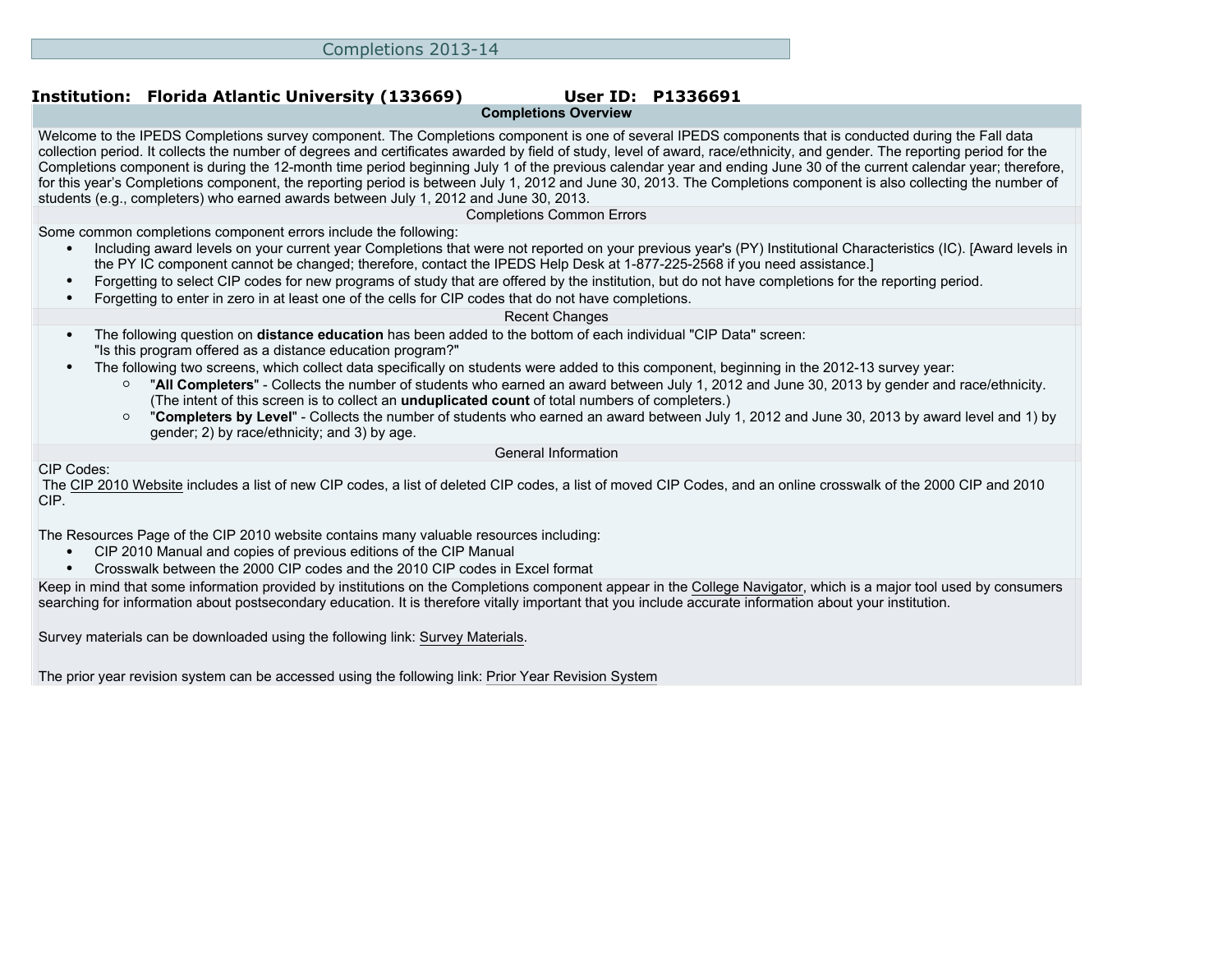# **Completions CIP Data**

| <b>CIPCODE</b>               | Award<br>Level            |                |       | <b>Non</b><br>Major Gender Resident<br>Alien | <b>Hispanic</b><br>Latino | American<br>Indian or<br>Alaska<br><b>Native</b> | Asian               | <b>Black or</b><br>African<br>American | <b>Native</b><br>Hawaiian<br>or Other<br>Pacific<br>Islander | <b>White</b>     | Two<br><b>or</b><br>more<br>Races | Race/<br>ethnicity<br>unknown | <b>Total</b>   | distance<br>education<br>program |
|------------------------------|---------------------------|----------------|-------|----------------------------------------------|---------------------------|--------------------------------------------------|---------------------|----------------------------------------|--------------------------------------------------------------|------------------|-----------------------------------|-------------------------------|----------------|----------------------------------|
| 03.0104                      | 7 - Master's              |                | Men   | $\overline{0}$                               | $\overline{0}$            | $\mathbf 0$                                      | $\overline{0}$      | 0                                      | $\mathbf 0$                                                  | 6                | $\overline{0}$                    | 0                             | 6              |                                  |
| <b>Environmental Science</b> | degree                    | $\mathbf{1}$   | Women | $\overline{0}$                               |                           | $\overline{0}$                                   | $\mathbf 0$         | 0                                      | $\overline{0}$                                               | 5                | 0                                 | $\overline{0}$                | 6              |                                  |
|                              |                           |                | Total | $\overline{0}$                               | 1                         | $\overline{0}$                                   | $\overline{0}$      | 0                                      | 0                                                            | 11               | 0                                 | $\mathbf 0$                   | 12             | <b>No</b>                        |
| 04.0201                      | 5 - Bachelor's            |                | Men   | $\overline{2}$                               | 10                        | $\overline{0}$                                   | $\mathfrak{S}$      | $\overline{2}$                         | $\mathbf{0}$                                                 | 8                | $\overline{0}$                    | $\mathbf 0$                   | 25             |                                  |
| Architecture                 | degree                    | $\mathbf{1}$   | Women | 0                                            | 11                        | $\overline{0}$                                   | $\overline{0}$      | $\mathbf 1$                            | $\Omega$                                                     | $\overline{4}$   | $\overline{0}$                    | $\overline{0}$                | 16             |                                  |
|                              |                           |                | Total | $\overline{2}$                               | 21                        | $\overline{0}$                                   | 3                   | 3                                      | $\mathbf{0}$                                                 | 12               | $\overline{0}$                    | $\mathbf 0$                   | 41             | <b>No</b>                        |
| 04.0301                      | 5 - Bachelor's            |                | Men   | 1                                            | 9                         | $\overline{0}$                                   | 1                   | 8                                      | $\Omega$                                                     | 9                | 0                                 | $\overline{0}$                | 28             |                                  |
| City/Urban, Community and    | degree                    | $\mathbf{1}$   | Women | $\overline{0}$                               | $\overline{4}$            | $\overline{0}$                                   | 1                   | 4                                      | $\Omega$                                                     | $\mathbf{1}$     | 0                                 | $\overline{0}$                | 10             |                                  |
| Regional Planning            |                           |                | Total | 1                                            | 13                        | $\overline{0}$                                   | $\overline{2}$      | 12                                     | $\overline{0}$                                               | 10               | 0                                 | $\overline{0}$                | 38             | No                               |
| 04.0301                      | 7 - Master's              |                | Men   | $\overline{0}$                               | 3                         | 0                                                | $\mathsf{O}\xspace$ | $\mathbf{1}$                           | $\mathbf{0}$                                                 | $\,$ 6 $\,$      | $\overline{0}$                    | $\overline{0}$                | 10             |                                  |
| City/Urban, Community and    | degree                    | $\mathbf{1}$   | Women | $\overline{0}$                               | $\overline{\mathcal{L}}$  | $\overline{0}$                                   | $\overline{0}$      | 0                                      | $\mathbf{0}$                                                 | $\mathbf{1}$     | $\overline{0}$                    | $\boldsymbol{0}$              | 5              |                                  |
| <b>Regional Planning</b>     |                           |                | Total | $\overline{0}$                               | $\overline{7}$            | 0                                                | $\mathbf 0$         | $\mathbf{1}$                           | $\mathbf{0}$                                                 | $\overline{7}$   | $\overline{0}$                    | $\mathbf 0$                   | 15             | <b>No</b>                        |
| 04.0401                      | 5 - Bachelor's            |                | Men   | $\overline{0}$                               | 1                         | $\overline{0}$                                   | $\overline{2}$      | 0                                      | $\Omega$                                                     | 5                | 0                                 | $\overline{0}$                | 8              |                                  |
| Environmental                | degree                    | $\mathbf{1}$   | Women | $\overline{2}$                               | 0                         | $\overline{0}$                                   | $\overline{0}$      | 3                                      | $\overline{0}$                                               | $\mathbf{1}$     | 0                                 | $\overline{0}$                | 6              |                                  |
| Design/Architecture          |                           |                | Total | $\overline{2}$                               | 1                         | $\overline{0}$                                   | $\overline{2}$      | 3                                      | $\mathbf 0$                                                  | 6                | 0                                 | $\overline{0}$                | 14             | <b>No</b>                        |
| 05.0207                      | 7 - Master's              |                | Men   | 1                                            | $\overline{0}$            | $\overline{0}$                                   | $\bf 0$             | $\overline{0}$                         | $\Omega$                                                     | $\overline{0}$   | $\overline{0}$                    | $\overline{0}$                | $\overline{1}$ |                                  |
| <b>Women's Studies</b>       | degree                    | $\mathbf 1$    | Women | 1                                            | 1                         | $\overline{0}$                                   | $\overline{0}$      | $\overline{0}$                         | $\Omega$                                                     | $\overline{4}$   | $\overline{0}$                    | $\overline{0}$                | 6              |                                  |
|                              |                           |                | Total | $\overline{2}$                               | 1                         | 0                                                | $\mathbf{0}$        | 0                                      | $\mathbf{0}$                                                 | $\overline{4}$   | 0                                 | $\overline{0}$                | $\overline{7}$ | No                               |
| 09.0101                      | 5 - Bachelor's            |                | Men   | 1                                            | 9                         | $\overline{0}$                                   | 1                   | 5                                      | $\Omega$                                                     | 26               | 1                                 | $\overline{0}$                | 43             |                                  |
| Speech Communication and     | degree                    | $\mathbf{1}$   | Women | 0                                            | 15                        | $\overline{0}$                                   | $\overline{2}$      | 17                                     | $\overline{0}$                                               | 63               | 0                                 | $\mathbf 1$                   | 98             |                                  |
| Rhetoric                     |                           |                | Total | 1                                            | 24                        | $\overline{0}$                                   | $\mathfrak{S}$      | 22                                     | $\overline{0}$                                               | 89               | $\mathbf{1}$                      | $\mathbf{1}$                  | 141            | <b>No</b>                        |
| 09.0101                      | 5 - Bachelor's            |                | Men   | $\overline{0}$                               | $\overline{0}$            | $\boldsymbol{0}$                                 | $\bf 0$             | $\mathbf 0$                            | $\mathbf{0}$                                                 | $\boldsymbol{0}$ | 0                                 | $\boldsymbol{0}$              | $\mathbf{0}$   |                                  |
| Speech Communication and     | degree                    | 2              | Women | $\overline{0}$                               | $\overline{0}$            | $\overline{0}$                                   | $\mathbf 0$         | $\overline{0}$                         | $\mathbf{0}$                                                 | $\overline{0}$   | $\overline{0}$                    | $\boldsymbol{0}$              | $\overline{0}$ |                                  |
| Rhetoric                     |                           |                | Total | $\overline{0}$                               | $\overline{0}$            | $\boldsymbol{0}$                                 | $\mathbf 0$         | 0                                      | $\mathbf{0}$                                                 | $\overline{0}$   | 0                                 | $\mathbf 0$                   | $\overline{0}$ | <b>No</b>                        |
| 09.0199                      | 7 - Master's              |                | Men   | 0                                            | 0                         | $\overline{0}$                                   | $\mathbf 0$         | 0                                      | $\Omega$                                                     | 0                | 0                                 | $\overline{0}$                | $\Omega$       |                                  |
| Communication and Media      | degree                    | $\mathbf{1}$   | Women |                                              | 0                         | $\overline{0}$                                   | $\overline{0}$      | 3                                      | 0                                                            | $\overline{7}$   | 1                                 | $\overline{0}$                | 12             |                                  |
| Studies, Other               |                           |                | Total | 1                                            | 0                         | $\overline{0}$                                   | $\overline{0}$      | 3                                      | $\overline{0}$                                               | $\overline{7}$   | 1                                 | $\mathbf 0$                   | 12             | <b>No</b>                        |
| 09.0702                      | 5 - Bachelor's            |                | Men   | 1                                            | 15                        | $\overline{0}$                                   | $\overline{1}$      | 6                                      | $\overline{0}$                                               | 25               | 3                                 | $\overline{0}$                | 51             |                                  |
| Digital Communication and    | degree                    | $\mathbf{1}$   | Women | 0                                            | 23                        | 1                                                | $\overline{2}$      | 12                                     | $\mathbf{0}$                                                 | 36               | 1                                 | $\mathbf 0$                   | 75             |                                  |
| Media/Multimedia             |                           |                | Total | 1                                            | 38                        | 1                                                | $\mathbf{3}$        | 18                                     | $\mathbf{0}$                                                 | 61               | 4                                 | $\overline{0}$                | 126            | <b>No</b>                        |
| 09.0702                      | 5 - Bachelor's            |                | Men   | $\mathbf{0}$                                 | 0                         | $\overline{0}$                                   | $\mathbf 0$         | $\mathbf 0$                            | $\Omega$                                                     | $\boldsymbol{0}$ | 0                                 | $\overline{0}$                | $\Omega$       |                                  |
| Digital Communication and    | degree                    | 2              | Women | $\mathbf 0$                                  | 0                         | $\overline{0}$                                   | $\overline{0}$      | 0                                      | $\overline{0}$                                               | 0                | 0                                 | $\overline{0}$                | 0              |                                  |
| Media/Multimedia             |                           |                | Total | 0                                            | $\boldsymbol{0}$          | $\overline{0}$                                   | $\overline{0}$      | 0                                      | $\overline{0}$                                               | $\overline{0}$   | 0                                 | $\boldsymbol{0}$              | $\overline{0}$ | No                               |
| 11.0101                      | 5 - Bachelor's            |                | Men   | 5                                            | 22                        | 0                                                | $\overline{4}$      | 12                                     | $\mathbf{0}$                                                 | 33               | 1                                 | $\mathbf 0$                   | 77             |                                  |
| Computer and Information     | degree                    | $\mathbf{1}$   | Women | $\Omega$                                     | 3                         | 0                                                | $\overline{2}$      | $\overline{2}$                         | $\Omega$                                                     | $\overline{4}$   | 0                                 | $\overline{0}$                | 11             |                                  |
| Sciences, General            |                           |                | Total | $\sqrt{5}$                                   | 25                        | $\boldsymbol{0}$                                 | $\,$ 6 $\,$         | 14                                     | $\overline{0}$                                               | 37               | $\mathbf{1}$                      | $\mathbf 0$                   | 88             | <b>No</b>                        |
| 11.0101                      | 7 - Master's              |                | Men   | 0                                            | 5                         | 0                                                | $\overline{2}$      | 0                                      | $\overline{0}$                                               | 14               | 1                                 | $\overline{0}$                | 22             |                                  |
| Computer and Information     | degree                    | $\mathbf{1}$   | Women | 4                                            | $\overline{2}$            | $\boldsymbol{0}$                                 | $\mathbf{1}$        | 0                                      | $\overline{0}$                                               | $\mathbf{1}$     | $\mathsf{O}\xspace$               | $\boldsymbol{0}$              | $\,8\,$        |                                  |
| Sciences, General            |                           |                | Total | 4                                            | $\overline{7}$            | $\overline{0}$                                   | $\sqrt{3}$          | 0                                      | $\overline{0}$                                               | 15               | $\mathbf{1}$                      | $\boldsymbol{0}$              | 30             | No                               |
| 11.0101                      | 17 - Doctor's             |                | Men   | $\overline{0}$                               | $\overline{0}$            | $\overline{0}$                                   | $\bf 0$             | $\overline{0}$                         | $\overline{0}$                                               | $\mathbf{1}$     | $\boldsymbol{0}$                  | $\overline{0}$                |                |                                  |
| Computer and Information     | degree -                  | $\overline{1}$ | Women | $\overline{0}$                               | $\overline{0}$            | $\overline{0}$                                   | $\mathbf 0$         | 1                                      | $\overline{0}$                                               | 0                | $\overline{0}$                    | $\boldsymbol{0}$              |                |                                  |
| Sciences, General            | research /<br>scholarship |                | Total | $\Omega$                                     | 0                         | $\overline{0}$                                   | $\Omega$            | 1                                      | $\Omega$                                                     |                  | 0                                 | $\boldsymbol{0}$              | $\overline{2}$ | <b>No</b>                        |
| 11.0103                      |                           | $\mathbf{1}$   | Men   | 0                                            | 0                         | $\overline{0}$                                   | $\boldsymbol{0}$    | $\mathbf{1}$                           | $\overline{0}$                                               | $\overline{2}$   | $\boldsymbol{0}$                  | $\mathsf{O}\xspace$           | 3              |                                  |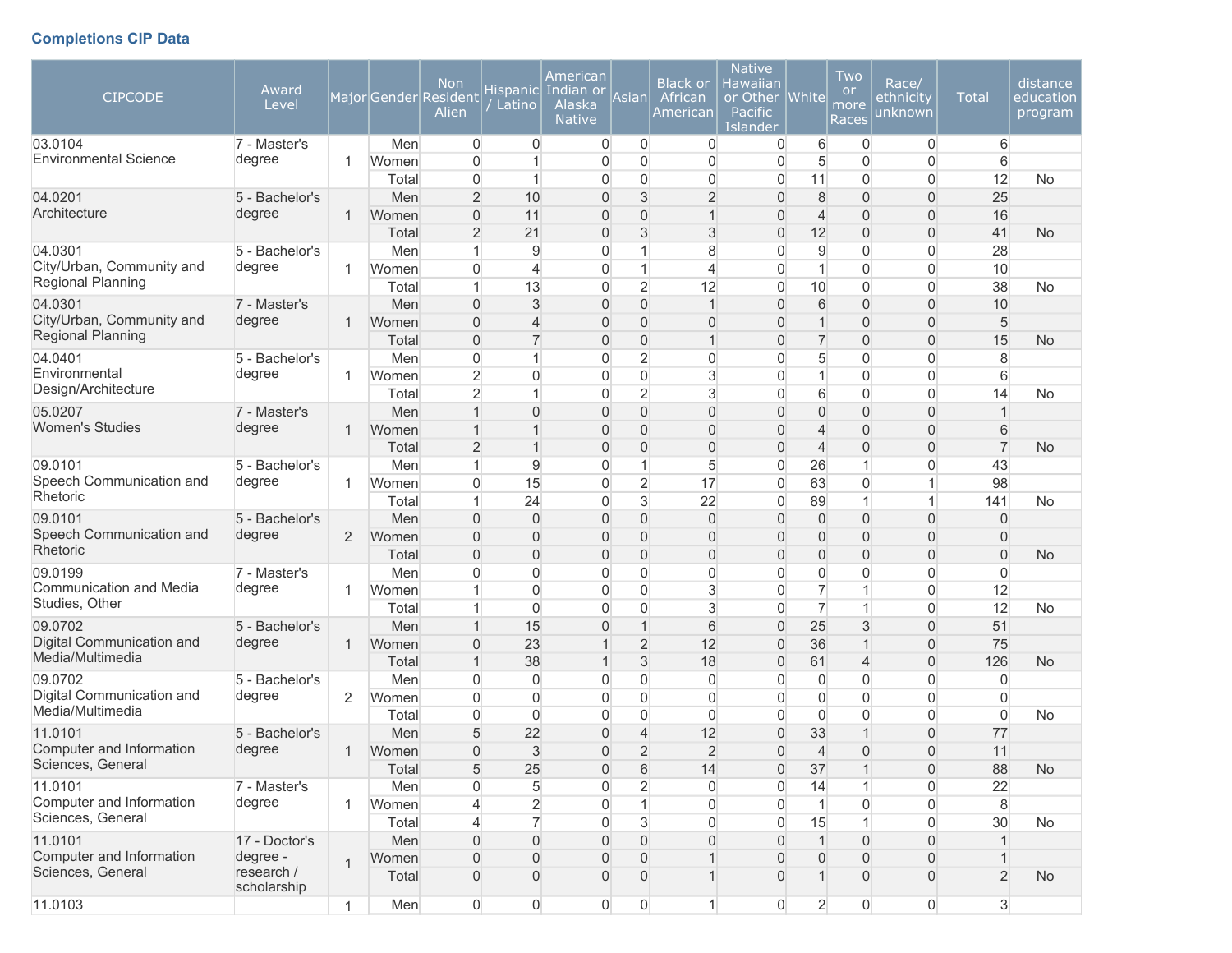| <b>CIPCODE</b>                                        | Award<br>Level            |              |              | <b>Non</b><br>Major Gender Resident<br>Alien | <b>Hispanic</b><br>Latino        | American<br>  Indian or<br>Alaska<br><b>Native</b> | Asian                            | <b>Black</b> or<br>African<br>American | <b>Native</b><br>Hawaiian<br>or Other   White<br>Pacific<br><b>Islander</b> |                                | Two<br><b>or</b><br>more<br>Races | Race/<br>ethnicity<br>unknown    | <b>Total</b>   | distance<br>education<br>program |
|-------------------------------------------------------|---------------------------|--------------|--------------|----------------------------------------------|----------------------------------|----------------------------------------------------|----------------------------------|----------------------------------------|-----------------------------------------------------------------------------|--------------------------------|-----------------------------------|----------------------------------|----------------|----------------------------------|
| Information Technology                                | 7 - Master's              |              | Women        | $\overline{0}$                               | $\overline{0}$                   | $\overline{0}$                                     | $\overline{0}$                   | $\overline{0}$                         | $\overline{0}$                                                              | $\overline{0}$                 | $\mathbf 0$                       | $\overline{0}$                   | $\overline{0}$ |                                  |
|                                                       | degree                    |              | Total        | $\overline{0}$                               | 0                                | $\overline{0}$                                     | $\overline{0}$                   | 1                                      | $\overline{0}$                                                              | $\overline{2}$                 | $\mathbf 0$                       | $\overline{0}$                   | 3              | No                               |
| 13.0101                                               | 5 - Bachelor's            |              | Men          | $\overline{0}$                               | 1                                | $\overline{0}$                                     | $\overline{0}$                   | $\overline{0}$                         | $\Omega$                                                                    | $\overline{0}$                 | 0                                 | $\overline{0}$                   |                |                                  |
| Education, General                                    | degree                    | $\mathbf{1}$ | Women        | 1                                            | 6                                | $\overline{0}$                                     | $\overline{0}$                   | 11                                     | $\overline{0}$                                                              | 14                             | 1                                 | $\overline{0}$                   | 33             |                                  |
|                                                       |                           |              | Total        | $\mathbf 1$                                  | $\overline{7}$                   | $\boldsymbol{0}$                                   | $\mathbf 0$                      | 11                                     | $\boldsymbol{0}$                                                            | 14                             | $\mathbf{1}$                      | $\boldsymbol{0}$                 | 34             | <b>No</b>                        |
| 13.0101<br>Education, General                         | 7 - Master's              |              | Men          | $\mathbf{0}$                                 | 0                                | 0                                                  | $\mathbf 0$                      | $\mathbf 0$                            | $\overline{0}$                                                              | $\overline{0}$                 | 0                                 | $\overline{0}$                   | $\overline{0}$ |                                  |
|                                                       | degree                    | -1           | Women        | $\Omega$<br>$\overline{0}$                   | 0                                | $\overline{0}$                                     | $\mathbf 0$                      | $\overline{0}$                         | $\Omega$<br>$\Omega$                                                        | $\overline{0}$                 | 0                                 | $\overline{0}$                   | $\overline{0}$ |                                  |
|                                                       | 7 - Master's              |              | Total        |                                              | 0<br>$\overline{0}$              | $\overline{0}$<br>$\overline{0}$                   | $\overline{0}$<br>$\overline{0}$ | 0<br>$\mathbf 1$                       | $\Omega$                                                                    | $\overline{0}$<br>$\mathbf{3}$ | $\mathbf 0$<br>$\overline{0}$     | $\overline{0}$<br>$\overline{0}$ | $\mathbf 0$    | No                               |
| 13.0301<br>Curriculum and Instruction                 | degree                    | $\mathbf{1}$ | Men<br>Women |                                              | 1                                | $\overline{0}$                                     | $\overline{0}$                   | 1                                      | $\mathbf{0}$                                                                | 16                             | $\overline{0}$                    | $\overline{0}$                   | 5<br>19        |                                  |
|                                                       |                           |              | Total        | $\overline{2}$                               | $\mathbf 1$                      | $\boldsymbol{0}$                                   | $\bf 0$                          | $\overline{c}$                         | $\boldsymbol{0}$                                                            | 19                             | 0                                 | $\boldsymbol{0}$                 | 24             | <b>No</b>                        |
| 13.0301                                               | 8 - Post-                 |              | Men          | $\mathbf 0$                                  | 0                                | 0                                                  | $\mathbf 0$                      | $\mathbf 0$                            | $\boldsymbol{0}$                                                            | $\overline{2}$                 | 0                                 | $\boldsymbol{0}$                 | $\overline{2}$ |                                  |
| Curriculum and Instruction                            | Master's                  | $\mathbf{1}$ | Women        | $\overline{0}$                               | 0                                | $\overline{0}$                                     | $\mathbf 0$                      | 0                                      | $\overline{0}$                                                              | $\overline{0}$                 | 0                                 | $\overline{0}$                   | 0              |                                  |
|                                                       | certificates              |              | Total        | $\mathbf 0$                                  | 0                                | $\overline{0}$                                     | $\mathbf 0$                      | 0                                      | $\overline{0}$                                                              | $\overline{2}$                 | 0                                 | $\boldsymbol{0}$                 | $\overline{2}$ | No                               |
| 13.0301                                               | 17 - Doctor's             |              | Men          | $\overline{0}$                               | $\overline{0}$                   | $\overline{0}$                                     | $\overline{0}$                   | $\overline{0}$                         | $\Omega$                                                                    | $\mathbf{1}$                   | $\overline{0}$                    | $\overline{0}$                   |                |                                  |
| Curriculum and Instruction                            | degree -                  |              | Women        | 1                                            | 0                                | 0                                                  | $\mathbf{0}$                     | 1                                      | 0                                                                           | $\overline{2}$                 | 0                                 | $\overline{0}$                   | 4              |                                  |
|                                                       | research /<br>scholarship | $\mathbf{1}$ | Total        |                                              | 0                                | 0                                                  | $\mathbf{0}$                     | 1                                      | 0                                                                           | 3                              | 0                                 | $\overline{0}$                   | 5              | <b>No</b>                        |
| 13.0401                                               | 7 - Master's              |              | Men          | $\mathbf 0$                                  | 4                                | 0                                                  | $\overline{1}$                   | 3                                      | $\overline{0}$                                                              | 14                             | 1                                 | 0                                | 23             |                                  |
| Educational Leadership and                            | degree                    | -1           | Women        | $\overline{0}$                               | 8                                | $\overline{0}$                                     | $\mathbf{1}$                     | 13                                     | $\overline{0}$                                                              | 33                             | $\overline{c}$                    | $\boldsymbol{0}$                 | 57             |                                  |
| Administration, General                               |                           |              | Total        | $\Omega$                                     | 12                               | $\overline{0}$                                     | $\overline{2}$                   | 16                                     | $\overline{0}$                                                              | 47                             | 3                                 | $\overline{0}$                   | 80             | <b>No</b>                        |
| 13.0401                                               | 8 - Post-                 |              | Men          | $\overline{0}$                               | $\overline{0}$                   | $\overline{0}$                                     | $\bf 0$                          | $\overline{2}$                         | $\overline{0}$                                                              | $\boldsymbol{0}$               | $\overline{0}$                    | $\overline{0}$                   | $\overline{2}$ |                                  |
| Educational Leadership and                            | Master's                  | $\mathbf{1}$ | Women        | 0                                            | 1                                | 0                                                  | $\overline{2}$                   | 5                                      | $\mathbf{0}$                                                                | 9                              | $\overline{0}$                    | $\mathbf 0$                      | 17             |                                  |
| Administration, General                               | certificates              |              | Total        | $\Omega$                                     | $\overline{1}$                   | $\overline{0}$                                     | $\overline{2}$                   | $\overline{7}$                         | $\overline{0}$                                                              | 9                              | $\overline{0}$                    | $\overline{0}$                   | 19             | <b>No</b>                        |
| 13.0401                                               | 17 - Doctor's             |              | Men          | $\overline{0}$                               | 0                                | $\overline{0}$                                     | $\overline{0}$                   | 0                                      | $\overline{0}$                                                              | $\mathbf{3}$                   | 0                                 | $\overline{0}$                   | 3              |                                  |
| Educational Leadership and<br>Administration, General | degree -<br>research /    | $\mathbf{1}$ | Women        | 0                                            | 0                                | 0                                                  | $\mathsf{O}\xspace$              | 1                                      | $\overline{0}$                                                              | $\overline{7}$                 | $\mathsf{O}\xspace$               | $\boldsymbol{0}$                 | 8              |                                  |
|                                                       | scholarship               |              | Total        | $\Omega$                                     | $\overline{0}$                   | $\overline{0}$                                     | $\overline{0}$                   | 1                                      | $\Omega$                                                                    | 10 <sup>1</sup>                | 0                                 | $\Omega$                         | 11             | <b>No</b>                        |
| 13.0901                                               | 7 - Master's              |              | Men          | $\overline{0}$                               | 1                                | $\overline{0}$                                     | $\bf 0$                          | $\mathbf 0$                            | $\mathbf{0}$                                                                | 3                              | $\boldsymbol{0}$                  | $\overline{0}$                   | $\overline{4}$ |                                  |
| Social and Philosophical<br>Foundations of Education  | degree                    | $\mathbf{1}$ | Women        | 1                                            | 3                                | $\overline{0}$                                     | $\bf 0$                          | $\mathbf 1$                            | $\overline{0}$                                                              | 11                             | 0                                 | $\boldsymbol{0}$                 | 16             |                                  |
|                                                       |                           |              | Total        |                                              | 4                                | $\boldsymbol{0}$                                   | $\mathbf 0$                      | $\mathbf{1}$                           | $\mathbf{0}$                                                                | 14                             | $\overline{0}$                    | $\mathbf 0$                      | 20             | <b>No</b>                        |
| 13.1001                                               | 5 - Bachelor's            |              | Men          | $\overline{0}$                               | 1                                | $\overline{0}$                                     | $\overline{0}$                   | 0                                      | $\Omega$                                                                    | $\mathbf 1$                    | 0                                 | $\overline{0}$                   | $\overline{2}$ |                                  |
| Special Education and<br>Teaching, General            | degree                    | $\mathbf{1}$ | Women        | $\overline{0}$                               | $\overline{2}$                   | $\overline{0}$                                     | $\overline{0}$                   | 6                                      | $\Omega$                                                                    | 11                             | 0                                 | $\overline{0}$                   | 19             |                                  |
|                                                       |                           |              | Total        | 0                                            | 3                                | $\overline{0}$                                     | $\overline{0}$                   | 6                                      | 0                                                                           | 12                             | 0                                 | $\overline{0}$                   | 21             | <b>No</b>                        |
| 13.1001<br>Special Education and                      | 7 - Master's              |              | Men          | $\overline{0}$<br>$\mathcal{P}$              | $\overline{0}$<br>$\mathfrak{D}$ | $\overline{0}$                                     | $\overline{0}$                   | $\overline{0}$<br>$\Omega$             | $\Omega$<br>$\Omega$                                                        | $\overline{0}$                 | $\overline{0}$<br>$\overline{1}$  | $\overline{0}$<br>$\Omega$       | $\overline{0}$ |                                  |
| Teaching, General                                     | degree                    | $\mathbf{1}$ | Women        |                                              | $\overline{2}$                   | $\Omega$<br>$\overline{0}$                         | $\Omega$                         | $\overline{0}$                         | $\overline{0}$                                                              | 3                              | $\mathbf{1}$                      | $\overline{0}$                   | 8              |                                  |
| 13.1001                                               | 17 - Doctor's             |              | Total<br>Men | $\overline{2}$<br>$\Omega$                   | $\overline{0}$                   | $\overline{0}$                                     | $\bf 0$<br>$\overline{0}$        | 0                                      | $\Omega$                                                                    | 3<br>$\overline{0}$            | $\overline{0}$                    | $\overline{0}$                   | 8<br>$\Omega$  | <b>No</b>                        |
| Special Education and                                 | degree -                  |              | Women        | $\Omega$                                     | 0                                | $\overline{0}$                                     | $\overline{0}$                   | $\mathbf 0$                            | $\overline{0}$                                                              | $\mathbf{1}$                   | 0                                 | $\overline{0}$                   |                |                                  |
| Teaching, General                                     | research /<br>scholarship | $\mathbf{1}$ | Total        | $\Omega$                                     | $\overline{0}$                   | $\overline{0}$                                     | $\Omega$                         | 0                                      | $\Omega$                                                                    |                                | 0                                 | $\overline{0}$                   |                | No                               |
| 13.1101                                               | 7 - Master's              |              | Men          | $\overline{0}$                               | $\overline{c}$                   | $\overline{0}$                                     | $\mathbf{0}$                     | $\mathbf 0$                            | $\mathbf{0}$                                                                | $\overline{4}$                 | $\mathbf{0}$                      | $\overline{0}$                   | 6              |                                  |
| <b>Counselor Education/School</b>                     | degree                    | $\mathbf{1}$ | Women        | $\overline{0}$                               | 3                                | $\boldsymbol{0}$                                   | $\overline{0}$                   | $\overline{\mathcal{L}}$               | $\overline{0}$                                                              | 29                             | 0                                 | $\boldsymbol{0}$                 | 36             |                                  |
| Counseling and Guidance<br><b>Services</b>            |                           |              | Total        | 0                                            | 5                                | $\overline{0}$                                     | $\mathbf{0}$                     | $\overline{4}$                         | $\overline{0}$                                                              | 33                             | $\overline{0}$                    | $\overline{0}$                   | 42             | <b>No</b>                        |
| 13.1101                                               |                           |              | Men          | 0                                            | 0                                | $\mathbf 0$                                        | $\overline{0}$                   | 0                                      | $\mathbf{0}$                                                                | 0                              | 0                                 | $\boldsymbol{0}$                 | $\overline{0}$ |                                  |
|                                                       |                           | $\mathbf{1}$ | Women        | $\Omega$                                     | $\overline{2}$                   | $\overline{0}$                                     | $\overline{0}$                   | $\mathbf{1}$                           | $\Omega$                                                                    | $\mathbf{1}$                   | $\overline{0}$                    | $\mathsf{O}\xspace$              | $\overline{4}$ |                                  |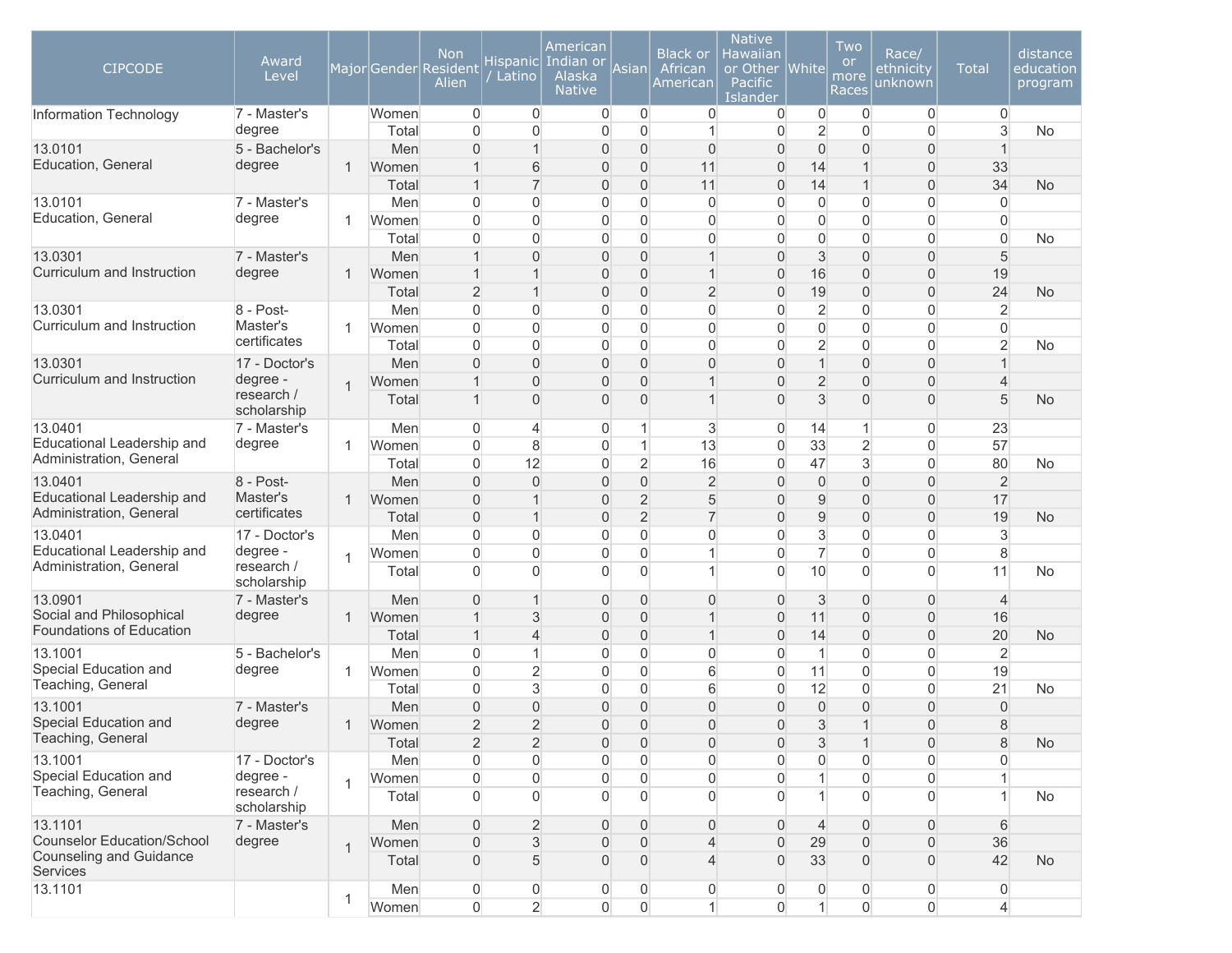| <b>CIPCODE</b>                                                                  | Award<br>Level                        |                |                | <b>Non</b><br>Major Gender Resident<br>Alien | <b>Hispanic</b><br>Latino        | American<br>Indian or<br>Alaska<br><b>Native</b> | Asian                            | <b>Black or</b><br>African<br>American  | <b>Native</b><br>Hawaiian<br>or Other<br>Pacific<br>Islander | White                            | Two<br><b>or</b><br>more<br>Races | Race/<br>ethnicity<br>unknown           | <b>Total</b>                  | distance<br>education<br>program |
|---------------------------------------------------------------------------------|---------------------------------------|----------------|----------------|----------------------------------------------|----------------------------------|--------------------------------------------------|----------------------------------|-----------------------------------------|--------------------------------------------------------------|----------------------------------|-----------------------------------|-----------------------------------------|-------------------------------|----------------------------------|
| <b>Counselor Education/School</b><br>Counseling and Guidance<br>Services        | 8 - Post-<br>Master's<br>certificates |                | Total          | $\overline{0}$                               | $\overline{2}$                   | $\overline{0}$                                   | $\overline{0}$                   | $\mathbf{1}$                            | $\Omega$                                                     | $\mathbf{1}$                     | $\Omega$                          | $\Omega$                                | 4                             | No                               |
| 13.1101                                                                         | 17 - Doctor's                         |                | Men            | $\overline{0}$                               | 0                                | $\boldsymbol{0}$                                 | $\overline{0}$                   | $\mathbf 0$                             | $\mathbf{0}$                                                 | $\overline{2}$                   | $\overline{0}$                    | $\overline{0}$                          | $\overline{c}$                |                                  |
| <b>Counselor Education/School</b>                                               | degree -                              | $\overline{1}$ | Women          | $\mathbf{0}$                                 | 0                                | 0                                                | $\overline{0}$                   | $\overline{0}$                          | 0                                                            | $\overline{4}$                   | $\overline{0}$                    | $\overline{0}$                          | $\overline{\mathcal{L}}$      |                                  |
| <b>Counseling and Guidance</b><br><b>Services</b>                               | research /<br>scholarship             |                | Total          | $\Omega$                                     | $\overline{0}$                   | 0                                                | $\mathbf 0$                      | 0                                       | $\Omega$                                                     | 6                                | $\overline{0}$                    | $\overline{0}$                          | 6                             | <b>No</b>                        |
| 13.1202                                                                         | 5 - Bachelor's                        |                | Men            | $\Omega$                                     | 6                                | 0                                                | $\overline{0}$                   | 5                                       | $\Omega$                                                     | 17                               | $\overline{0}$                    | $\overline{0}$                          | 28                            |                                  |
| <b>Elementary Education and</b>                                                 | degree                                | 1              | Women          | $\Omega$                                     | 64                               |                                                  | $\overline{4}$                   | 51                                      | $\Omega$                                                     | 182                              | 5                                 | $\overline{0}$                          | 307                           |                                  |
| Teaching                                                                        |                                       |                | Total          | $\Omega$                                     | 70                               |                                                  | $\overline{4}$                   | 56                                      | $\Omega$                                                     | 199                              | 5                                 | $\overline{0}$                          | 335                           | No                               |
| 13.1202<br><b>Elementary Education and</b>                                      | 7 - Master's                          |                | Men            | $\mathbf{0}$                                 | $\mathsf{O}\xspace$              | $\overline{0}$                                   | $\overline{0}$                   | $\mathbf 0$                             | $\mathbf{0}$                                                 | $\mathbf 0$                      | $\overline{0}$                    | $\overline{0}$                          | $\overline{0}$                |                                  |
| Teaching                                                                        | degree                                | 1              | Women          | $\mathbf{0}$                                 | $\overline{2}$                   | $\overline{0}$                                   | $\overline{0}$                   | $\mathbf 0$                             | $\overline{0}$                                               | 17                               | 0                                 | $\boldsymbol{0}$                        | 19                            |                                  |
|                                                                                 |                                       |                | Total          | $\overline{0}$                               | $\overline{2}$                   | $\overline{0}$                                   | $\overline{0}$                   | $\overline{0}$                          | $\mathbf{0}$                                                 | 17                               | $\overline{0}$                    | $\overline{0}$                          | 19                            | <b>No</b>                        |
| 13.1202<br>Elementary Education and                                             | 5 - Bachelor's<br>degree              |                | Men            | $\mathbf{0}$<br>$\overline{0}$               | $\overline{0}$<br>$\overline{0}$ | 0<br>0                                           | $\mathbf 0$<br>$\mathbf 0$       | $\overline{0}$<br>$\overline{0}$        | $\mathbf 0$                                                  | $\overline{0}$<br>$\mathbf{1}$   | $\overline{0}$<br>$\overline{0}$  | $\overline{0}$<br>$\overline{0}$        | 0                             |                                  |
| Teaching                                                                        |                                       | 2              | Women<br>Total | $\overline{0}$                               | $\overline{0}$                   | 0                                                | $\mathbf{0}$                     | $\overline{0}$                          | 0<br>0                                                       | $\mathbf{1}$                     | $\overline{0}$                    | $\overline{0}$                          | 1                             | <b>No</b>                        |
| 13.1302                                                                         | 7 - Master's                          |                | Men            | $\Omega$                                     | $\overline{0}$                   | $\overline{0}$                                   | $\overline{0}$                   | $\overline{0}$                          | 0                                                            | $\boldsymbol{0}$                 | $\overline{0}$                    | $\overline{0}$                          | $\overline{0}$                |                                  |
| <b>Art Teacher Education</b>                                                    | degree                                | 1              | Women          | $\mathbf{0}$                                 | 0                                | $\overline{0}$                                   | $\mathbf 0$                      | $\boldsymbol{0}$                        | $\overline{0}$                                               | $\boldsymbol{0}$                 | 0                                 | $\overline{0}$                          | $\overline{0}$                |                                  |
|                                                                                 |                                       |                | Total          | $\mathbf{0}$                                 | 0                                | $\overline{0}$                                   | $\overline{0}$                   | $\overline{0}$                          | $\Omega$                                                     | $\overline{0}$                   | $\overline{0}$                    | $\overline{0}$                          | $\overline{0}$                | <b>No</b>                        |
| 13.1305                                                                         | 5 - Bachelor's                        |                | Men            | $\Omega$                                     | $\overline{0}$                   | 0                                                | $\mathbf 0$                      | $\overline{0}$                          | $\Omega$                                                     | $\overline{2}$                   | $\overline{0}$                    | $\overline{0}$                          | $\overline{2}$                |                                  |
| English/Language Arts Teacher degree                                            |                                       | 1              | Women          |                                              | 3                                | 0                                                | $\mathbf 0$                      | $\mathbf{1}$                            | $\Omega$                                                     | $\overline{9}$                   | $\overline{0}$                    | $\overline{0}$                          | 14                            |                                  |
| Education                                                                       |                                       |                | Total          | $\overline{1}$                               | 3                                | 0                                                | $\mathbf 0$                      | $\mathbf{1}$                            | $\Omega$                                                     | 11                               | $\overline{0}$                    | $\overline{0}$                          | 16                            | <b>No</b>                        |
| 13.1311                                                                         | 5 - Bachelor's                        |                | Men            | $\overline{0}$                               | 0                                | $\overline{0}$                                   | $\overline{1}$                   | $\mathsf{O}\xspace$                     | $\mathbf{0}$                                                 | $\mathbf{1}$                     | $\overline{0}$                    | $\overline{0}$                          | $\overline{2}$                |                                  |
| <b>Mathematics Teacher</b>                                                      | degree                                | 1              | Women          | $\overline{0}$                               | $\mathbf{1}$                     | $\overline{0}$                                   | $\mathbf 0$                      | $\boldsymbol{0}$                        | $\overline{0}$                                               | $\overline{2}$                   | 0                                 | $\boldsymbol{0}$                        | $\mathsf 3$                   |                                  |
| Education                                                                       |                                       |                | Total          | $\overline{0}$                               | $\mathbf{1}$                     | $\overline{0}$                                   | $\overline{1}$                   | $\overline{0}$                          | $\overline{0}$                                               | 3                                | $\overline{0}$                    | $\overline{0}$                          | 5                             | No                               |
| 13.1311                                                                         | 7 - Master's                          |                | Men            | 0                                            | 0                                | 0                                                | 0                                | $\overline{0}$                          | 0                                                            | $\mathbf{1}$                     | $\overline{0}$                    | $\overline{0}$                          |                               |                                  |
| <b>Mathematics Teacher</b>                                                      | degree                                | 1              | Women          | $\Omega$                                     | $\mathbf 0$                      | 0                                                | $\mathbf 0$                      | $\mathbf 0$                             | $\Omega$                                                     | $\overline{0}$                   | $\overline{0}$                    | $\overline{0}$                          | $\overline{0}$                |                                  |
| Education                                                                       |                                       |                | Total          | $\overline{0}$                               | $\overline{0}$                   | 0                                                | $\mathbf 0$                      | $\overline{0}$                          | $\overline{0}$                                               | $\mathbf{1}$                     | $\overline{0}$                    | $\overline{0}$                          |                               | <b>No</b>                        |
| 13.1312                                                                         | 5 - Bachelor's                        |                | Men            | $\Omega$                                     | 0                                |                                                  | $\overline{0}$                   | $\overline{0}$                          | $\overline{0}$                                               | $\overline{2}$                   | $\overline{0}$                    | $\overline{0}$                          | 3                             |                                  |
| <b>Music Teacher Education</b>                                                  | degree                                | 1              | Women          | $\mathbf{0}$                                 | $\overline{2}$                   | $\overline{0}$                                   | $\overline{0}$                   | $\mathbf 1$                             | $\Omega$                                                     | $\mathbf{1}$                     | 0                                 | $\overline{0}$                          | 4                             |                                  |
|                                                                                 |                                       |                | Total          | 0                                            | $\overline{2}$                   |                                                  | $\mathbf 0$                      | 1                                       | $\Omega$                                                     | 3                                | $\overline{0}$                    | $\overline{0}$                          | $\overline{7}$                | No                               |
| 13.1315                                                                         | 7 - Master's                          |                | Men            | $\Omega$                                     | 0                                | 0                                                | $\mathbf 0$                      | $\overline{0}$                          | $\Omega$                                                     | $\mathbf{1}$                     | $\overline{0}$                    | $\overline{0}$                          |                               |                                  |
| Reading Teacher Education                                                       | degree                                | 1              | Women          | $\Omega$                                     | $\overline{0}$                   | $\Omega$                                         | $\Omega$                         | $\mathbf{3}$                            | $\Omega$                                                     | 13                               | 1                                 | $\overline{0}$                          | 17                            |                                  |
|                                                                                 |                                       |                | Total          | $\mathbf{0}$                                 | $\overline{0}$                   | $\overline{0}$                                   | $\mathbf 0$                      | 3                                       | $\overline{0}$                                               | 14                               | $\mathbf{1}$                      | $\overline{0}$                          | 18                            | No                               |
| 13.1316                                                                         | 5 - Bachelor's                        |                | Men            | 0                                            | $\overline{0}$                   | $\overline{0}$                                   | $\overline{0}$                   | $\mathsf{O}\xspace$                     | $\boldsymbol{0}$                                             | $\overline{2}$                   | 0                                 | $\boldsymbol{0}$                        | $\overline{2}$                |                                  |
| Science Teacher<br><b>Education/General Science</b><br><b>Teacher Education</b> | degree                                | $\mathbf 1$    | Women<br>Total | $\boldsymbol{0}$<br>$\overline{0}$           | $\mathbf{1}$<br>$\mathbf{1}$     | $\mathsf{O}\xspace$<br>0                         | $\overline{0}$<br>$\overline{0}$ | $\mathsf{O}\xspace$<br>$\boldsymbol{0}$ | $\boldsymbol{0}$<br>$\overline{0}$                           | $\overline{2}$<br>$\overline{4}$ | $\overline{1}$<br>$\mathbf{1}$    | $\mathsf{O}\xspace$<br>$\boldsymbol{0}$ | $\overline{\mathcal{L}}$<br>6 | <b>No</b>                        |
| 13.1317                                                                         | 5 - Bachelor's                        |                | Men            | $\overline{0}$                               | 0                                | 0                                                | $\overline{0}$                   | $\mathbf 0$                             | $\mathbf{0}$                                                 | 3                                | $\mathbf{0}$                      | 0                                       | $\mathbf{3}$                  |                                  |
| Social Science Teacher                                                          | degree                                | 1              | Women          | $\overline{0}$                               | 3                                |                                                  | $\mathbf 0$                      | $\overline{2}$                          | 0                                                            | 8                                | $\overline{0}$                    | $\boldsymbol{0}$                        | 14                            |                                  |
| Education                                                                       |                                       |                | Total          | $\overline{0}$                               | 3                                |                                                  | $\mathbf 0$                      | $\overline{2}$                          | $\overline{0}$                                               | 11                               | $\overline{0}$                    | $\boldsymbol{0}$                        | 17                            | <b>No</b>                        |
| 13.1399                                                                         | 7 - Master's                          |                | Men            | $\overline{0}$                               | 0                                | 0                                                | $\Omega$                         | $\mathsf{O}\xspace$                     | $\Omega$                                                     | $\overline{2}$                   | $\overline{0}$                    | $\overline{0}$                          | $\overline{2}$                |                                  |
| <b>Teacher Education and</b>                                                    | degree                                |                | Women          | $\Omega$                                     | 0                                | 0                                                | $\mathbf{0}$                     | $\boldsymbol{0}$                        | $\overline{0}$                                               | $\overline{4}$                   | 0                                 | $\boldsymbol{0}$                        | 4                             |                                  |
| Professional Development,<br>Specific Subject Areas, Other                      |                                       | $\mathbf{1}$   | Total          | $\overline{0}$                               | 0                                | 0                                                | $\mathbf{0}$                     | $\mathbf{0}$                            | $\Omega$                                                     | 6                                | 0                                 | $\mathbf{0}$                            | 6                             | <b>No</b>                        |
| 13.1401                                                                         | 7 - Master's                          |                | Men            | $\mathbf 0$                                  | 0                                | $\mathbf 0$                                      | $\overline{0}$                   | $\mathbf 0$                             | 0                                                            | $\overline{c}$                   | 1                                 | 0                                       | 3                             |                                  |
|                                                                                 | degree                                | $\mathbf 1$    | Women          | $\overline{0}$                               | $\mathbf{1}$                     | $\overline{0}$                                   | $\overline{0}$                   | $\mathsf{O}\xspace$                     | $\mathbf 0$                                                  | $\overline{4}$                   | $\boldsymbol{0}$                  | $\mathsf{O}\xspace$                     | $5\overline{)}$               |                                  |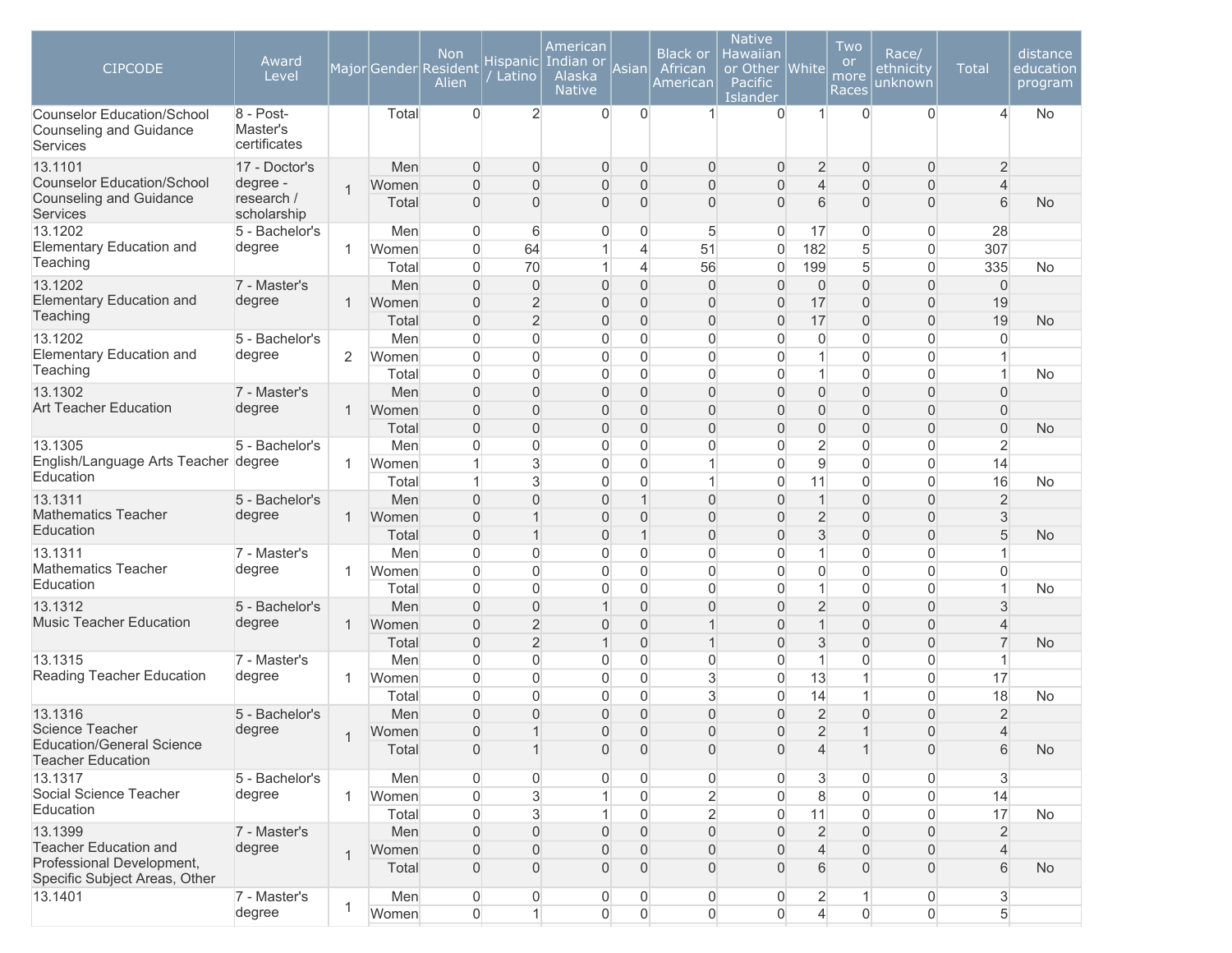| <b>CIPCODE</b>                                                                 | Award<br>Level            |                |              | <b>Non</b><br>Major Gender Resident<br>Alien | <b>Hispanic</b><br>Latino | American<br>Indian or<br>Alaska<br><b>Native</b> | Asianl                           | <b>Black or</b><br>African<br>American | <b>Native</b><br>Hawaiian<br>or Other   White<br>Pacific<br>Islander |                  | Two<br><b>or</b><br>more<br>Races | Race/<br>ethnicity<br>unknown    | <b>Total</b>             | distance<br>education<br>program |
|--------------------------------------------------------------------------------|---------------------------|----------------|--------------|----------------------------------------------|---------------------------|--------------------------------------------------|----------------------------------|----------------------------------------|----------------------------------------------------------------------|------------------|-----------------------------------|----------------------------------|--------------------------|----------------------------------|
| Teaching English as a Second<br>or Foreign Language/ESL<br>Language Instructor |                           |                | Total        | $\Omega$                                     | $\mathbf{1}$              | $\overline{0}$                                   | $\Omega$                         | $\Omega$                               | $\Omega$                                                             | 6                | $\mathbf{1}$                      | $\Omega$                         | 8                        | <b>No</b>                        |
| 14.0501                                                                        | 7 - Master's              |                | Men          | $\mathbf{0}$                                 | 1                         | $\overline{0}$                                   | $\bf 0$                          | $\mathbf 0$                            | $\overline{0}$                                                       | $\mathbf{1}$     | $\mathbf 0$                       | 0                                | $\overline{c}$           |                                  |
| Bioengineering and Biomedical                                                  | degree                    | -1             | Women        | 1                                            | $\mathbf{1}$              | $\boldsymbol{0}$                                 | $\overline{2}$                   | $\boldsymbol{0}$                       | $\overline{0}$                                                       | $\mathbf{1}$     | $\boldsymbol{0}$                  | $\overline{0}$                   | $\sqrt{5}$               |                                  |
| Engineering                                                                    |                           |                | Total        | $\mathbf 1$                                  | $\overline{c}$            | $\boldsymbol{0}$                                 | $\overline{2}$                   | 0                                      | $\mathbf{0}$                                                         | $\overline{c}$   | $\overline{0}$                    | $\boldsymbol{0}$                 | $\overline{7}$           | <b>No</b>                        |
| 14.0801                                                                        | 5 - Bachelor's            |                | Men          | 3                                            | 11                        | 0                                                | $\overline{2}$                   | 5                                      | $\mathbf 0$                                                          | 18               | $\overline{0}$                    | $\mathbf 0$                      | 39                       |                                  |
| Civil Engineering, General                                                     | degree                    | $\mathbf 1$    | Women        | $\overline{0}$                               | 6                         | $\overline{0}$                                   | $\mathbf{1}$                     | $\mathbf{1}$                           | $\mathbf 0$                                                          | $\overline{7}$   | $\overline{0}$                    | $\overline{0}$                   | 15                       |                                  |
|                                                                                |                           |                | Total        | 3                                            | 17                        | $\overline{0}$                                   | 3                                | 6                                      | $\overline{0}$                                                       | 25               | $\overline{0}$                    | $\overline{0}$                   | 54                       | Yes                              |
| 14.0801<br>Civil Engineering, General                                          | 7 - Master's<br>degree    |                | Men          | $\overline{2}$                               | $\overline{1}$            | $\overline{0}$                                   | $\bf 0$                          | $\overline{2}$                         | 0                                                                    | $\overline{2}$   | $\mathbf{1}$                      | $\mathsf{O}\xspace$              | 8                        |                                  |
|                                                                                |                           | $\mathbf 1$    | Women        | $\overline{0}$                               | $\overline{0}$            | $\overline{0}$                                   | $\bf 0$                          | 0                                      | $\Omega$                                                             | $\mathbf{1}$     | $\overline{0}$                    | $\overline{0}$                   | $\mathbf 1$              |                                  |
| 14.0901                                                                        | 5 - Bachelor's            |                | Total<br>Men | $\overline{2}$<br>1                          | $\mathbf 1$<br>10         | $\overline{0}$<br>$\overline{0}$                 | $\mathbf 0$<br>$\overline{2}$    | $\overline{2}$<br>5                    | $\Omega$<br>$\Omega$                                                 | 3<br>8           | $\mathbf{1}$<br>$\overline{0}$    | $\overline{0}$<br>$\mathbf 0$    | 9<br>26                  | <b>No</b>                        |
| Computer Engineering, General degree                                           |                           | $\mathbf 1$    | Women        | 1                                            | $\overline{c}$            | $\overline{0}$                                   | $\mathbf{1}$                     | $\mathbf 0$                            | $\Omega$                                                             | $\mathbf{1}$     | $\overline{0}$                    | $\overline{0}$                   | 5                        |                                  |
|                                                                                |                           |                | Total        | $\overline{2}$                               | 12                        | $\overline{0}$                                   | 3                                | 5                                      | $\overline{0}$                                                       | $\mathsf g$      | $\mathbf 0$                       | $\overline{0}$                   | 31                       | No                               |
| 14.0901                                                                        | 7 - Master's              |                | Men          | $\overline{1}$                               | $\overline{1}$            | $\overline{0}$                                   | $\mathbf{1}$                     | $\overline{2}$                         | $\overline{0}$                                                       | $\overline{2}$   | $\mathbf{1}$                      | $\boldsymbol{0}$                 | 8                        |                                  |
| Computer Engineering, General degree                                           |                           | 1              | Women        | $\overline{0}$                               | $\overline{0}$            | $\overline{0}$                                   | $\bf 0$                          | $\mathsf{O}\xspace$                    | $\overline{0}$                                                       | $\overline{0}$   | $\boldsymbol{0}$                  | $\overline{0}$                   | $\overline{0}$           |                                  |
|                                                                                |                           |                | Total        | 1                                            | $\mathbf{1}$              | $\boldsymbol{0}$                                 | $\overline{1}$                   | $\overline{2}$                         | $\mathbf{0}$                                                         | $\overline{2}$   | $\mathbf{1}$                      | $\mathsf{O}\xspace$              | 8                        | <b>No</b>                        |
| 14.0901                                                                        | 17 - Doctor's             |                | Men          | $\overline{0}$                               | 0                         | $\overline{0}$                                   | $\mathbf 0$                      | $\overline{0}$                         | $\Omega$                                                             | 1                | $\overline{0}$                    | $\mathbf 0$                      |                          |                                  |
| Computer Engineering, General                                                  | degree -                  | $\overline{1}$ | Women        | 1                                            | 0                         | $\overline{0}$                                   | $\mathbf 0$                      | 0                                      | $\Omega$                                                             | $\overline{0}$   | $\overline{0}$                    | $\overline{0}$                   | 1                        |                                  |
|                                                                                | research /<br>scholarship |                | Total        | 1                                            | $\overline{0}$            | $\Omega$                                         | $\mathbf 0$                      | 0                                      | $\Omega$                                                             | 1                | $\overline{0}$                    | $\overline{0}$                   | $\overline{2}$           | No                               |
| 14.1001                                                                        | 5 - Bachelor's            |                | Men          | $\overline{2}$                               | 10                        | $\mathbf{1}$                                     | $\overline{2}$                   | $\overline{7}$                         | $\overline{0}$                                                       | 19               | $\overline{0}$                    | $\overline{0}$                   | 41                       |                                  |
| <b>Electrical and Electronics</b>                                              | degree                    | -1             | Women        | $\overline{0}$                               | 0                         | 0                                                | $\mathbf 0$                      | 0                                      | $\overline{0}$                                                       | $\mathbf{1}$     | 0                                 | $\boldsymbol{0}$                 | $\overline{1}$           |                                  |
| Engineerin                                                                     |                           |                | Total        | $\overline{2}$                               | 10                        | $\mathbf{1}$                                     | $\overline{2}$                   | $\overline{7}$                         | $\mathbf{0}$                                                         | 20               | $\boldsymbol{0}$                  | $\boldsymbol{0}$                 | 42                       | <b>No</b>                        |
| 14.1001                                                                        | 7 - Master's              |                | Men          | $\Omega$                                     | 2                         | $\overline{0}$                                   | $\mathbf 0$                      | 0                                      | $\overline{0}$                                                       | 3                | $\overline{0}$                    | $\overline{0}$                   | 5                        |                                  |
| <b>Electrical and Electronics</b>                                              | degree                    | $\mathbf 1$    | Women        |                                              | 0                         | $\overline{0}$                                   | $\overline{0}$                   | $\overline{0}$                         | $\Omega$                                                             | $\boldsymbol{0}$ | $\overline{0}$                    | $\mathbf 0$                      | 1                        |                                  |
| Engineerin                                                                     |                           |                | Total        | 1                                            | $\overline{2}$            | $\overline{0}$                                   | $\overline{0}$                   | $\overline{0}$                         | $\Omega$                                                             | $\mathbf{3}$     | $\overline{0}$                    | $\mathbf 0$                      | 6                        | No                               |
| 14.1001                                                                        | 17 - Doctor's             |                | Men          | 0                                            | $\overline{0}$            | $\overline{0}$                                   | $\overline{0}$                   | $\boldsymbol{0}$                       | $\mathbf{0}$                                                         | $\overline{2}$   | $\boldsymbol{0}$                  | $\overline{0}$                   | $\overline{2}$           |                                  |
| <b>Electrical and Electronics</b><br>Engineerin                                | degree -<br>research /    | $\mathbf 1$    | Women        |                                              | $\overline{0}$            | 0                                                | $\overline{0}$                   | 0                                      | 0                                                                    | $\boldsymbol{0}$ | 0                                 | $\boldsymbol{0}$                 | $\overline{1}$           |                                  |
|                                                                                | scholarship               |                | Total        |                                              | $\overline{0}$            | 0                                                | $\overline{0}$                   | 0                                      | $\Omega$                                                             | $\overline{2}$   | $\overline{0}$                    | $\overline{0}$                   | 3                        | <b>No</b>                        |
| 14.1901<br><b>Mechanical Engineering</b>                                       | 5 - Bachelor's<br>degree  |                | Men          | $\overline{2}$                               | 10<br>1                   | 0                                                | $\overline{2}$                   | $\overline{c}$                         | $\overline{0}$                                                       | 29               | 1                                 | 0                                | 46                       |                                  |
|                                                                                |                           | -1             | Women        | 0                                            | 11                        | $\overline{0}$<br>$\overline{0}$                 | $\overline{2}$<br>$\overline{4}$ | $\mathsf{O}\xspace$<br>$\overline{2}$  | $\overline{0}$<br>$\mathbf 0$                                        | 3<br>32          | $\overline{0}$<br>$\mathbf{1}$    | $\overline{0}$<br>$\overline{0}$ | 6<br>52                  |                                  |
|                                                                                | 7 - Master's              |                | Total        | $\overline{2}$<br>$\overline{0}$             | $\overline{1}$            | 0                                                | $\mathbf{0}$                     | $\mathbf 0$                            | $\overline{0}$                                                       | $\overline{2}$   | $\overline{0}$                    | $\overline{0}$                   | 3                        | No                               |
| 14.1901<br><b>Mechanical Engineering</b>                                       | degree                    | -1             | Men<br>Women | $\mathbf 1$                                  | 0                         | $\boldsymbol{0}$                                 | $\mathsf{O}\xspace$              | 0                                      | $\overline{0}$                                                       | $\overline{0}$   | $\boldsymbol{0}$                  | $\mathsf{O}\xspace$              | $\mathbf{1}$             |                                  |
|                                                                                |                           |                | Total        | $\mathbf{1}$                                 | $\mathbf{1}$              | $\boldsymbol{0}$                                 | $\mathsf{O}\xspace$              | $\boldsymbol{0}$                       | $\boldsymbol{0}$                                                     | $\overline{2}$   | $\mathsf{O}\xspace$               | $\boldsymbol{0}$                 | $\overline{\mathcal{L}}$ | <b>No</b>                        |
| 14.1901                                                                        | 17 - Doctor's             |                | Men          | 0                                            | 0                         | $\mathsf{O}\xspace$                              | $\mathsf{O}\xspace$              | $\mathsf{O}\xspace$                    | $\overline{0}$                                                       | $\mathbf{1}$     | $\overline{0}$                    | $\boldsymbol{0}$                 |                          |                                  |
| <b>Mechanical Engineering</b>                                                  | degree -                  |                | Women        | 0                                            | 0                         | 0                                                | $\mathsf{O}\xspace$              | $\mathsf{O}\xspace$                    | $\overline{0}$                                                       | $\overline{0}$   | 0                                 | 0                                | 0                        |                                  |
|                                                                                | research /<br>scholarship | $\mathbf{1}$   | Total        | $\Omega$                                     | 0                         | $\overline{0}$                                   | $\mathbf 0$                      | $\overline{0}$                         | $\Omega$                                                             | $\mathbf{1}$     | $\mathbf 0$                       | 0                                |                          | No                               |
| 14.2401                                                                        | 5 - Bachelor's            |                | Men          | $\overline{1}$                               | $\overline{4}$            | $\overline{0}$                                   | $\mathbf{1}$                     | $\mathbf 0$                            | $\overline{0}$                                                       | 19               | $\mathbf{1}$                      | $\boldsymbol{0}$                 | 26                       |                                  |
| Ocean Engineering                                                              | degree                    | $\mathbf{1}$   | Women        | $\overline{0}$                               | 3                         | $\boldsymbol{0}$                                 | $\mathbf 0$                      | $\boldsymbol{0}$                       | $\mathbf{0}$                                                         | $\overline{2}$   | $\boldsymbol{0}$                  | $\boldsymbol{0}$                 | $\sqrt{5}$               |                                  |
|                                                                                |                           |                | Total        |                                              | $\overline{7}$            | $\overline{0}$                                   | $\mathbf{1}$                     | $\overline{0}$                         | $\overline{0}$                                                       | 21               | $\mathbf{1}$                      | $\boldsymbol{0}$                 | 31                       | <b>No</b>                        |
| 14.2401                                                                        | 7 - Master's              |                | Men          |                                              | $\mathbf{1}$              | $\boldsymbol{0}$                                 | $\mathsf{O}\xspace$              | $\mathsf{O}\xspace$                    | 0                                                                    | $\overline{7}$   | $\mathsf{O}\xspace$               | $\boldsymbol{0}$                 | $\boldsymbol{9}$         |                                  |
| Ocean Engineering                                                              | degree                    | $\mathbf 1$    | Women        | $\overline{0}$                               | $\overline{0}$            | $\overline{0}$                                   | $\boldsymbol{0}$                 | $\mathbf 0$                            | $\Omega$                                                             | 5                | $\overline{0}$                    | $\mathsf{O}\xspace$              | 5                        |                                  |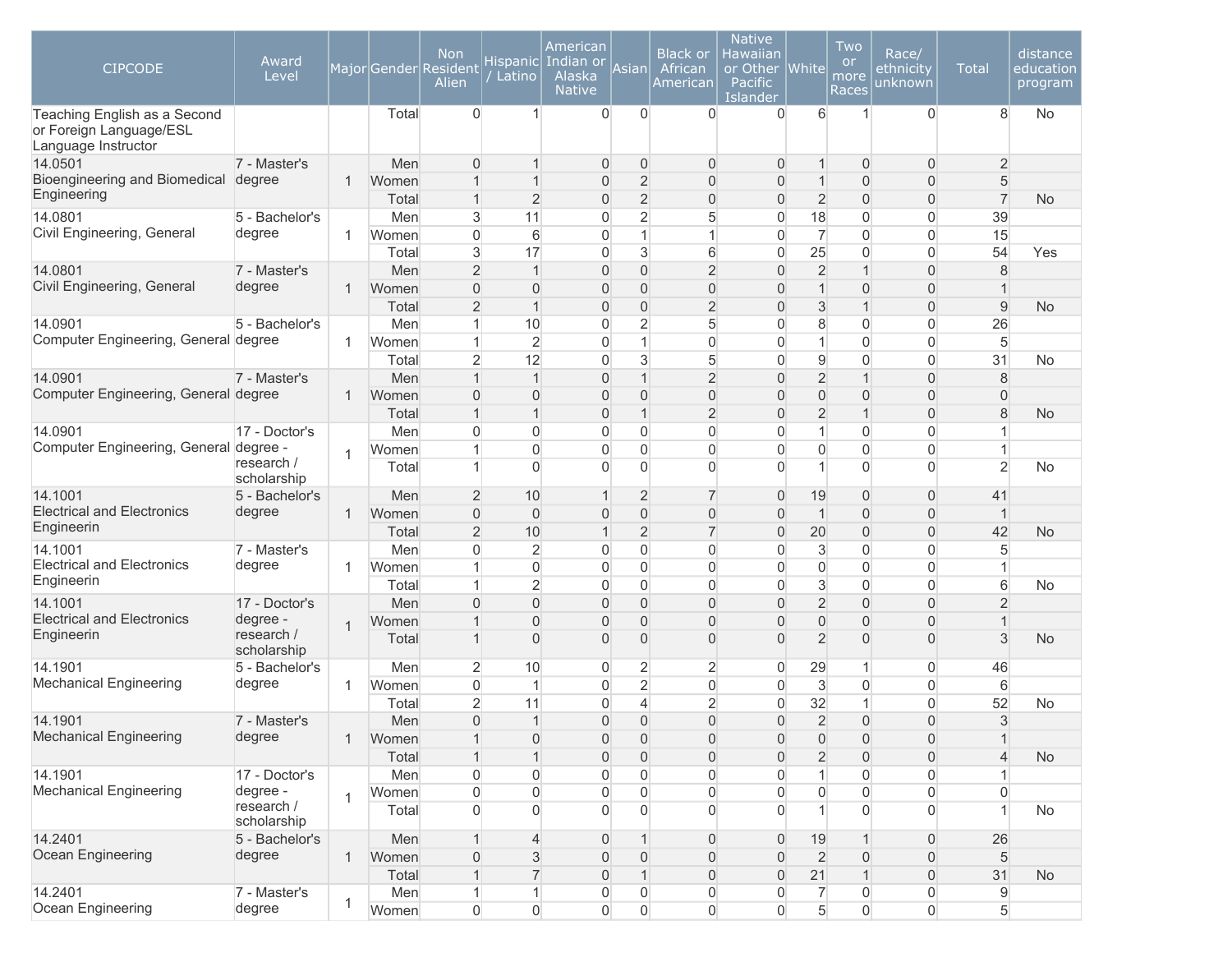| Total<br>$\overline{0}$<br>$\overline{0}$<br>12<br>$\mathbf 0$<br>$\overline{0}$<br>14<br><b>No</b><br>$\mathbf{1}$<br>$\overline{0}$<br>$\overline{0}$<br>1                                                                                                            |  |
|-------------------------------------------------------------------------------------------------------------------------------------------------------------------------------------------------------------------------------------------------------------------------|--|
|                                                                                                                                                                                                                                                                         |  |
| $\overline{2}$<br>$\mathbf 0$<br>$\overline{2}$<br>14.2401<br>17 - Doctor's<br>$\overline{0}$<br>$\overline{0}$<br>$\mathbf 0$<br>$\overline{0}$<br>$\overline{0}$<br>Men<br>0<br>$\overline{0}$                                                                        |  |
| Ocean Engineering<br>degree -<br>$\overline{0}$<br>$\boldsymbol{0}$<br>$\overline{0}$<br>$\overline{0}$<br>$\mathbf{0}$<br>0<br>$\overline{0}$<br>$\overline{0}$<br>Women<br>1<br>$\overline{1}$<br>research /                                                          |  |
| 3<br>$\overline{2}$<br>$\overline{0}$<br>$\boldsymbol{0}$<br>Total<br>$\overline{0}$<br>$\overline{0}$<br>$\mathbf 0$<br>$\overline{0}$<br>$\overline{0}$<br><b>No</b><br>scholarship                                                                                   |  |
| 14.3801<br>$\overline{c}$<br>3<br>5 - Bachelor's<br>Men<br>0<br>0<br>0<br>$\mathbf 0$<br>$\overline{0}$<br>$\overline{0}$<br>0<br>1                                                                                                                                     |  |
| <b>Surveying Engineering</b><br>degree<br>$\mathsf{O}\xspace$<br>$\overline{0}$<br>$\overline{0}$<br>$\overline{0}$<br>0<br>$\mathbf 0$<br>$\overline{0}$<br>1<br>0<br>Women<br>1<br>1                                                                                  |  |
| $\overline{0}$<br>$\mathbf 0$<br>$\Omega$<br>3<br>$\overline{0}$<br>$\overline{0}$<br>Total<br>0<br>$\Omega$<br>$\overline{\mathcal{L}}$<br>No                                                                                                                          |  |
| $\overline{0}$<br>$\overline{2}$<br>$\overline{0}$<br>$\overline{0}$<br>15.1202<br>5 - Bachelor's<br>Men<br>$\overline{0}$<br>0<br>$\overline{0}$<br>$\overline{1}$<br>$\overline{\mathcal{A}}$                                                                         |  |
| Computer<br>degree<br>$\overline{0}$<br>$\overline{0}$<br>$\boldsymbol{0}$<br>$\overline{0}$<br>$\overline{0}$<br>$\overline{0}$<br>$\Omega$<br>$\Omega$<br>0<br>$\Omega$<br>Women<br>$\mathbf{1}$<br>Technology/Computer Systems                                       |  |
| $\overline{2}$<br>$\overline{0}$<br>$\overline{0}$<br>$\overline{0}$<br>$\overline{0}$<br>$\Omega$<br>$\Omega$<br>$\overline{4}$<br><b>No</b><br>Total<br>Technology                                                                                                    |  |
| $\overline{2}$<br>16.0102<br>5 - Bachelor's<br>$\mathbf 0$<br>$\overline{c}$<br>$\overline{0}$<br>5<br>Men<br>$\Omega$<br>0<br>$\Omega$<br>$\overline{0}$                                                                                                               |  |
| Linguistics<br>$\overline{2}$<br>degree<br>5<br>$\overline{2}$<br>$\overline{2}$<br>$\mathbf 0$<br>$\overline{0}$<br>$\Omega$<br>$\Omega$<br>$\overline{0}$<br>11<br>Women<br>1                                                                                         |  |
| $\overline{2}$<br>$\overline{4}$<br>6<br>$\mathbf 0$<br>16<br>$\mathbf 0$<br>0<br>$\overline{4}$<br>$\overline{0}$<br>Total<br>0<br>No                                                                                                                                  |  |
| $\mathbf 0$<br>3<br>$\mathsf{O}\xspace$<br>$\mathbf{1}$<br>$\overline{0}$<br>$\overline{0}$<br>$\mathbf 0$<br>$\overline{0}$<br>$\boldsymbol{0}$<br>$\overline{4}$<br>16.0102<br>7 - Master's<br>Men                                                                    |  |
| Linguistics<br>degree<br>$\overline{2}$<br>$\overline{2}$<br>$\overline{0}$<br>$\overline{0}$<br>$\overline{0}$<br>$\mathbf 0$<br>$\overline{0}$<br>1<br>$\boldsymbol{0}$<br>5<br>Women<br>$\mathbf{1}$                                                                 |  |
| $\mathsf 3$<br>$\mathbf 0$<br>5<br>$\mathsf{O}\xspace$<br>$\overline{0}$<br>$\boldsymbol{0}$<br>$\mathbf{1}$<br>$9\,$<br>Total<br>$\overline{0}$<br>$\overline{0}$<br><b>No</b>                                                                                         |  |
| $\mathbf 0$<br>16.0102<br>5 - Bachelor's<br>$\overline{0}$<br>0<br>$\mathbf 0$<br>$\mathbf 0$<br>0<br>$\overline{0}$<br>Men<br>1<br>$\Omega$<br>Linguistics                                                                                                             |  |
| degree<br>$\overline{c}$<br>$\overline{2}$<br>2<br>$\overline{0}$<br>$\overline{0}$<br>0<br>$\mathbf 0$<br>$\mathbf 0$<br>$\overline{0}$<br>$\overline{0}$<br>$\overline{0}$<br>Women                                                                                   |  |
| $\overline{2}$<br>3<br>$\overline{0}$<br>0<br>$\mathbf 0$<br>$\mathbf{0}$<br>0<br>0<br><b>No</b><br>Total<br>0                                                                                                                                                          |  |
| $\overline{0}$<br>$\overline{0}$<br>$\mathbf 0$<br>$\overline{0}$<br>$\overline{0}$<br>$\overline{0}$<br>$\overline{0}$<br>16.0501<br>5 - Bachelor's<br>Men<br>$\overline{0}$<br>$\overline{0}$<br>$\overline{0}$<br>German Language and                                |  |
| degree<br>$\overline{0}$<br>$\overline{0}$<br>$\mathbf 0$<br>$\boldsymbol{0}$<br>$\overline{0}$<br>$\overline{0}$<br>0<br>$\overline{0}$<br>0<br>$\overline{0}$<br>1<br>Women<br>Literature<br>$\overline{0}$                                                           |  |
| $\mathbf 0$<br>$\overline{0}$<br>$\overline{0}$<br>$\overline{0}$<br>$\mathbf 0$<br>$\overline{0}$<br>$\overline{0}$<br>Total<br>0<br>$\Omega$<br><b>No</b><br>16.0501<br>5 - Bachelor's<br>$\overline{0}$<br>$\overline{0}$<br>$\overline{0}$<br>$\mathbf{0}$<br>1     |  |
| $\mathbf 0$<br>$\overline{0}$<br>$\overline{0}$<br>Men<br>$\Omega$<br>German Language and<br>degree<br>$\overline{2}$<br>$\mathbf 0$<br>$\overline{0}$<br>$\overline{0}$<br>$\overline{0}$<br>0<br>$\overline{0}$<br>$\overline{0}$<br>$\overline{0}$<br>$\overline{0}$ |  |
| $\mathbf 0$<br>Women<br>Literature<br>$\boldsymbol{0}$<br>$\mathsf{O}\xspace$<br>$\overline{0}$<br>$\overline{0}$<br>$\overline{0}$<br>$\overline{0}$<br>$\overline{0}$<br>$\mathbf{1}$                                                                                 |  |
| $\mathbf 0$<br>Total<br>No<br>$\mathsf{O}\xspace$<br>$\overline{0}$<br>$\overline{0}$<br>$\Omega$<br>$\overline{0}$<br>$\mathbf{1}$<br>$\overline{0}$<br>$\boldsymbol{0}$<br>16.0901<br>5 - Bachelor's<br>Men<br>$\Omega$                                               |  |
| French Language and Literature degree<br>$\overline{2}$<br>$\overline{0}$<br>3<br>$\mathbf{1}$<br>$\boldsymbol{0}$<br>$\mathsf{O}\xspace$<br>$\overline{7}$<br>Women<br>0<br>$\overline{0}$<br>$\mathbf{1}$                                                             |  |
| 3<br>$\mathbf{3}$<br>$\mathsf{O}\xspace$<br>$\overline{0}$<br>$\mathbf{1}$<br>$\overline{0}$<br>8<br>Total<br>$\overline{0}$<br>$\overline{0}$<br><b>No</b><br>1                                                                                                        |  |
| $\mathsf{O}\xspace$<br>$\mathbf 0$<br>16.0901<br>7 - Master's<br>$\mathbf 0$<br>$\overline{0}$<br>$\mathbf 0$<br>0<br>$\overline{0}$<br>Men<br>$\mathbf{0}$<br>$\Omega$<br>0                                                                                            |  |
| French Language and Literature degree<br>$\overline{0}$<br>$\mathbf{0}$<br>$\mathbf 0$<br>0<br>$\overline{0}$<br>$\overline{0}$<br>Women<br>0<br>1<br>$\overline{0}$<br>1                                                                                               |  |
| 0<br>0<br>$\mathbf 0$<br>0<br>0<br>0<br><b>No</b><br>Total<br>0<br>1<br>$\Omega$<br>1                                                                                                                                                                                   |  |
| 16.0901<br>$\overline{0}$<br>$\boldsymbol{0}$<br>$\overline{0}$<br>$\overline{0}$<br>5 - Bachelor's<br>Men<br>$\Omega$<br>$\Omega$<br>$\Omega$<br>$\Omega$<br>0<br>$\overline{0}$                                                                                       |  |
| French Language and Literature degree<br>$\overline{0}$<br>$\overline{0}$<br>0<br>$\overline{0}$<br>2<br>2<br>$\Omega$<br>1<br>$\Omega$<br>0<br>Women                                                                                                                   |  |
| $\Omega$<br>$\mathcal{P}$<br>$\Omega$<br>$\Omega$<br>$\Omega$<br>1<br>$\Omega$<br>$\Omega$<br>$\Omega$<br><b>No</b><br>Total                                                                                                                                            |  |
| 3<br>16.0905<br>Men<br>$\boldsymbol{0}$<br>0<br>$\boldsymbol{0}$<br>0<br>5 - Bachelor's<br>0<br>1<br>$\mathbf 1$<br>0<br>$\mathbf 1$                                                                                                                                    |  |
| Spanish Language and<br>degree<br>5<br>$\mathsf{O}\xspace$<br>$\mathbf{1}$<br>$\vert$<br>$\overline{\mathcal{L}}$<br>$\boldsymbol{0}$<br>11<br>$\boldsymbol{0}$<br>0<br>0<br>$\mathbf{1}$<br>Women                                                                      |  |
| Literature<br>$\overline{2}$<br>$\overline{2}$<br>5<br>5<br>$\overline{0}$<br>$\boldsymbol{0}$<br>$\boldsymbol{0}$<br>14<br>Total<br>$\boldsymbol{0}$<br>No<br>$\overline{0}$                                                                                           |  |
| $\mathsf{O}\xspace$<br>$\mathsf{O}\xspace$<br>16.0905<br>$\overline{0}$<br>$\overline{0}$<br>$\overline{0}$<br>$\boldsymbol{0}$<br>$\boldsymbol{0}$<br>7 - Master's<br>Men<br>$\overline{0}$                                                                            |  |
| Spanish Language and<br>degree<br>$\mathbf 0$<br>$\mathsf{O}\xspace$<br>$\mathsf{O}\xspace$<br>$\boldsymbol{0}$<br>6<br>$\mathbf{1}$<br>Women<br>$\overline{4}$<br>0<br>$\overline{0}$                                                                                  |  |
| Literature<br>5<br>$\mathsf{O}\xspace$<br>$\mathsf{O}\xspace$<br>$\mathsf{O}\xspace$<br>$\overline{7}$<br>Total<br>$\overline{1}$<br>0<br>$\mathbf 0$<br>$\overline{0}$<br><b>No</b>                                                                                    |  |
| 16.0905<br>$\mathsf{O}\xspace$<br>5 - Bachelor's<br>$\mathbf 0$<br>$\overline{0}$<br>0<br>0<br>$\mathsf{O}\xspace$<br>$\overline{0}$<br>0<br>Men                                                                                                                        |  |
| Spanish Language and<br>degree<br>$\mathsf{O}\xspace$<br>$\overline{2}$<br>$\overline{0}$<br>$\boldsymbol{0}$<br>0<br>0<br>$\overline{0}$<br>1<br>0<br>0<br>Women                                                                                                       |  |
| Literature<br>$\overline{2}$<br>$\overline{2}$<br>Total<br>$\boldsymbol{0}$<br>$\boldsymbol{0}$<br>0<br>0<br>$\boldsymbol{0}$<br>$\Omega$<br>0<br>0<br>No                                                                                                               |  |
| 23.0101<br>$\mathsf{O}\xspace$<br>$5\overline{)}$<br>$\mathsf{O}\xspace$<br>28<br>$\mathbf{1}$<br>43<br>$\boldsymbol{0}$<br>9<br>$\overline{0}$<br>$\mathsf{O}\xspace$<br>$\mathbf{1}$<br>Men                                                                           |  |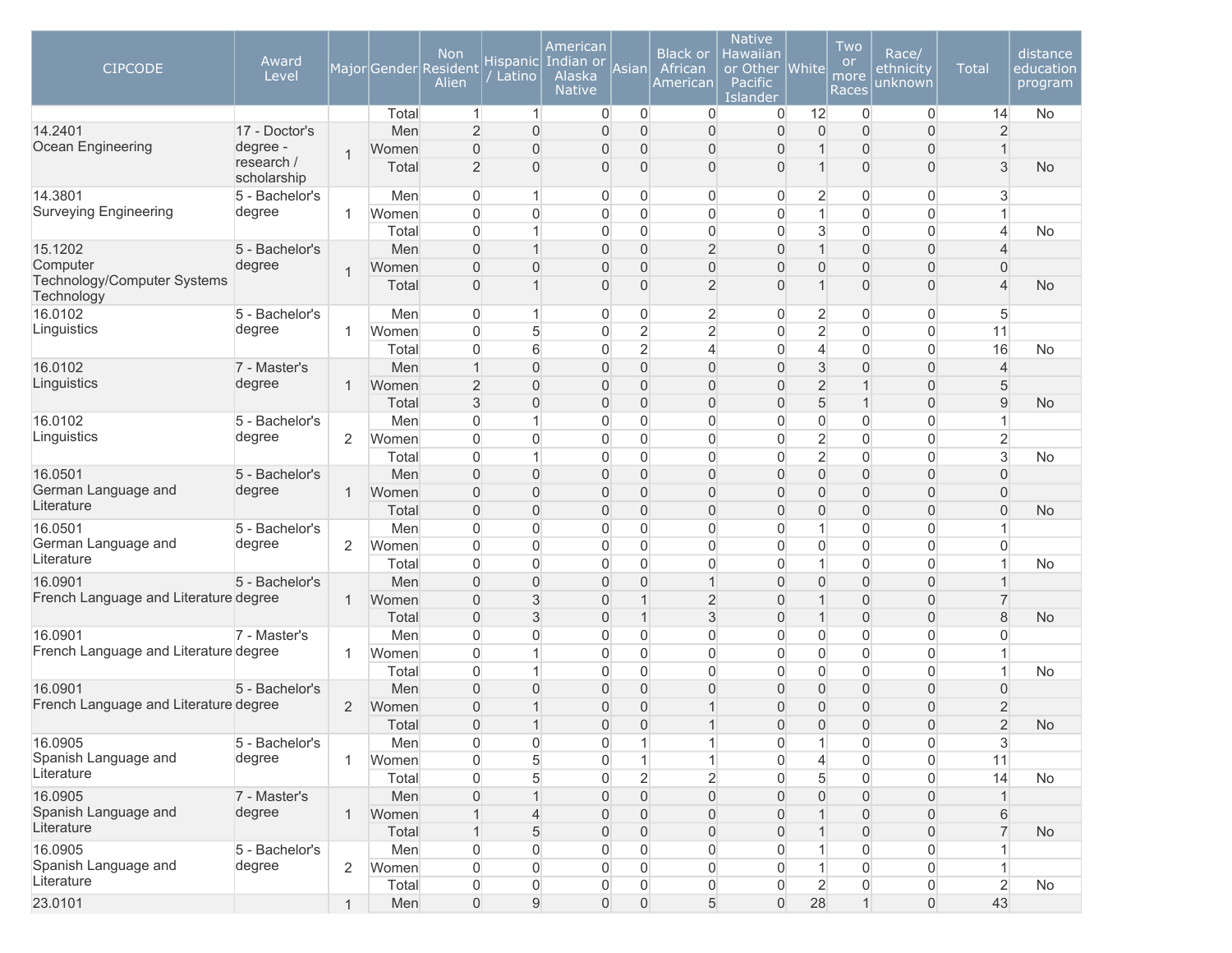| <b>CIPCODE</b>                                  | Award<br>Level            |                |                | <b>Non</b><br>Major Gender Resident<br>Alien | Hispanic <br>Latino | American<br>Indian or<br><u>Alaska</u><br><b>Native</b> | Asian                          | <b>Black or</b><br>African<br>American     | <b>Native</b><br><b>Hawaiian</b><br>or Other<br>Pacific<br>Islander | <b>White</b>        | Two<br><sub>or</sub><br>more<br>Races | Race/<br>ethnicity<br>unknown    | <b>Total</b>                     | distance<br>education<br>program |
|-------------------------------------------------|---------------------------|----------------|----------------|----------------------------------------------|---------------------|---------------------------------------------------------|--------------------------------|--------------------------------------------|---------------------------------------------------------------------|---------------------|---------------------------------------|----------------------------------|----------------------------------|----------------------------------|
| English Language and                            | 5 - Bachelor's            |                | Women          | $\mathbf{1}$                                 | 23                  | $\mathbf{1}$                                            | $\overline{2}$                 | 18                                         | $\overline{0}$                                                      | 52                  | $\mathbf{1}$                          | $\mathbf{1}$                     | 99                               |                                  |
| Literature, General                             | degree                    |                | Total          | $\mathbf{1}$                                 | 32                  |                                                         | $\overline{2}$                 | 23                                         | $\overline{0}$                                                      | 80                  | $\overline{2}$                        | $\mathbf{1}$                     | 142                              | <b>No</b>                        |
| 23.0101                                         | 7 - Master's              |                | Men            | $\mathbf{0}$                                 | $\mathbf 1$         | $\overline{0}$                                          | $\mathbf 0$                    | $\overline{0}$                             | $\Omega$                                                            | 5                   | $\overline{0}$                        | $\overline{0}$                   | 6                                |                                  |
| English Language and<br>Literature, General     | degree                    | 1              | Women          | $\Omega$                                     | $\overline{2}$      | $\overline{0}$                                          | $\overline{0}$                 | $\mathbf{1}$                               | $\Omega$                                                            | 10                  | $\overline{0}$                        | $\overline{0}$                   | 13                               |                                  |
|                                                 |                           |                | Total          | $\Omega$                                     | 3                   | 0                                                       | $\overline{0}$                 | $\mathbf{1}$                               | $\Omega$                                                            | 15                  | $\overline{0}$                        | $\overline{0}$                   | 19                               | <b>No</b>                        |
| 23.0101<br>English Language and                 | 5 - Bachelor's<br>degree  |                | Men            | $\Omega$                                     | $\overline{0}$      | $\mathbf{0}$                                            | $\overline{0}$                 | $\overline{0}$                             | $\Omega$                                                            | $\overline{0}$      | $\overline{0}$                        | $\overline{0}$                   | $\Omega$                         |                                  |
| Literature, General                             |                           | 2              | Women<br>Total | $\Omega$<br>$\Omega$                         | 0<br>0              | $\mathbf{0}$<br>$\mathbf{0}$                            | $\overline{0}$<br>$\mathbf{0}$ | $\mathbf{0}$<br>$\overline{0}$             | $\Omega$<br>$\Omega$                                                | 3<br>3              | $\overline{0}$<br>$\Omega$            | $\overline{0}$<br>$\overline{0}$ | 3<br>3                           | No                               |
| 23.1302                                         | 7 - Master's              |                | Men            | $\overline{0}$                               | $\overline{0}$      | $\overline{0}$                                          | $\mathbf 0$                    | $\boldsymbol{0}$                           | $\Omega$                                                            | 1                   | $\overline{0}$                        | $\overline{0}$                   | $\overline{1}$                   |                                  |
| <b>Creative Writing</b>                         | degree                    | 1              | Women          | $\overline{0}$                               | $\overline{2}$      | $\overline{0}$                                          | $\overline{0}$                 | $\overline{2}$                             | $\overline{0}$                                                      | 9                   | $\overline{0}$                        | $\overline{0}$                   | 13                               |                                  |
|                                                 |                           |                | Total          | $\overline{0}$                               | $\overline{2}$      | $\Omega$                                                | $\overline{0}$                 | $\overline{2}$                             | $\overline{0}$                                                      | 10                  | $\overline{0}$                        | $\overline{0}$                   | 14                               | <b>No</b>                        |
| 24.0101                                         | 3 - Associate's           |                | Men            | $\mathbf{0}$                                 | 25                  |                                                         | $\overline{4}$                 | 20                                         | $\overline{0}$                                                      | 63                  | 3                                     | $\mathsf{O}\xspace$              | 116                              |                                  |
| Liberal Arts and                                | degree                    | $\mathbf{1}$   | Women          | $\mathbf{0}$                                 | 39                  | $\overline{0}$                                          | $\overline{4}$                 | 42                                         | $\Omega$                                                            | 89                  | 5                                     | $\overline{2}$                   | 181                              |                                  |
| Sciences/Liberal Studies                        |                           |                | Total          | $\Omega$                                     | 64                  | $\mathbf{1}$                                            | 8                              | 62                                         | $\overline{0}$                                                      | 152                 | 8                                     | $\overline{2}$                   | 297                              | <b>No</b>                        |
| 24.0101                                         | 5 - Bachelor's            |                | Men            | $\Omega$                                     | 4                   | $\overline{0}$                                          | 1                              | 3                                          | $\Omega$                                                            | 13                  | $\overline{0}$                        | $\overline{0}$                   | 21                               |                                  |
| Liberal Arts and                                | degree                    | 1              | Women          | $\mathbf{0}$                                 | 8                   |                                                         | $\overline{2}$                 | 11                                         | $\Omega$                                                            | 34                  | $\overline{0}$                        | $\overline{0}$                   | 56                               |                                  |
| Sciences/Liberal Studies                        |                           |                | Total          | $\Omega$                                     | 12                  | 1                                                       | 3                              | 14                                         | $\Omega$                                                            | 47                  | $\overline{0}$                        | $\overline{0}$                   | 77                               | <b>No</b>                        |
| 24.0101                                         | 7 - Master's              |                | Men            | $\Omega$                                     | $\Omega$            | $\mathbf{0}$                                            | $\mathbf{0}$                   | $\overline{0}$                             | $\Omega$                                                            | $\mathbf 1$         | $\Omega$                              | $\overline{0}$                   | 1                                |                                  |
| Liberal Arts and                                | degree                    | $\mathbf{1}$   | Women          | $\Omega$                                     | $\overline{0}$      | $\Omega$                                                | $\mathbf{0}$                   | $\mathbf{0}$                               | $\Omega$                                                            | $\mathbf 1$         | $\Omega$                              | $\overline{0}$                   | 1                                |                                  |
| Sciences/Liberal Studies                        |                           |                | Total          | $\Omega$                                     | 0                   | $\Omega$                                                | $\mathbf{0}$                   | $\overline{0}$                             | $\Omega$                                                            | $\overline{c}$      | $\Omega$                              | $\overline{0}$                   | $\overline{2}$                   | <b>No</b>                        |
| 24.0101                                         | 5 - Bachelor's            |                | Men            | $\overline{0}$                               | $\mathbf{1}$        | $\overline{0}$                                          | $\overline{0}$                 | $\mathbf{1}$                               | $\overline{0}$                                                      | $\overline{2}$      | $\overline{0}$                        | $\overline{0}$                   | 4                                |                                  |
| Liberal Arts and                                | degree                    | 2              | Women          | $\overline{0}$                               | $\overline{0}$      | $\overline{0}$                                          | $\overline{0}$                 | $\mathbf{1}$                               | $\Omega$                                                            | 3                   | $\overline{0}$                        | $\overline{0}$                   | 4                                |                                  |
| Sciences/Liberal Studies                        |                           |                | Total          | $\overline{0}$                               | $\mathbf{1}$        | $\overline{0}$                                          | $\mathbf 0$                    | $\overline{2}$                             | $\overline{0}$                                                      | 5                   | $\overline{0}$                        | $\overline{0}$                   | $\,8\,$                          | <b>No</b>                        |
| 24.0199                                         | 5 - Bachelor's            |                | Men            | $\overline{2}$                               | 7                   | $\mathbf{0}$                                            | $\overline{1}$                 | $\overline{2}$                             | $\overline{0}$                                                      | 13                  | $\overline{0}$                        | $\overline{0}$                   | 25                               |                                  |
| Liberal Arts and Sciences.                      | degree                    | $\overline{1}$ | Women          | $\overline{1}$                               | 8                   | $\Omega$                                                | $\overline{1}$                 | $\mathbf{1}$                               | $\Omega$                                                            | 34                  | $\overline{2}$                        | $\overline{0}$                   | 47                               |                                  |
| <b>General Studies and</b><br>Humanities, Other |                           |                | Total          | 3                                            | 15                  | $\mathbf{0}$                                            | $\overline{2}$                 | 3                                          | $\Omega$                                                            | 47                  | $\overline{2}$                        | $\overline{0}$                   | 72                               | No                               |
| 26.0101                                         | 5 - Bachelor's            |                | Men            | $\overline{2}$                               | 26                  | $\Omega$                                                | 8                              | 20                                         | $\Omega$                                                            | 52                  | 3                                     | $\mathbf{1}$                     | 112                              |                                  |
| Biology/Biological Sciences,                    | degree                    | 1              | Women          | $\overline{2}$                               | 43                  | 1                                                       | 17                             | 28                                         | $\mathbf{0}$                                                        | 87                  | $\overline{4}$                        | $\overline{2}$                   | 184                              |                                  |
| General                                         |                           |                | Total          | $\overline{\mathcal{L}}$                     | 69                  |                                                         | 25                             | 48                                         | $\Omega$                                                            | 139                 | $\overline{7}$                        | 3                                | 296                              | No                               |
| 26.0101                                         | 7 - Master's              |                | Men            | $\Omega$                                     | 1                   | $\mathbf{0}$                                            | $\mathbf{1}$                   | $\overline{0}$                             | $\Omega$                                                            | 5                   | $\overline{0}$                        | $\overline{0}$                   | $\overline{7}$                   |                                  |
| Biology/Biological Sciences,<br>General         | degree                    | $\mathbf{1}$   | Women          | $\overline{1}$                               | $\overline{0}$      | $\mathbf{0}$                                            | $\mathbf{0}$                   | $\mathbf{0}$                               | $\Omega$                                                            | 10                  | $\overline{0}$                        | $\overline{0}$                   | 11                               |                                  |
|                                                 |                           |                | Total          | $\overline{1}$                               | $\overline{1}$      | $\mathbf{0}$                                            | 1                              | $\mathbf{0}$                               | $\Omega$                                                            | 15                  | $\overline{0}$                        | $\overline{0}$                   | 18                               | <b>No</b>                        |
| 26.0101                                         | 17 - Doctor's             |                | Men            | $\overline{2}$                               | $\overline{0}$      | $\Omega$                                                | 1                              | 1                                          | $\Omega$                                                            | 3                   | $\overline{0}$                        | $\overline{0}$                   | $\overline{7}$                   |                                  |
| Biology/Biological Sciences,<br>General         | degree -                  | $\mathbf 1$    | Women          | 4                                            | 1                   | $\Omega$                                                | $\mathbf 0$                    | $\overline{0}$                             | $\Omega$                                                            | 3                   | $\overline{0}$                        | $\overline{0}$                   | 8                                |                                  |
|                                                 | research /<br>scholarship |                | Total          | 6                                            | $\overline{A}$      | 0                                                       |                                | 1                                          | $\overline{0}$                                                      | 6                   | 0                                     | $\mathsf{O}\xspace$              | 15                               | <b>No</b>                        |
| 26.0101                                         | 5 - Bachelor's            |                | Men            | $\mathbf{0}$                                 | 0                   | $\overline{0}$                                          | $\overline{0}$                 | $\overline{0}$                             | $\overline{0}$                                                      | 0                   | $\overline{0}$                        | $\overline{0}$                   | $\mathbf 0$                      |                                  |
| Biology/Biological Sciences,<br>General         | degree                    | $\overline{2}$ | Women          | $\mathsf{O}\xspace$                          | 0                   | $\mathbf{0}$                                            | $\mathbf 0$                    | $\overline{0}$                             | $\overline{0}$                                                      |                     | $\boldsymbol{0}$                      | $\boldsymbol{0}$                 |                                  |                                  |
|                                                 |                           |                | Total          | $\mathsf{O}\xspace$                          | 0                   | $\mathbf{0}$                                            | $\boldsymbol{0}$               | 0                                          | $\overline{0}$                                                      |                     | $\boldsymbol{0}$                      | $\boldsymbol{0}$                 |                                  | <b>No</b>                        |
| 26.0102<br>Biomedical Sciences, General         | 7 - Master's              |                | Men            |                                              | 1                   | 0                                                       | $\mathsf{O}\xspace$            | $\overline{c}$                             | $\Omega$                                                            | 8                   | $\overline{2}$                        | 0                                | 14                               |                                  |
|                                                 | degree                    | $\mathbf{1}$   | Women          | $\mathbf{1}$                                 | $\overline{2}$      | $\overline{0}$                                          | $\sqrt{3}$                     | $\overline{2}$                             | $\Omega$                                                            | 5                   | $\overline{2}$                        | 0                                | 15                               |                                  |
|                                                 |                           |                | Total          | $\overline{2}$                               | 3                   | $\Omega$                                                | $\mathbf{3}$                   | $\overline{4}$                             | $\Omega$                                                            | 13                  | $\overline{4}$                        | 0                                | 29                               | No                               |
| 26.1201<br>Biotechnology                        | 7 - Master's<br>degree    |                | Men            | $\overline{0}$                               | $\mathsf{O}\xspace$ | $\mathbf{0}$                                            | $\mathbf 0$                    | $\boldsymbol{0}$                           | $\overline{0}$                                                      | $\mathsf{O}\xspace$ | $\boldsymbol{0}$<br>1                 | 0                                | $\mathbf 0$                      |                                  |
|                                                 |                           | 1              | Women<br>Total | $\mathsf{O}\xspace$                          | 0                   | $\mathbf{0}$                                            | $\overline{0}$                 | $\mathsf{O}\xspace$<br>$\mathsf{O}\xspace$ | $\overline{0}$<br>$\overline{0}$                                    | $\mathbf{1}$        | $\mathbf{1}$                          | $\overline{0}$                   | $\overline{2}$<br>$\overline{2}$ |                                  |
|                                                 |                           |                |                | $\overline{0}$                               | $\boldsymbol{0}$    | $\overline{0}$                                          | $\boldsymbol{0}$               |                                            |                                                                     |                     |                                       | $\overline{0}$                   |                                  | <b>No</b>                        |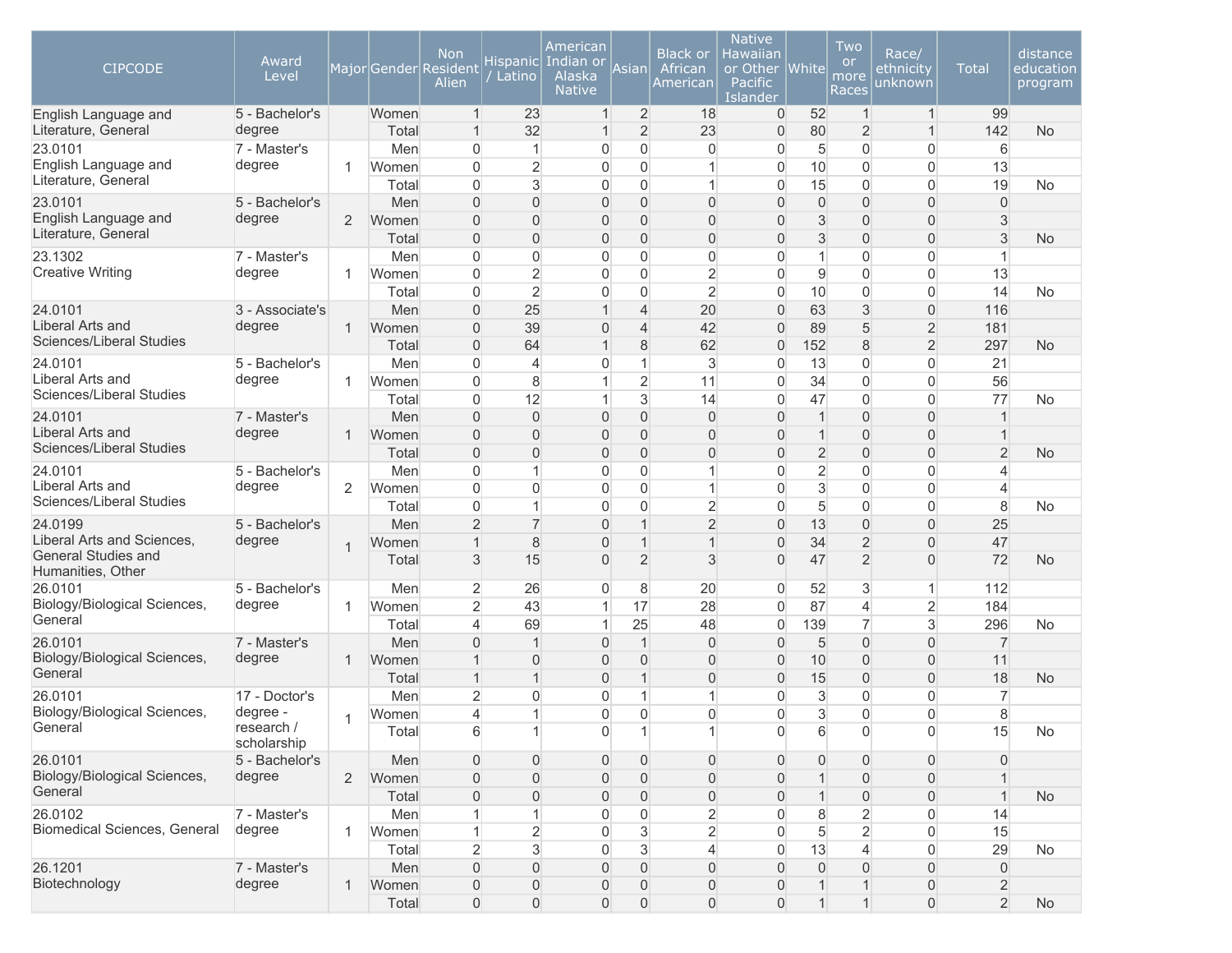| <b>CIPCODE</b>                      | Award<br>Level                        |                |                | Non<br>Major Gender Resident<br>Alien   | Hispanic <br>Latino              | American<br>Indian or<br>Alaska<br><b>Native</b> | Asian                            | <b>Black or</b><br>African<br>American | <b>Native</b><br><b>Hawaiian</b><br>or Other<br>Pacific<br><b>Islander</b> | <b>White</b>                          | Two<br><b>or</b><br>more<br>Races | Race/<br>ethnicity<br>unknown       | <b>Total</b>        | distance<br>education<br>program |
|-------------------------------------|---------------------------------------|----------------|----------------|-----------------------------------------|----------------------------------|--------------------------------------------------|----------------------------------|----------------------------------------|----------------------------------------------------------------------------|---------------------------------------|-----------------------------------|-------------------------------------|---------------------|----------------------------------|
| 27.0101                             | 5 - Bachelor's                        | $\mathbf{1}$   | Men            | $\overline{0}$                          | $\overline{4}$                   | $\overline{0}$                                   | $\overline{0}$                   | $\overline{2}$                         | $\overline{0}$                                                             | 6                                     | $\mathbf 0$                       | 0                                   | 12                  |                                  |
| Mathematics, General                | degree                                |                | Women          | $\overline{0}$                          | 3                                | 0                                                | $\overline{1}$                   | $\mathbf{1}$                           | 0                                                                          | $\mathsf g$                           | $\overline{2}$                    | $\overline{0}$                      | 16                  |                                  |
|                                     |                                       |                | Total          | $\overline{0}$                          | $\overline{7}$                   | 0                                                | $\mathbf{1}$                     | 3                                      | 0                                                                          | 15                                    | $\overline{2}$                    | $\overline{0}$                      | 28                  | No                               |
| 27.0101<br>Mathematics, General     | 7 - Master's                          |                | Men            | 9                                       | $\overline{2}$                   | $\overline{0}$                                   | $\boldsymbol{0}$                 | $\overline{4}$                         | $\overline{0}$                                                             | 5                                     | $\overline{1}$                    | $\overline{0}$                      | 21                  |                                  |
|                                     | degree                                | 1              | Women          | $\overline{4}$                          | $\overline{0}$                   | 0                                                | $\overline{1}$                   | $\mathbf 0$                            | 0                                                                          | 1                                     | $\boldsymbol{0}$                  | $\overline{0}$                      | $6\phantom{1}$      |                                  |
|                                     |                                       |                | Total          | 13                                      | $\overline{2}$                   | 0                                                | $\overline{1}$                   | $\overline{4}$                         | 0                                                                          | 6                                     | $\overline{1}$                    | $\overline{0}$                      | 27                  | No                               |
| 27.0101<br>Mathematics, General     | 17 - Doctor's                         |                | Men            | 5                                       | $\mathbf 0$                      | $\overline{0}$                                   | $\overline{1}$                   | $\overline{0}$                         | $\overline{0}$                                                             | $\overline{c}$                        | $\overline{0}$                    | $\mathbf 0$                         | 8                   |                                  |
|                                     | degree -<br>research /<br>scholarship | $\mathbf{1}$   | Women<br>Total | $\mathbf 0$<br>5                        | $\overline{0}$<br>$\overline{0}$ | 0<br>$\overline{0}$                              | $\overline{0}$<br>$\mathbf{1}$   | $\mathbf 0$<br>$\overline{0}$          | 0<br>$\Omega$                                                              | $\mathbf 0$<br>$\overline{2}$         | $\overline{0}$<br>$\overline{0}$  | $\overline{0}$<br>$\overline{0}$    | $\overline{0}$<br>8 | No                               |
| 27.0101                             | 5 - Bachelor's                        |                | Men            | $\mathbf{0}$                            | 0                                | 0                                                | $\overline{0}$                   | $\mathbf 0$                            | 0                                                                          | 0                                     | $\mathbf{0}$                      | $\overline{0}$                      | $\Omega$            |                                  |
| Mathematics, General                | degree                                | $\overline{2}$ | Women          | $\mathbf 0$                             | $\boldsymbol{0}$                 | 0                                                | $\mathsf{O}\xspace$              | $\mathbf{1}$                           | 0                                                                          | $\overline{0}$                        | $\boldsymbol{0}$                  | 0                                   | $\mathbf 1$         |                                  |
|                                     |                                       |                | Total          | $\mathsf{O}\xspace$                     | $\overline{0}$                   | $\overline{0}$                                   | $\mathsf{O}\xspace$              | $\mathbf{1}$                           | 0                                                                          | 0                                     | $\overline{0}$                    | $\overline{0}$                      | $\mathbf 1$         | <b>No</b>                        |
| 27.0101                             | 7 - Master's                          |                | Men            | 0                                       | $\overline{0}$                   | 0                                                | 0                                | $\mathbf 0$                            | 0                                                                          | 0                                     | $\overline{0}$                    | $\overline{0}$                      | 0                   |                                  |
| Mathematics, General                | degree                                | $\overline{2}$ | Women          |                                         | $\overline{0}$                   | 0                                                | $\overline{0}$                   | $\overline{0}$                         | 0                                                                          | 0                                     | $\overline{0}$                    | $\overline{0}$                      |                     |                                  |
|                                     |                                       |                | Total          | $\overline{1}$                          | $\overline{0}$                   | $\overline{0}$                                   | $\overline{0}$                   | $\overline{0}$                         | $\overline{0}$                                                             | 0                                     | $\overline{0}$                    | $\overline{0}$                      | 1                   | No                               |
| 27.0301                             | 7 - Master's                          |                | Men            | $\mathbf 1$                             | $\overline{0}$                   | 0                                                | $\overline{0}$                   | $\mathbf 0$                            | 0                                                                          | 0                                     | $\overline{0}$                    | $\overline{0}$                      |                     |                                  |
| Applied Mathematics, General        | degree                                | 1              | Women          | $\overline{0}$                          | $\boldsymbol{0}$                 | 0                                                | $\mathsf{O}\xspace$              | $\boldsymbol{0}$                       | 0                                                                          | 0                                     | $\boldsymbol{0}$                  | $\overline{0}$                      | 0                   |                                  |
|                                     |                                       |                | Total          | $\overline{1}$                          | $\overline{0}$                   | $\overline{0}$                                   | $\mathsf{O}\xspace$              | $\mathbf 0$                            | $\overline{0}$                                                             | $\overline{0}$                        | $\overline{0}$                    | $\overline{0}$                      | $\mathbf 1$         | <b>No</b>                        |
| 30.9999                             | 17 - Doctor's                         |                | Men            | $\mathbf 0$                             | 0                                | 0                                                | $\overline{0}$                   | $\mathbf{1}$                           | $\Omega$                                                                   | 3                                     | $\overline{0}$                    | $\overline{0}$                      | 4                   |                                  |
| Multi-/Interdisciplinary Studies,   | degree -                              | 1              | Women          |                                         | 1                                | 0                                                | $\overline{0}$                   | $\overline{0}$                         | $\overline{0}$                                                             | $\overline{2}$                        | $\overline{0}$                    | $\mathbf 0$                         | 4                   |                                  |
| Other                               | research /<br>scholarship             |                | Total          |                                         | 1                                | $\overline{0}$                                   | $\mathbf{0}$                     | $\mathbf{1}$                           | $\overline{0}$                                                             | 5                                     | $\overline{0}$                    | $\Omega$                            | 8                   | No                               |
| 31.0505                             | 5 - Bachelor's                        |                | Men            | $\overline{2}$                          | 10                               |                                                  | 3                                | 10                                     | 0                                                                          | 36                                    |                                   | $\overline{0}$                      | 63                  |                                  |
| Kinesiology and Exercise<br>Science | degree                                | $\mathbf{1}$   | Women          | $\overline{0}$                          | 6                                |                                                  | $\overline{4}$                   | 12                                     | 0                                                                          | 54                                    |                                   | $\mathbf{1}$                        | 79                  |                                  |
|                                     |                                       |                | Total          | $\overline{2}$                          | 16                               | $\overline{2}$                                   | $\overline{7}$                   | 22                                     | 0                                                                          | 90                                    | $\overline{2}$                    | $\mathbf{1}$                        | 142                 | No                               |
| 31.0505                             | 7 - Master's                          |                | Men            | $\mathbf 0$                             | $\mathbf{1}$                     | $\overline{0}$                                   | $\mathbf{1}$                     | $\vert$                                | $\overline{0}$                                                             | 9                                     | 1                                 | 0                                   | 13                  |                                  |
| Kinesiology and Exercise<br>Science | degree                                | 1              | Women          | $\mathbf 0$                             | 0                                | 0                                                | 0                                | $\mathbf 0$                            | 0                                                                          | $\overline{7}$                        | $\overline{0}$                    | $\overline{0}$                      | $\overline{7}$      |                                  |
|                                     |                                       |                | Total          | $\mathbf 0$                             | $\mathbf{1}$                     | 0                                                | $\mathbf{1}$                     | $\mathbf{1}$                           | 0                                                                          | 16                                    | 1                                 | $\mathsf{O}\xspace$                 | 20                  | Yes                              |
| 38.0101                             | 5 - Bachelor's                        |                | Men            | $\overline{0}$                          | $\mathfrak{S}$                   | $\Omega$                                         | $\overline{0}$                   | $\overline{2}$                         | $\Omega$                                                                   | 5                                     | $\overline{0}$                    | $\overline{0}$                      | 10                  |                                  |
| Philosophy                          | degree                                | 1              | Women          | $\overline{0}$                          | 3                                | 0                                                | $\overline{0}$                   | $\overline{2}$                         | 0                                                                          | 1                                     | $\overline{0}$                    | $\overline{0}$                      | 6                   |                                  |
|                                     |                                       |                | Total          | $\mathsf{O}\xspace$                     | 6                                | 0                                                | $\mathsf{O}\xspace$              | $\overline{4}$                         | 0                                                                          | 6                                     | $\boldsymbol{0}$                  | 0                                   | 16                  | No                               |
| 38.0101                             | 5 - Bachelor's                        |                | Men            | $\overline{0}$                          | 0                                | 0                                                | $\overline{0}$                   | $\mathbf 0$                            | $\Omega$                                                                   | 1                                     | $\boldsymbol{0}$                  | 0                                   | 1                   |                                  |
| Philosophy                          | degree                                | 2              | Women          | $\mathbf{0}$                            | $\overline{0}$                   | 0                                                | 1                                | $\overline{0}$                         | $\Omega$                                                                   | 0                                     | $\overline{0}$                    | $\overline{0}$                      |                     |                                  |
|                                     |                                       |                | Total          | $\mathbf 0$                             | $\overline{0}$                   | $\overline{0}$                                   | 1                                | $\overline{0}$                         | $\Omega$                                                                   |                                       | $\overline{0}$                    | $\mathbf 0$                         | $\overline{2}$      | No                               |
| 38.0206<br>Jewish/Judaic Studies    | 5 - Bachelor's<br>degree              |                | Men            | $\Omega$                                | $\Omega$                         | $\Omega$                                         | $\Omega$                         | $\Omega$                               | $\Omega$                                                                   |                                       | $\Omega$                          | $\Omega$                            |                     |                                  |
|                                     |                                       | 1              | Women          | $\mathsf{O}\xspace$                     | $\mathsf{O}\xspace$              | 0                                                | $\mathsf{O}\xspace$              | $\theta$                               | 0                                                                          | $\overline{c}$                        | $\mathsf{O}\xspace$               | 0                                   | $\overline{c}$      |                                  |
|                                     |                                       |                | Total          | $\boldsymbol{0}$                        | $\mathsf{O}\xspace$              | $\overline{0}$                                   | $\mathsf{O}\xspace$              | $\mathbf 0$                            | 0                                                                          | $\mathbf{3}$                          | $\mathsf{O}\xspace$               | 0                                   | $\mathsf 3$         | <b>No</b>                        |
| 38.0206<br>Jewish/Judaic Studies    | 5 - Bachelor's<br>degree              |                | Men            | $\boldsymbol{0}$                        | $\mathsf{O}\xspace$              | 0                                                | $\mathsf{O}\xspace$              | $\boldsymbol{0}$                       | 0                                                                          | $\overline{0}$                        | $\boldsymbol{0}$                  | 0                                   | 0                   |                                  |
|                                     |                                       | 2              | Women          | $\mathsf{O}\xspace$                     | $\mathsf{O}\xspace$              | 0                                                | $\mathsf 0$                      | $\mathsf{O}\xspace$                    | 0                                                                          | $\boldsymbol{0}$                      | $\mathsf{O}\xspace$               | $\mathsf{O}\xspace$                 | $\boldsymbol{0}$    |                                  |
| 40.0501                             | 5 - Bachelor's                        |                | Total          | $\mathsf{O}\xspace$                     | $\mathsf{O}\xspace$              | 0<br>$\overline{0}$                              | $\mathsf 0$                      | $\mathsf{O}\xspace$<br>$\mathbf{1}$    | 0                                                                          | $\mathsf{O}\xspace$<br>$\overline{7}$ | $\mathsf{O}\xspace$               | $\mathsf{O}\xspace$<br>$\mathbf{1}$ | $\mathsf{O}\xspace$ | No                               |
| Chemistry, General                  | degree                                |                | Men<br>Women   | $\mathsf{O}\xspace$                     | $\overline{2}$<br>$\overline{4}$ |                                                  | $\overline{2}$<br>$\overline{1}$ |                                        | 0                                                                          | 13                                    | $\boldsymbol{0}$                  |                                     | 13<br>18            |                                  |
|                                     |                                       | $\mathbf{1}$   | Total          | $\mathsf{O}\xspace$                     |                                  | 0                                                | $\mathsf 3$                      | $\mathsf{O}$<br>$\mathbf{1}$           | 0                                                                          | 20                                    | $\boldsymbol{0}$                  | 0<br>$\mathbf{1}$                   | 31                  |                                  |
| 40.0501                             | 7 - Master's                          |                | Men            | $\mathsf{O}\xspace$<br>$\boldsymbol{0}$ | 6<br>$\mathbf{1}$                | 0<br>0                                           | 0                                | $\boldsymbol{0}$                       | 0<br>0                                                                     | $\mathbf{1}$                          | $\boldsymbol{0}$<br>0             | $\boldsymbol{0}$                    | $\overline{2}$      | No                               |
| Chemistry, General                  | degree                                | 1              | Women          | $\boldsymbol{0}$                        | $\boldsymbol{0}$                 | $\boldsymbol{0}$                                 | $\mathsf{O}\xspace$              | $\boldsymbol{0}$                       | $\overline{0}$                                                             | $\mathbf{3}$                          | $\mathsf{O}\xspace$               | $\mathsf{O}\xspace$                 | $\mathbf{3}$        |                                  |
|                                     |                                       |                |                |                                         |                                  |                                                  |                                  |                                        |                                                                            |                                       |                                   |                                     |                     |                                  |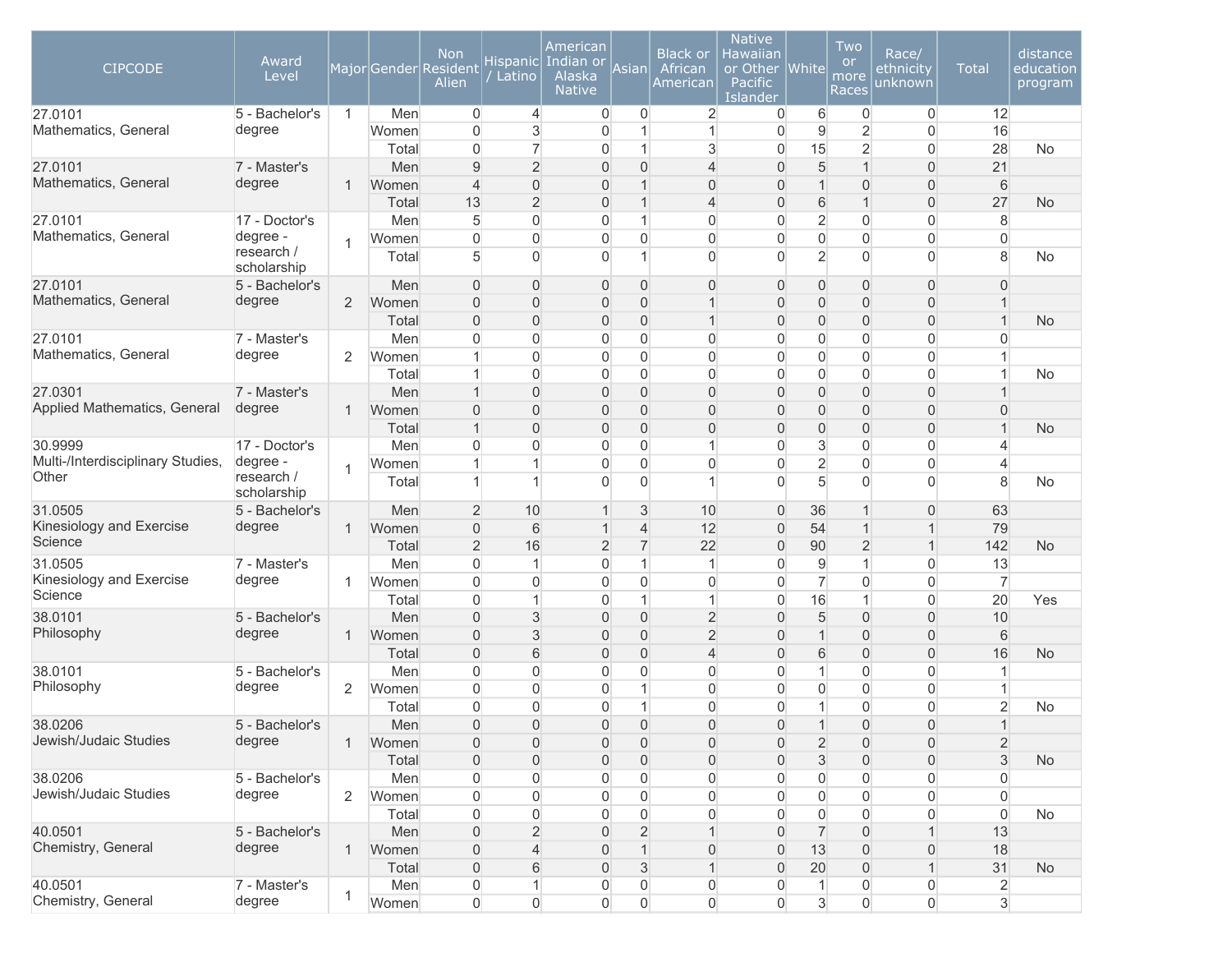| <b>CIPCODE</b>                 | Award<br>Level            |                |       | <b>Non</b><br>Major Gender Resident<br>Alien | Hispanic<br>Latino | American<br>Indian or<br><b>Alaska</b><br><b>Native</b> | Asian               | <b>Black or</b><br>African<br>American | <b>Native</b><br>Hawaiian<br>or Other White<br>Pacific<br>Islander |                     | Two<br><b>or</b><br>more<br>Races | Race/<br>ethnicity<br>unknown | <b>Total</b>   | distance<br>education<br>program |
|--------------------------------|---------------------------|----------------|-------|----------------------------------------------|--------------------|---------------------------------------------------------|---------------------|----------------------------------------|--------------------------------------------------------------------|---------------------|-----------------------------------|-------------------------------|----------------|----------------------------------|
|                                |                           |                | Total | $\overline{0}$                               | $\mathbf{1}$       | $\overline{0}$                                          | $\overline{0}$      | $\overline{0}$                         | $\overline{0}$                                                     | $\overline{4}$      | $\mathbf 0$                       | 0                             | 5              | No                               |
| 40.0501                        | 17 - Doctor's             |                | Men   | $\mathbf 1$                                  | $\overline{0}$     | 0                                                       | $\overline{0}$      | $\overline{0}$                         | $\overline{0}$                                                     | $\overline{0}$      | $\overline{0}$                    | $\mathbf 0$                   |                |                                  |
| Chemistry, General             | degree -                  | 1              | Women | $\overline{1}$                               | $\overline{0}$     | 0                                                       | $\overline{0}$      | $\boldsymbol{0}$                       | $\Omega$                                                           | 0                   | $\overline{0}$                    | $\overline{0}$                |                |                                  |
|                                | research /<br>scholarship |                | Total | $\overline{2}$                               | $\overline{0}$     | 0                                                       | $\overline{0}$      | $\boldsymbol{0}$                       | $\overline{0}$                                                     | 0                   | $\overline{0}$                    | $\overline{0}$                | $\overline{2}$ | <b>No</b>                        |
| 40.0501                        | 5 - Bachelor's            |                | Men   | $\overline{0}$                               | $\overline{0}$     | 0                                                       | 0                   | $\mathbf 0$                            | $\overline{0}$                                                     | 0                   | $\overline{0}$                    | $\overline{0}$                | $\overline{0}$ |                                  |
| Chemistry, General             | degree                    | $\overline{2}$ | Women | $\mathbf 0$                                  | $\overline{0}$     | 0                                                       | $\overline{0}$      | $\mathbf 0$                            | $\overline{0}$                                                     | 0                   | 0                                 | $\overline{0}$                | $\overline{0}$ |                                  |
|                                |                           |                | Total | $\overline{0}$                               | 0                  | 0                                                       | $\mathbf 0$         | $\mathbf 0$                            | $\Omega$                                                           | 0                   | 0                                 | 0                             | $\overline{0}$ | <b>No</b>                        |
| 40.0501                        | 7 - Master's              |                | Men   | $\mathbf{0}$                                 | $\overline{0}$     | 0                                                       | $\overline{0}$      | $\overline{0}$                         | $\overline{0}$                                                     | 0                   | $\overline{0}$                    | $\overline{0}$                | $\overline{0}$ |                                  |
| Chemistry, General             | degree                    | 2              | Women | $\overline{0}$                               | $\overline{0}$     | 0                                                       | $\mathsf{O}\xspace$ | $\boldsymbol{0}$                       | $\Omega$                                                           | 0                   | $\boldsymbol{0}$                  | $\mathsf{O}\xspace$           | $\overline{0}$ |                                  |
|                                |                           |                | Total | $\overline{0}$                               | $\Omega$           | $\Omega$                                                | $\overline{0}$      | $\overline{0}$                         | $\Omega$                                                           | $\overline{0}$      | $\overline{0}$                    | $\overline{0}$                | $\overline{0}$ | <b>No</b>                        |
| 40.0601                        | 5 - Bachelor's            |                | Men   | $\mathbf 0$                                  | 1                  | $\overline{0}$                                          | $\overline{0}$      | $\overline{0}$                         | $\mathbf{0}$                                                       | 5                   | $\overline{0}$                    | $\overline{0}$                | 6              |                                  |
| Geology/Earth Science,         | degree                    | 1              | Women | $\overline{0}$                               | 0                  | 0                                                       | 0                   | $\mathbf 0$                            | $\overline{0}$                                                     | $\overline{4}$      | $\mathbf 0$                       | 0                             | $\overline{4}$ |                                  |
| General                        |                           |                | Total | $\overline{0}$                               | $\mathbf{1}$       | $\overline{0}$                                          | $\overline{0}$      | $\overline{0}$                         | $\Omega$                                                           | 9                   | $\mathsf{O}\xspace$               | 0                             | 10             | <b>No</b>                        |
| 40.0601                        | 7 - Master's              |                | Men   | $\mathbf 0$                                  | $\overline{0}$     | $\overline{0}$                                          | $\mathsf{O}\xspace$ | $\mathbf 0$                            | $\overline{0}$                                                     | 1                   | $\boldsymbol{0}$                  | $\overline{0}$                |                |                                  |
| Geology/Earth Science,         | degree                    | 1              | Women | $\mathbf 0$                                  | $\boldsymbol{0}$   | 0                                                       | $\overline{0}$      | $\boldsymbol{0}$                       | $\overline{0}$                                                     | 1                   | $\boldsymbol{0}$                  | $\mathsf{O}\xspace$           |                |                                  |
| General                        |                           |                | Total | $\mathbf 0$                                  | $\overline{0}$     | 0                                                       | $\overline{0}$      | $\boldsymbol{0}$                       | $\Omega$                                                           | $\overline{c}$      | $\overline{0}$                    | $\mathbf 0$                   | $\overline{2}$ | <b>No</b>                        |
| 40.0699                        | 17 - Doctor's             |                | Men   | $\mathbf 0$                                  | $\overline{0}$     | 0                                                       | 0                   | $\boldsymbol{0}$                       | $\Omega$                                                           | 1                   | 0                                 | $\overline{0}$                |                |                                  |
| Geological and Earth           | degree -                  | 1              | Women | $\overline{0}$                               | 0                  | 0                                                       | $\overline{1}$      | $\mathbf 1$                            | $\overline{0}$                                                     | 1                   | 0                                 | 0                             | 3              |                                  |
| Sciences/Geosciences, Other    | research /<br>scholarship |                | Total | $\Omega$                                     | $\overline{0}$     | $\overline{0}$                                          | 1                   | 1                                      | $\Omega$                                                           | $\overline{2}$      | $\overline{0}$                    | $\overline{0}$                | 4              | No                               |
| 40.0801                        | 5 - Bachelor's            |                | Men   | $\mathbf{0}$                                 | $\overline{0}$     | 0                                                       | 0                   | $\mathbf 1$                            | $\overline{0}$                                                     | 0                   | $\mathbf 0$                       | 0                             |                |                                  |
| Physics, General               | degree                    | 1              | Women | $\mathsf{O}\xspace$                          | $\boldsymbol{0}$   | 0                                                       | $\mathsf{O}\xspace$ | $\mathbf{1}$                           | $\overline{0}$                                                     | 0                   | $\boldsymbol{0}$                  | $\boldsymbol{0}$              |                |                                  |
|                                |                           |                | Total | $\mathbf{0}$                                 | $\overline{0}$     | 0                                                       | $\mathsf{O}\xspace$ | $\overline{2}$                         | $\Omega$                                                           | 0                   | $\overline{0}$                    | $\overline{0}$                | $\overline{2}$ | <b>No</b>                        |
| 40.0801                        | 7 - Master's              |                | Men   | 3                                            | $\overline{0}$     | $\Omega$                                                | $\overline{0}$      | $\mathbf{1}$                           | $\Omega$                                                           | $\overline{2}$      | $\overline{0}$                    | $\mathbf 0$                   | 6              |                                  |
| Physics, General               | degree                    | 1              | Women | $\overline{1}$                               | $\overline{0}$     | 0                                                       | $\overline{0}$      | $\overline{0}$                         | $\Omega$                                                           | 0                   | $\overline{0}$                    | $\overline{0}$                | 1              |                                  |
|                                |                           |                | Total | $\overline{4}$                               | $\overline{0}$     | 0                                                       | $\mathbf 0$         | $\mathbf{1}$                           | $\overline{0}$                                                     | $\overline{2}$      | $\overline{0}$                    | $\overline{0}$                | $\overline{7}$ | No                               |
| 40.0801                        | 17 - Doctor's             |                | Men   | $\mathbf 0$                                  | $\boldsymbol{0}$   | $\overline{0}$                                          | $\mathsf{O}\xspace$ | $\mathbf 0$                            | $\overline{0}$                                                     | $\overline{0}$      | $\boldsymbol{0}$                  | $\boldsymbol{0}$              | $\overline{0}$ |                                  |
| Physics, General               | degree -                  | $\mathbf{1}$   | Women | $\overline{0}$                               | $\overline{0}$     | $\overline{0}$                                          | $\overline{0}$      | $\boldsymbol{0}$                       | $\overline{0}$                                                     | $\overline{0}$      | $\boldsymbol{0}$                  | $\overline{0}$                | $\overline{0}$ |                                  |
|                                | research /<br>scholarship |                | Total | $\overline{0}$                               | $\overline{0}$     | 0                                                       | $\overline{0}$      | $\overline{0}$                         | $\Omega$                                                           | $\overline{0}$      | $\overline{0}$                    | $\overline{0}$                | $\overline{0}$ | <b>No</b>                        |
| 42.0101                        | 5 - Bachelor's            |                | Men   | $\overline{2}$                               | 16                 | $\overline{0}$                                          | 4                   | 13                                     | $\overline{0}$                                                     | 38                  | $\mathbf{1}$                      | 0                             | 74             |                                  |
| Psychology, General            | degree                    | 1              | Women | $\overline{2}$                               | 60                 | 0                                                       | 5                   | 29                                     | $\overline{0}$                                                     | 117                 | $\overline{4}$                    | 1                             | 218            |                                  |
|                                |                           |                | Total | $\overline{4}$                               | 76                 | $\overline{0}$                                          | 9                   | 42                                     | $\overline{0}$                                                     | 155                 | 5                                 | $\mathbf{1}$                  | 292            | <b>No</b>                        |
| 42.0101                        | 7 - Master's              |                | Men   | $\overline{0}$                               | $\overline{0}$     | $\Omega$                                                | $\overline{1}$      | $\mathbf 0$                            | $\Omega$                                                           | 5                   | $\overline{0}$                    | $\overline{0}$                | 6              |                                  |
| Psychology, General            | degree                    | 1              | Women | $\overline{0}$                               | $\mathbf 1$        | 0                                                       | $\overline{1}$      | $\overline{0}$                         | $\Omega$                                                           | 6                   | 1                                 | $\overline{0}$                | 9              |                                  |
|                                |                           |                | Total | $\boldsymbol{0}$                             | $\mathbf{1}$       | $\overline{0}$                                          | $\overline{2}$      | $\overline{0}$                         | $\overline{0}$                                                     | 11                  | $\mathbf{1}$                      | 0                             | 15             | <b>No</b>                        |
| 42.0101                        | 5 - Bachelor's            |                | Men   | $\overline{0}$                               | $\overline{0}$     | 0                                                       | 0                   | $\mathbf 0$                            | $\overline{0}$                                                     | $\mathbf{1}$        | $\mathbf 0$                       | $\overline{0}$                | 1              |                                  |
| Psychology, General            | degree                    | 2              | Women | $\mathbf 0$                                  |                    | 0                                                       | 0                   | $\mathbf 0$                            | $\overline{0}$                                                     | $\overline{2}$      | $\mathsf{O}\xspace$               | 0                             | 3              |                                  |
|                                |                           |                | Total | $\mathbf 0$                                  | $\mathbf{1}$       | 0                                                       | $\overline{0}$      | $\mathsf{O}\xspace$                    | $\Omega$                                                           | $\overline{3}$      | $\mathsf{O}\xspace$               | $\mathsf{O}\xspace$           | $\overline{4}$ | No                               |
| 42.2704                        | 17 - Doctor's             |                | Men   | $\overline{0}$                               | $\boldsymbol{0}$   | 0                                                       | $\boldsymbol{0}$    | $\mathbf{1}$                           | $\overline{0}$                                                     | $\mathsf{O}\xspace$ | $\boldsymbol{0}$                  | $\boldsymbol{0}$              |                |                                  |
| <b>Experimental Psychology</b> | degree -                  | $\mathbf{1}$   | Women | $\mathsf{O}\xspace$                          | $\overline{2}$     | 0                                                       | $\mathsf{O}\xspace$ | $\boldsymbol{0}$                       | $\overline{0}$                                                     | $\overline{2}$      | $\mathsf{O}\xspace$               | $\boldsymbol{0}$              | 4              |                                  |
|                                | research /                |                | Total | $\overline{0}$                               | $\overline{2}$     | $\overline{0}$                                          | $\boldsymbol{0}$    | $\mathbf{1}$                           | $\overline{0}$                                                     | $\overline{2}$      | $\mathsf{O}\xspace$               | $\boldsymbol{0}$              | 5              | <b>No</b>                        |
|                                | scholarship               |                |       |                                              |                    |                                                         |                     |                                        |                                                                    |                     |                                   |                               |                |                                  |
| 42.2706                        | 5 - Bachelor's            |                | Men   |                                              | $\overline{c}$     | 0                                                       | $\overline{2}$      | $\overline{2}$                         | 0                                                                  | 5                   | $\mathbf 0$                       | $\boldsymbol{0}$              | 12             |                                  |
| Physiological                  | degree                    | 1              | Women |                                              | 8                  | 0                                                       | $\mathbf{1}$        | 5                                      | $\overline{0}$                                                     | 13                  | $\overline{c}$                    | $\boldsymbol{0}$              | 30             |                                  |
| Psychology/Psychobiology       |                           |                | Total | $\overline{2}$                               | 10                 | 0                                                       | 3                   | $\overline{7}$                         | $\overline{0}$                                                     | 18                  | $\overline{2}$                    | $\boldsymbol{0}$              | 42             | No                               |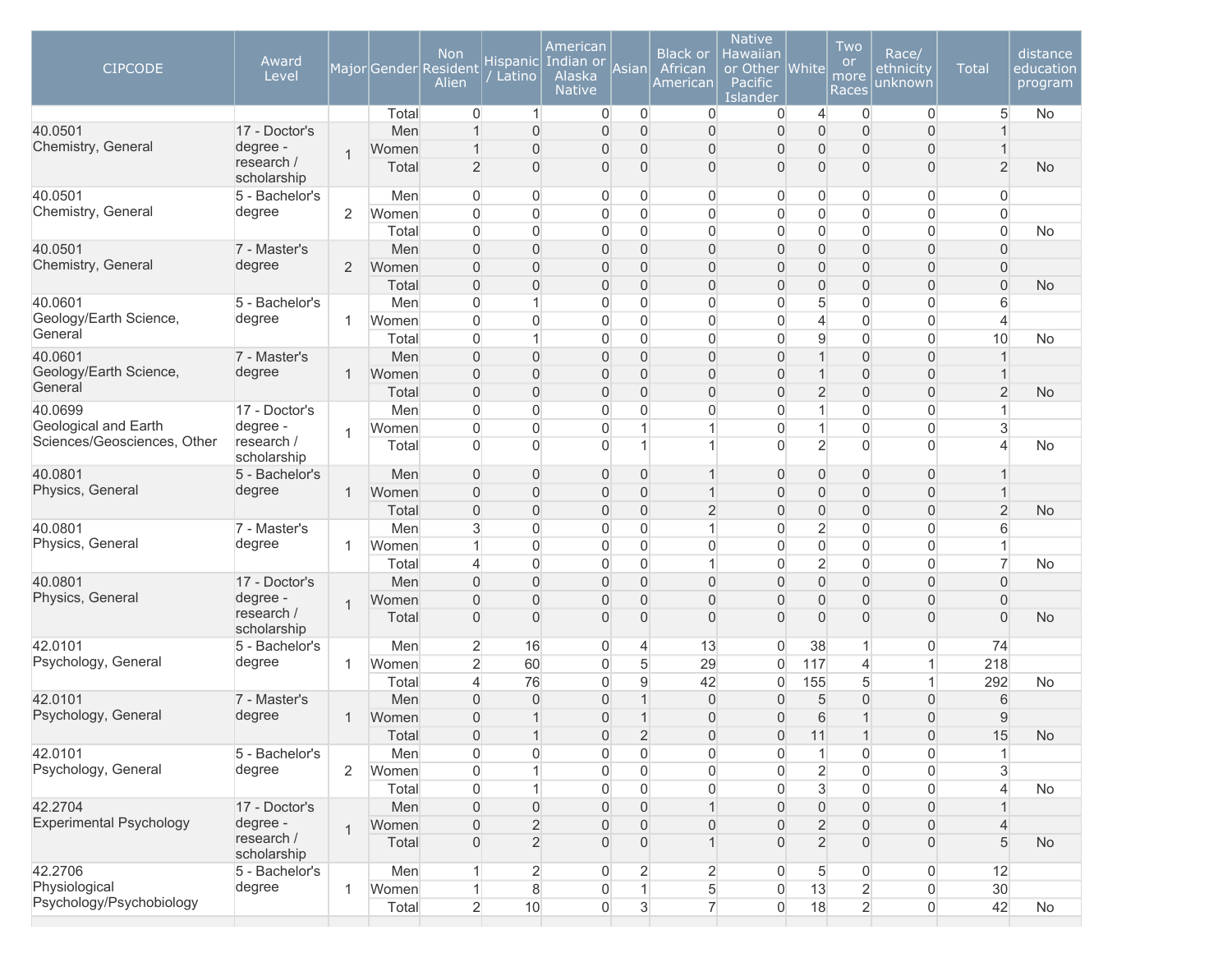| <b>CIPCODE</b>                                                         | Award<br>Level                        |                |                | <b>Non</b><br>Major Gender Resident<br>Alien | <b>Hispanic</b><br>Latino        | American<br>Indian or<br>Alaska<br><b>Native</b> | Asian                          | <b>Black or</b><br>African<br>American | <b>Native</b><br>Hawaiian<br>or Other<br>Pacific<br>Islander | <b>White</b>                  | Two<br><b>or</b><br>more<br>Races | Race/<br>ethnicity<br>unknown    | <b>Total</b>        | distance<br>education<br>program |
|------------------------------------------------------------------------|---------------------------------------|----------------|----------------|----------------------------------------------|----------------------------------|--------------------------------------------------|--------------------------------|----------------------------------------|--------------------------------------------------------------|-------------------------------|-----------------------------------|----------------------------------|---------------------|----------------------------------|
| 42.2706                                                                | 17 - Doctor's                         | $\mathbf{1}$   | Men            | $\overline{0}$                               | $\overline{0}$                   | $\mathbf 0$                                      | $\overline{0}$                 | $\mathbf 0$                            | $\overline{0}$                                               | 1                             | $\overline{0}$                    | $\mathbf{0}$                     | $\mathbf{1}$        |                                  |
| Physiological<br>Psychology/Psychobiology                              | degree -<br>research /<br>scholarship |                | Women<br>Total | $\Omega$<br>$\mathbf{0}$                     | 0<br>0                           | $\overline{0}$<br>0                              | $\overline{0}$<br>$\mathbf{0}$ | $\overline{0}$<br>0                    | $\overline{0}$<br>0                                          | $\overline{0}$<br>$\mathbf 1$ | $\overline{0}$<br>$\overline{0}$  | $\overline{0}$<br>$\overline{0}$ | $\overline{0}$      | <b>No</b>                        |
| 42.2706                                                                | 5 - Bachelor's                        |                | Men            | $\mathbf{0}$                                 | 0                                | $\mathbf 0$                                      | $\mathbf{0}$                   | 0                                      | $\overline{0}$                                               | 0                             | $\overline{0}$                    | $\overline{0}$                   | $\overline{0}$      |                                  |
| Physiological                                                          | degree                                | 2              | Women          | $\overline{0}$                               | 0                                | 0                                                | $\mathbf 0$                    | 0                                      | $\overline{0}$                                               | $\overline{0}$                | $\boldsymbol{0}$                  | $\overline{0}$                   | $\overline{0}$      |                                  |
| Psychology/Psychobiology                                               |                                       |                | Total          | $\overline{0}$                               | 0                                | 0                                                | $\mathbf 0$                    | 0                                      | $\Omega$                                                     | $\overline{0}$                | $\overline{0}$                    | $\overline{0}$                   | $\overline{0}$      | No                               |
| 43.0103                                                                | 7 - Master's                          |                | Men            | $\Omega$                                     | $\overline{0}$                   | 0                                                | $\overline{0}$                 | $\boldsymbol{0}$                       | $\Omega$                                                     | 3                             | $\overline{0}$                    | $\overline{0}$                   | 3                   |                                  |
| Criminal Justice/Law<br><b>Enforcement Administration</b>              | degree                                | 1              | Women          | $\Omega$                                     | $\overline{2}$                   | $\overline{0}$                                   | $\overline{0}$                 | $\overline{2}$                         | $\Omega$                                                     | $\overline{4}$                | $\overline{0}$                    | $\overline{0}$                   | 8                   |                                  |
| 43.0104                                                                | 5 - Bachelor's                        |                | Total<br>Men   | $\Omega$<br>1                                | $\overline{2}$<br>32             | $\overline{0}$<br>0                              | $\overline{0}$<br>5            | $\overline{2}$<br>36                   | $\Omega$<br>$\overline{0}$                                   | $\overline{7}$<br>84          | $\overline{0}$<br>3               | $\overline{0}$<br>$\overline{0}$ | 11<br>161           | <b>No</b>                        |
| Criminal Justice/Safety Studies                                        | degree                                | 1              | Women          | $\overline{2}$                               | 50                               | 0                                                | $\overline{4}$                 | 45                                     | $\overline{0}$                                               | 80                            | 3                                 | $\mathbf{1}$                     | 185                 |                                  |
|                                                                        |                                       |                | Total          | 3                                            | 82                               | 0                                                | $\overline{9}$                 | 81                                     | $\overline{0}$                                               | 164                           | 6                                 | $\mathbf{1}$                     | 346                 | <b>No</b>                        |
| 43.0104                                                                | 5 - Bachelor's                        |                | Men            | $\overline{0}$                               | $\mathbf{1}$                     | $\overline{0}$                                   | $\mathbf 0$                    | $\mathbf 0$                            | $\mathbf{0}$                                                 | 3                             | $\mathbf 0$                       | $\boldsymbol{0}$                 | $\overline{4}$      |                                  |
| <b>Criminal Justice/Safety Studies</b>                                 | degree                                | 2              | Women          | $\overline{0}$                               | $\overline{4}$                   | 0                                                | $\mathbf 0$                    | $\overline{2}$                         | 0                                                            | $\mathbf{1}$                  | $\mathbf 1$                       | $\mathbf 0$                      | 8                   |                                  |
|                                                                        |                                       |                | Total          | $\overline{0}$                               | 5                                | $\overline{0}$                                   | $\overline{0}$                 | $\overline{2}$                         | $\Omega$                                                     | $\overline{4}$                | $\mathbf 1$                       | $\overline{0}$                   | 12                  | <b>No</b>                        |
| 43.9999                                                                | 5 - Bachelor's                        |                | Men            | $\overline{0}$                               | 0                                | 0                                                | $\mathbf 0$                    | $\overline{c}$                         | 0                                                            | 3                             | $\boldsymbol{0}$                  | $\overline{0}$                   | 5                   |                                  |
| Homeland Security, Law                                                 | degree                                |                | Women          | $\overline{0}$                               | $\mathbf{1}$                     | 0                                                | $\overline{0}$                 | $\mathbf{1}$                           | $\overline{0}$                                               | $\overline{0}$                | $\boldsymbol{0}$                  | $\boldsymbol{0}$                 | $\overline{2}$      |                                  |
| Enforcement, Firefighting and<br>Related Protective Services,<br>Other |                                       | 1              | Total          | $\Omega$                                     | 1                                | $\overline{0}$                                   | $\Omega$                       | 3                                      | $\Omega$                                                     | 3                             | $\overline{0}$                    | $\Omega$                         | $\overline{7}$      | <b>No</b>                        |
| 43.9999                                                                | 5 - Bachelor's                        |                | Men            | $\overline{0}$                               | 0                                | $\overline{0}$                                   | $\overline{0}$                 | $\overline{1}$                         | $\mathbf{0}$                                                 | $\overline{4}$                | $\boldsymbol{0}$                  | $\overline{0}$                   | 5                   |                                  |
| Homeland Security, Law                                                 | degree                                |                | Women          | $\mathbf{0}$                                 | $\mathbf{1}$                     | 0                                                | $\mathbf 0$                    | $\overline{1}$                         | 0                                                            | $\overline{4}$                | 0                                 | $\overline{0}$                   | 6                   |                                  |
| Enforcement, Firefighting and<br>Related Protective Services,<br>Other |                                       | $\overline{2}$ | Total          | $\overline{0}$                               | $\mathbf{1}$                     | $\Omega$                                         | $\Omega$                       | $\overline{2}$                         | $\Omega$                                                     | 8                             | 0                                 | $\Omega$                         | 11                  | <b>No</b>                        |
| 44.0401                                                                | 5 - Bachelor's                        |                | Men            | $\overline{0}$                               | 0                                | $\boldsymbol{0}$                                 | $\mathbf{1}$                   | $\mathbf{3}$                           | $\overline{0}$                                               | 6                             | $\overline{0}$                    | $\boldsymbol{0}$                 | 10                  |                                  |
| <b>Public Administration</b>                                           | degree                                | 1              | Women          | $\overline{0}$                               | $\overline{c}$                   | 0                                                | $\mathbf 0$                    | 10                                     | $\mathbf 0$                                                  | 8                             | $\mathbf 1$                       | $\overline{0}$                   | 21                  |                                  |
|                                                                        |                                       |                | Total          | $\overline{0}$                               | $\overline{2}$                   | 0                                                | $\mathbf{1}$                   | 13                                     | $\mathbf 0$                                                  | 14                            | $\mathbf{1}$                      | $\mathbf 0$                      | 31                  | No                               |
| 44.0401                                                                | 7 - Master's                          |                | Men            | $\overline{0}$                               | $\overline{\mathcal{L}}$         | $\overline{0}$                                   | $\overline{0}$                 | $\overline{4}$                         | $\Omega$                                                     | $9\,$                         | $\overline{0}$                    | $\boldsymbol{0}$                 | 17                  |                                  |
| <b>Public Administration</b>                                           | degree                                | 1              | Women          | $\overline{0}$                               | 4                                | $\overline{0}$                                   | $\mathbf 0$                    | 6                                      | $\Omega$                                                     | 13                            | 0                                 | $\overline{0}$                   | 23                  |                                  |
|                                                                        |                                       |                | Total          | $\Omega$                                     | 8                                | $\overline{0}$                                   | $\overline{0}$                 | 10                                     | $\overline{0}$                                               | 22                            | $\overline{0}$                    | $\mathbf 0$                      | 40                  | <b>No</b>                        |
| 44.0401                                                                | 17 - Doctor's                         |                | Men            | 1                                            | $\overline{0}$                   | $\overline{0}$                                   | $\Omega$                       | $\mathbf 0$                            | $\Omega$                                                     | $\overline{2}$                | $\overline{0}$                    | $\overline{0}$                   | 3                   |                                  |
| Public Administration                                                  | degree -<br>research /<br>scholarship | 1              | Women<br>Total | $\overline{0}$                               | $\overline{0}$<br>$\overline{0}$ | 0<br>$\Omega$                                    | $\mathbf 0$<br>$\Omega$        | $\overline{0}$<br>$\Omega$             | $\overline{0}$<br>$\Omega$                                   | $\mathbf{1}$<br>3             | $\overline{0}$<br>$\overline{0}$  | $\overline{0}$<br>$\Omega$       | 1<br>Δ              | No                               |
| 44.0401                                                                | 5 - Bachelor's                        |                | Men            | $\Omega$                                     | $\Omega$                         | $\Omega$                                         | $\Omega$                       | $\overline{0}$                         | $\Omega$                                                     | $\Omega$                      | $\Omega$                          | $\Omega$                         | $\Omega$            |                                  |
| <b>Public Administration</b>                                           | degree                                | $\overline{2}$ | Women          | $\boldsymbol{0}$                             | 0                                | $\boldsymbol{0}$                                 | $\mathsf{O}\xspace$            | 0                                      | $\overline{0}$                                               | $\boldsymbol{0}$              | $\mathsf{O}\xspace$               | $\mathbf 0$                      | 0                   |                                  |
|                                                                        |                                       |                | Total          | $\boldsymbol{0}$                             | $\mathsf{O}\xspace$              | $\boldsymbol{0}$                                 | $\mathsf{O}\xspace$            | 0                                      | $\boldsymbol{0}$                                             | $\boldsymbol{0}$              | $\mathsf{O}\xspace$               | $\mathsf{O}\xspace$              | $\mathsf{O}\xspace$ | <b>No</b>                        |
| 44.0701                                                                | 5 - Bachelor's                        |                | Men            | $\boldsymbol{0}$                             | $\overline{2}$                   | 0                                                | $\boldsymbol{0}$               | 9                                      | $\overline{0}$                                               | $\overline{7}$                | $\boldsymbol{0}$                  | $\boldsymbol{0}$                 | 18                  |                                  |
| Social Work                                                            | degree                                | 1              | Women          | $\mathbf 0$                                  | 13                               | $\mathsf{O}\xspace$                              | $\overline{2}$                 | 52                                     | $\overline{0}$                                               | 53                            | 1                                 | $\mathsf{O}\xspace$              | 121                 |                                  |
|                                                                        |                                       |                | Total          | 0                                            | 15                               | 0                                                | $\overline{2}$                 | 61                                     | $\overline{0}$                                               | 60                            | 1                                 | $\boldsymbol{0}$                 | 139                 | No                               |
| 44.0701                                                                | 7 - Master's                          |                | Men            | $\mathbf 0$                                  | $\mathbf{1}$                     | $\boldsymbol{0}$                                 | $\overline{1}$                 | $\mathbf{1}$                           | $\mathbf{0}$                                                 | $9\,$                         | 0                                 | $\overline{0}$                   | 12                  |                                  |
| Social Work                                                            | degree                                | 1              | Women          | $\mathbf 0$                                  | 13                               | 0                                                | $\mathbf{1}$                   | 20                                     | $\overline{0}$                                               | 51                            | $\overline{1}$                    | $\boldsymbol{0}$                 | 86                  |                                  |
|                                                                        |                                       |                | Total          | $\overline{0}$                               | 14                               | 0                                                | $\overline{2}$                 | 21                                     | $\mathbf{0}$                                                 | 60                            | 1                                 | $\mathsf{O}\xspace$              | 98                  | <b>No</b>                        |
| 45.0101                                                                | 5 - Bachelor's                        | 1              | Men            | 0                                            | 6                                | 0                                                | $\boldsymbol{0}$               | $\mathbf{1}$                           | $\overline{0}$                                               | 12                            | $\mathbf{1}$                      | $\boldsymbol{0}$                 | $20\,$              |                                  |
| Social Sciences, General                                               | degree                                |                | Women          | $\overline{0}$                               | $\mathbf{3}$                     | $\overline{0}$                                   | $\mathbf{1}$                   | $\overline{2}$                         | $\overline{0}$                                               | 21                            | $\boldsymbol{0}$                  | $\mathsf{O}\xspace$              | 27                  |                                  |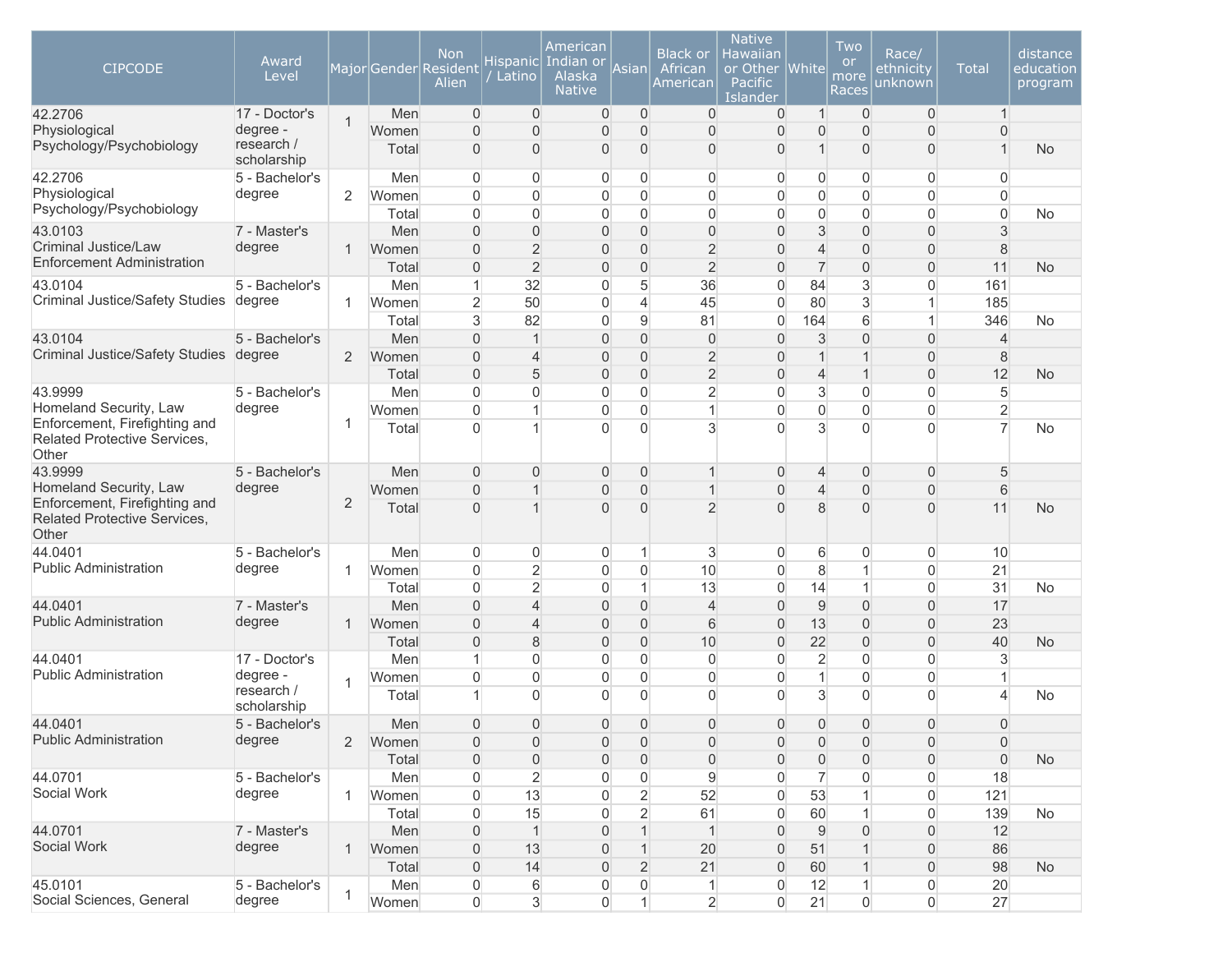| <b>CIPCODE</b>                   | Award<br>Level           |                |                | <b>Non</b><br>Major Gender Resident<br>Alien | Hispanic<br>Latino            | American<br>Indian or<br>Alaska<br><b>Native</b> | Asian                                   | <b>Black or</b><br>African<br>American | <b>Native</b><br>Hawaiian<br>or Other<br>Pacific<br><b>Islander</b> | White               | Two<br><b>or</b><br>more<br>Races | Race/<br>ethnicity<br>unknown   | <b>Total</b>            | distance<br>education<br>program |
|----------------------------------|--------------------------|----------------|----------------|----------------------------------------------|-------------------------------|--------------------------------------------------|-----------------------------------------|----------------------------------------|---------------------------------------------------------------------|---------------------|-----------------------------------|---------------------------------|-------------------------|----------------------------------|
|                                  |                          |                | Total          | $\overline{0}$                               | 9                             | $\overline{0}$                                   | $\mathbf{1}$                            | 3                                      | $\overline{0}$                                                      | 33                  | $\mathbf{1}$                      | $\overline{0}$                  | 47                      | No                               |
| 45.0101                          | 5 - Bachelor's           |                | Men            | $\overline{0}$                               |                               | $\overline{0}$                                   | $\overline{0}$                          | $\boldsymbol{0}$                       | 0                                                                   | $\overline{4}$      | $\overline{0}$                    | $\overline{0}$                  | 5                       |                                  |
| Social Sciences, General         | degree                   | 2              | Women          | $\overline{0}$                               | 3                             | 0                                                | $\mathbf{1}$                            | $\boldsymbol{0}$                       | $\Omega$                                                            | $\overline{4}$      | $\overline{0}$                    | $\overline{0}$                  | 8                       |                                  |
|                                  |                          |                | Total          | $\overline{0}$                               | $\overline{4}$                | $\mathbf{0}$                                     | $\mathbf{1}$                            | $\boldsymbol{0}$                       | $\mathbf{0}$                                                        | 8                   | $\boldsymbol{0}$                  | $\overline{0}$                  | 13                      | No                               |
| 45.0201                          | 5 - Bachelor's           |                | Men            | $\overline{0}$                               | 5                             | 0                                                | $\boldsymbol{0}$                        | $\mathbf{1}$                           | $\Omega$                                                            | 10                  | $\overline{0}$                    | 0                               | 16                      |                                  |
| Anthropology                     | degree                   | 1              | Women          | 0                                            | 6                             | $\overline{0}$                                   | $\mathbf{0}$                            | $\mathbf{1}$                           | $\Omega$                                                            | 20                  | $\overline{0}$                    | $\overline{0}$                  | 27                      |                                  |
|                                  |                          |                | Total          | $\mathbf 0$                                  | 11                            | $\overline{0}$                                   | $\mathbf{0}$                            | $\overline{2}$                         | $\overline{0}$                                                      | 30                  | $\overline{0}$                    | $\mathbf 0$                     | 43                      | No                               |
| 45.0201                          | 7 - Master's             |                | Men            | $\overline{0}$                               | $\mathbf{0}$                  | $\overline{0}$                                   | $\overline{0}$                          | $\boldsymbol{0}$                       | 0                                                                   | $\overline{2}$      | $\overline{0}$                    | $\overline{0}$                  | $\overline{2}$          |                                  |
| Anthropology                     | degree                   | $\mathbf{1}$   | Women          | $\overline{0}$                               | $\overline{0}$                | 0                                                | $\overline{0}$                          | $\boldsymbol{0}$                       | 0                                                                   | $\overline{4}$      | $\overline{0}$                    | $\overline{0}$                  | $\overline{4}$          |                                  |
|                                  |                          |                | Total          | $\overline{0}$                               | $\mathbf{0}$                  | 0                                                | $\overline{0}$                          | $\boldsymbol{0}$                       | 0                                                                   | 6                   | $\overline{0}$                    | $\mathsf{O}\xspace$             | 6                       | <b>No</b>                        |
| 45.0201                          | 5 - Bachelor's           |                | Men            | $\boldsymbol{0}$                             | $\overline{0}$                | $\overline{0}$                                   | $\boldsymbol{0}$                        | $\boldsymbol{0}$                       | 0                                                                   | $\overline{0}$      | $\overline{0}$                    | 0                               | $\overline{0}$          |                                  |
| Anthropology                     | degree                   | 2              | Women          | $\overline{0}$                               | $\overline{0}$                | $\overline{0}$                                   | $\mathbf 0$                             | $\overline{0}$                         | $\overline{0}$                                                      | $\overline{0}$      | $\overline{0}$                    | $\overline{0}$                  | $\mathbf 0$             |                                  |
|                                  |                          |                | Total          | $\mathbf 0$                                  | $\overline{0}$                | 0                                                | $\mathbf 0$                             | $\boldsymbol{0}$                       | 0                                                                   | $\overline{0}$      | $\mathbf 0$                       | $\mathbf 0$                     | $\mathbf 0$             | No                               |
| 45.0601                          | 5 - Bachelor's           |                | Men            | $\overline{2}$                               | 12                            | 0                                                | $\overline{4}$                          | $\overline{7}$                         | 0                                                                   | 22                  | $\sqrt{2}$                        | $\overline{0}$                  | 49                      |                                  |
| Economics, General               | degree                   | $\mathbf{1}$   | Women          | $\overline{0}$                               | 10                            | 0                                                | $\overline{2}$                          | 8                                      | $\Omega$                                                            | $\overline{4}$      | $\overline{0}$                    | $\overline{0}$                  | 24                      |                                  |
|                                  |                          |                | Total          | $\overline{2}$                               | 22                            | $\mathbf{0}$                                     | 6                                       | 15                                     | $\mathbf{0}$                                                        | 26                  | $\overline{2}$                    | $\mathsf{O}\xspace$             | 73                      | No                               |
| 45.0601<br>Economics, General    | 7 - Master's             |                | Men            | $\overline{0}$                               | $\overline{0}$                | $\Omega$                                         | $\mathbf 0$                             | 3                                      | $\Omega$                                                            | 14                  | 0                                 | 0                               | 17                      |                                  |
|                                  | degree                   | 1              | Women          | 1                                            | 0                             | $\overline{0}$                                   | $\mathbf 1$                             | 3                                      | $\Omega$                                                            | $\overline{4}$      | 1                                 | $\overline{0}$                  | 10                      |                                  |
|                                  |                          |                | Total          | $\mathbf 1$                                  | $\overline{0}$                | $\overline{0}$                                   | $\mathbf{1}$                            | 6                                      | $\Omega$                                                            | 18                  |                                   | $\mathbf 0$                     | 27                      | No                               |
| 45.0601                          | 5 - Bachelor's           |                | Men            | $\overline{0}$                               | $\overline{2}$                | 0                                                | $\overline{0}$                          | $\overline{0}$                         | $\Omega$                                                            | 3                   |                                   | $\overline{0}$                  | 6                       |                                  |
| Economics, General               | degree                   | 2              | Women          | $\overline{0}$                               | $\overline{0}$                | 0                                                | $\overline{0}$                          | $\boldsymbol{0}$                       | 0                                                                   | $\mathbf{1}$        | $\overline{0}$                    | $\overline{0}$                  | $\mathbf 1$             |                                  |
|                                  |                          |                | Total          | $\overline{0}$                               | $\overline{2}$                | 0                                                | $\mathbf 0$                             | $\boldsymbol{0}$                       | 0                                                                   | $\overline{4}$      | 1                                 | $\mathsf{O}\xspace$             | $\overline{7}$          | No                               |
| 45.0701                          | 5 - Bachelor's           |                | Men            | $\overline{0}$                               | 1                             | $\overline{0}$                                   | $\boldsymbol{0}$                        | $\boldsymbol{0}$                       | $\overline{0}$                                                      | 11                  | $\overline{0}$                    | 0                               | 12                      |                                  |
| Geography                        | degree                   | 1              | Women          | $\overline{0}$                               | 3                             | $\overline{0}$                                   | 0                                       | $\boldsymbol{0}$                       | 0                                                                   | 6                   | $\mathbf 0$                       | $\overline{0}$                  | $\boldsymbol{9}$        |                                  |
|                                  |                          |                | Total          | $\overline{0}$                               | $\overline{4}$                | $\overline{0}$                                   | $\mathbf 0$                             | $\boldsymbol{0}$                       | 0                                                                   | 17                  | $\mathbf 0$                       | $\mathsf{O}\xspace$             | 21                      | No                               |
| 45.0701<br>Geography             | 7 - Master's             |                | Men            | $\overline{0}$                               | $\overline{0}$                | $\Omega$                                         | $\overline{0}$                          | $\overline{0}$                         | $\Omega$                                                            | $\overline{0}$      | $\overline{0}$                    | $\overline{0}$                  | $\overline{0}$          |                                  |
|                                  | degree                   | 1              | Women          | $\overline{0}$                               | $\mathbf{0}$                  | 0                                                | $\overline{0}$                          | $\boldsymbol{0}$                       | 0                                                                   | $\overline{2}$      | $\overline{0}$                    | $\overline{0}$                  | $\overline{2}$          |                                  |
| 45.1001                          |                          |                | Total          | $\boldsymbol{0}$                             | $\overline{0}$                | $\mathbf{0}$                                     | $\mathbf 0$                             | $\boldsymbol{0}$                       | $\Omega$                                                            | $\overline{2}$      | $\boldsymbol{0}$                  | 0                               | $\overline{2}$          | No                               |
| Political Science and            | 5 - Bachelor's<br>degree |                | Men            | 0                                            | 25                            | $\Omega$                                         | $\overline{2}$                          | 9                                      | $\Omega$                                                            | 48                  | 3                                 | $\overline{0}$                  | 87                      |                                  |
| Government, General              |                          | 1              | Women          | $\overline{2}$                               | 24                            | $\overline{0}$                                   | 5                                       | 11                                     | $\Omega$                                                            | 24                  | $\overline{0}$                    | $\overline{0}$                  | 66                      |                                  |
|                                  |                          |                | Total          | $\overline{2}$                               | 49                            | $\overline{0}$                                   | $\overline{7}$                          | 20                                     | $\overline{0}$                                                      | 72                  | 3                                 | $\overline{0}$                  | 153                     | No                               |
| 45.1001<br>Political Science and | 7 - Master's<br>degree   |                | Men            | $\overline{0}$<br>$\overline{0}$             | $\overline{2}$                | $\overline{0}$                                   | $\overline{0}$<br>$\overline{1}$        | $\boldsymbol{0}$                       | 0                                                                   | $\mathbf{1}$        | $\overline{0}$                    | $\overline{0}$                  | 3                       |                                  |
| Government, General              |                          | $\mathbf{1}$   | Women          |                                              | $\mathbf 0$<br>$\overline{2}$ | 0<br>$\overline{0}$                              | $\mathbf{1}$                            | $\overline{0}$                         | 0<br>0                                                              | 3<br>$\overline{4}$ | $\mathbf{0}$                      | 0                               | 4<br>$\overline{7}$     |                                  |
| 45.1001                          | 5 - Bachelor's           |                | Total          | $\mathbf 0$<br>$\Omega$                      | $\Omega$                      | $\Omega$                                         | $\mathbf{0}$                            | $\mathsf{O}\xspace$<br>$\overline{0}$  | $\overline{0}$                                                      | $\overline{2}$      | $\boldsymbol{0}$<br>$\Omega$      | $\mathsf{O}\xspace$<br>$\Omega$ | $\overline{2}$          | No                               |
| Political Science and            | degree                   |                | Men            |                                              |                               |                                                  |                                         |                                        |                                                                     |                     |                                   |                                 |                         |                                  |
| Government, General              |                          | $\overline{2}$ | Women<br>Total | $\mathbf{1}$<br>$\mathbf{1}$                 | 1<br>$\mathbf{1}$             | 0<br>0                                           | $\boldsymbol{0}$<br>$\mathsf{O}\xspace$ | 0<br>$\overline{0}$                    | $\mathbf 0$<br>$\overline{0}$                                       | $\mathbf{1}$<br>3   | $\mathbf{1}$<br>$\overline{1}$    | 0<br>$\mathsf{O}\xspace$        | $\overline{4}$<br>$\,6$ | No                               |
| 45.1101                          | 5 - Bachelor's           |                | Men            |                                              | $\sqrt{5}$                    |                                                  | $\mathsf 3$                             | 12                                     | $\overline{0}$                                                      | 12                  | $\mathbf 1$                       |                                 | 33                      |                                  |
| Sociology                        | degree                   | $\mathbf{1}$   | Women          | $\boldsymbol{0}$<br>$\overline{1}$           | 19                            | $\boldsymbol{0}$                                 | $\overline{2}$                          | 32                                     | $\overline{0}$                                                      | 43                  |                                   | 0                               | 97                      |                                  |
|                                  |                          |                | Total          | $\mathbf{1}$                                 | 24                            | 0                                                | 5                                       | 44                                     | $\overline{0}$                                                      | 55                  | 0<br>$\mathbf 1$                  | 0                               | 130                     | <b>No</b>                        |
| 45.1101                          | 7 - Master's             |                | Men            | $\boldsymbol{0}$                             |                               | $\boldsymbol{0}$<br>$\overline{0}$               | 0                                       | $\boldsymbol{0}$                       | 0                                                                   | $\overline{2}$      | $\boldsymbol{0}$                  | $\boldsymbol{0}$<br>0           | 3                       |                                  |
| Sociology                        | degree                   | $\mathbf{1}$   | Women          | $\overline{2}$                               | $\overline{0}$                | 0                                                | $\mathsf{O}\xspace$                     | 3                                      | 0                                                                   | $\overline{2}$      | $\mathsf{O}\xspace$               | $\boldsymbol{0}$                | $\overline{7}$          |                                  |
|                                  |                          |                | Total          | $\overline{2}$                               | 1                             | $\overline{0}$                                   | $\mathsf{O}\xspace$                     | $\mathbf{3}$                           | 0                                                                   | $\overline{4}$      | $\overline{0}$                    | $\boldsymbol{0}$                | 10                      | No                               |
| 45.1101                          | 5 - Bachelor's           |                | Men            | $\mathsf{O}\xspace$                          | $\overline{c}$                | $\overline{0}$                                   | $\mathbf 0$                             | $\mathbf{1}$                           | 0                                                                   | $\overline{2}$      | $\overline{0}$                    | 0                               | $\sqrt{5}$              |                                  |
| Sociology                        | degree                   | $\overline{2}$ | Women          | $\boldsymbol{0}$                             | $\overline{4}$                | 0                                                | $\mathbf 0$                             | $\overline{2}$                         | 0                                                                   | $\overline{7}$      | $\mathsf{O}\xspace$               | $\boldsymbol{0}$                | 13                      |                                  |
|                                  |                          |                | Total          | $\mathsf{O}\xspace$                          | 6                             | $\overline{0}$                                   | $\mathsf{O}\xspace$                     | $\sqrt{3}$                             | $\boldsymbol{0}$                                                    | $\boldsymbol{9}$    | $\mathsf{O}\xspace$               | $\boldsymbol{0}$                | 18                      | No                               |
|                                  |                          |                |                |                                              |                               |                                                  |                                         |                                        |                                                                     |                     |                                   |                                 |                         |                                  |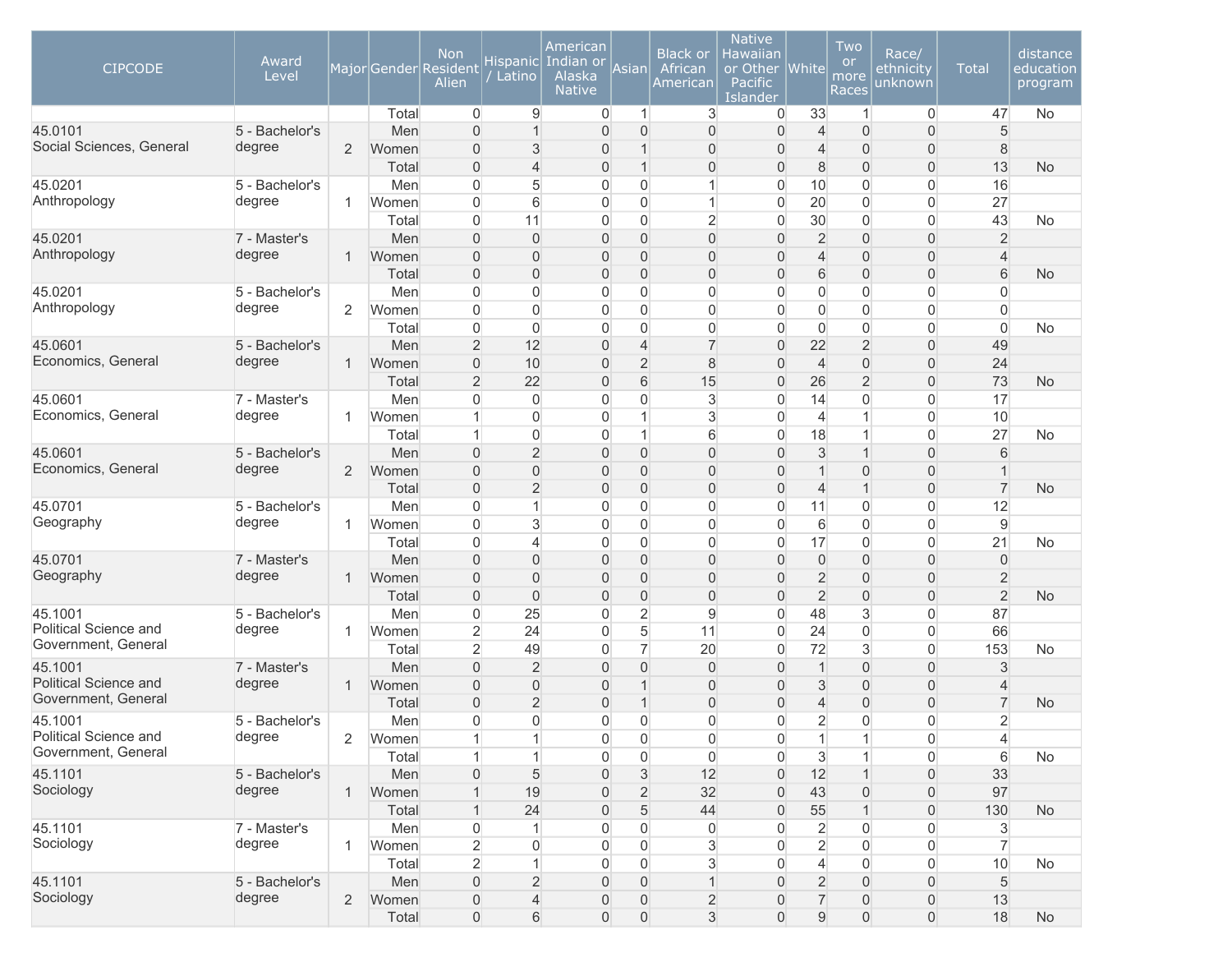| <b>CIPCODE</b>                           | Award<br>Level           |              |              | Non<br>Major Gender Resident<br>Alien | <b>Hispanic</b><br>Latino        | American<br>Indian or<br><b>Alaska</b><br><b>Native</b> | Asian                         | <b>Black or</b><br>African<br>American | <b>Native</b><br>Hawaiian<br>or Other<br>Pacific<br>Islander | <b>White</b>     | Two<br><sub>or</sub><br>more<br>Races | Race/<br><u>et</u> hnicity<br>unknown | <b>Total</b>     | distance<br>education<br>program |
|------------------------------------------|--------------------------|--------------|--------------|---------------------------------------|----------------------------------|---------------------------------------------------------|-------------------------------|----------------------------------------|--------------------------------------------------------------|------------------|---------------------------------------|---------------------------------------|------------------|----------------------------------|
| 50.0501                                  | 5 - Bachelor's           | $\mathbf{1}$ | Men          | $\overline{0}$                        | $\overline{0}$                   | $\mathbf 0$                                             | $\overline{0}$                | 0                                      | $\overline{0}$                                               | $\overline{c}$   | 0                                     | $\mathbf 0$                           | $\overline{2}$   |                                  |
| Drama and Dramatics/Theatre              | degree                   |              | Women        | $\overline{0}$                        |                                  | $\overline{0}$                                          | $\mathbf{0}$                  | $\mathbf{1}$                           | 0                                                            | $\overline{7}$   | $\Omega$                              | $\overline{0}$                        | $\overline{9}$   |                                  |
| Arts, General                            |                          |              | Total        | $\overline{0}$                        | 1                                | $\overline{0}$                                          | 0                             | $\mathbf{1}$                           | $\Omega$                                                     | 9                | $\mathbf 0$                           | $\overline{0}$                        | 11               | No                               |
| 50.0501<br>Drama and Dramatics/Theatre   | 7 - Master's             |              | Men          | $\overline{0}$                        | 0                                | $\overline{0}$                                          | $\overline{0}$                | $\mathbf 0$                            | 0                                                            | 3                | $\overline{0}$                        | $\overline{0}$                        | $\mathbf{3}$     |                                  |
| Arts, General                            | degree                   | $\mathbf{1}$ | Women        | $\overline{0}$                        | $\overline{0}$                   | $\overline{0}$                                          | $\overline{0}$                | $\mathbf 0$                            | $\Omega$                                                     | $\overline{4}$   | $\Omega$                              | $\overline{0}$                        | $\overline{4}$   |                                  |
|                                          |                          |              | Total        | $\overline{0}$                        | $\overline{0}$                   | $\overline{0}$                                          | $\overline{0}$                | $\mathbf 0$                            | $\Omega$                                                     | $\overline{7}$   | $\mathbf{0}$                          | $\overline{0}$                        | $\overline{7}$   | <b>No</b>                        |
| 50.0701<br>Art/Art Studies, General      | 5 - Bachelor's           |              | Men          | 3                                     | 15                               | $\overline{0}$                                          | 3                             | 3                                      | 0                                                            | 20               | $\mathbf 0$                           | 0                                     | 44               |                                  |
|                                          | degree                   | 1            | Women        | $\overline{2}$                        | 29                               | $\Omega$                                                | $\overline{2}$                | $6\,$                                  | 0                                                            | 46               | $\Omega$                              | $\mathbf{1}$                          | 86               |                                  |
|                                          |                          |              | Total        | 5                                     | 44                               | $\overline{0}$                                          | 5                             | $9\,$                                  | 0                                                            | 66               | $\overline{0}$                        | $\mathbf{1}$                          | 130              | No                               |
| 50.0701<br>Art/Art Studies, General      | 5 - Bachelor's<br>degree |              | Men          | $\overline{0}$                        | $\overline{0}$                   | $\overline{0}$                                          | $\mathbf 0$                   | $\mathbf 0$                            | 0                                                            | $\boldsymbol{0}$ | $\overline{0}$                        | $\overline{0}$                        | $\overline{0}$   |                                  |
|                                          |                          | 2            | Women        | $\overline{0}$                        | $\overline{0}$                   | $\overline{0}$                                          | $\overline{0}$                | $\mathbf 0$                            | 0                                                            | 0                | $\overline{0}$                        | $\boldsymbol{0}$                      | $\overline{0}$   |                                  |
| 50.0702                                  | 7 - Master's             |              | Total<br>Men | $\overline{0}$<br>$\overline{0}$      | $\overline{0}$<br>$\overline{0}$ | $\overline{0}$<br>$\overline{0}$                        | $\mathbf 0$<br>$\overline{0}$ | $\mathbf 0$<br>$\mathbf 0$             | 0<br>$\overline{0}$                                          | 0<br>1           | $\overline{0}$<br>$\Omega$            | $\boldsymbol{0}$<br>$\boldsymbol{0}$  | $\mathbf 0$<br>1 | <b>No</b>                        |
| Fine/Studio Arts, General                | degree                   | 1            | Women        | $\Omega$                              | $\mathbf{3}$                     | $\Omega$                                                | $\overline{0}$                | $\overline{0}$                         | $\overline{0}$                                               | 3                | $\mathbf{0}$                          | $\overline{0}$                        | 6                |                                  |
|                                          |                          |              | Total        | $\overline{0}$                        | 3                                | $\overline{0}$                                          | 0                             | $\overline{0}$                         | 0                                                            | $\overline{4}$   | $\Omega$                              | $\overline{0}$                        | $\overline{7}$   | No                               |
| 50.0901                                  | 5 - Bachelor's           |              | Men          | $\overline{0}$                        | $\overline{2}$                   | $\overline{0}$                                          | $\overline{0}$                | $\boldsymbol{0}$                       | $\Omega$                                                     | $\overline{2}$   | $\overline{0}$                        | $\overline{0}$                        | $\overline{4}$   |                                  |
| Music, General                           | degree                   | 1            | Women        | $\mathbf{0}$                          | 1                                | $\overline{0}$                                          | $\overline{2}$                | $\mathbf{1}$                           | $\Omega$                                                     | 3                | $\mathbf{0}$                          | $\overline{0}$                        | $\overline{7}$   |                                  |
|                                          |                          |              | Total        | $\overline{0}$                        | 3                                | $\overline{0}$                                          | $\overline{2}$                | $\mathbf{1}$                           | $\Omega$                                                     | 5                | $\mathbf{0}$                          | $\overline{0}$                        | 11               | <b>No</b>                        |
| 50.0901                                  | 7 - Master's             |              | Men          | $\mathbf 1$                           | $\overline{2}$                   | $\Omega$                                                | $\overline{1}$                | $\overline{0}$                         | $\overline{0}$                                               | $\overline{2}$   | $\Omega$                              | $\overline{0}$                        | 6                |                                  |
| Music, General                           | degree                   | 1            | Women        | 3                                     | $\mathbf{1}$                     | $\overline{0}$                                          | $\overline{0}$                | $\overline{0}$                         | $\overline{0}$                                               | $\mathbf{1}$     | $\Omega$                              | $\overline{0}$                        | 5                |                                  |
|                                          |                          |              | Total        | $\overline{4}$                        | 3                                | $\overline{0}$                                          | $\mathbf{1}$                  | $\mathbf 0$                            | 0                                                            | 3                | $\overline{0}$                        | $\boldsymbol{0}$                      | 11               | No                               |
| 50.1003                                  | 5 - Bachelor's           |              | Men          | $\overline{1}$                        | $\overline{2}$                   | $\overline{0}$                                          | $\overline{0}$                | $\sqrt{5}$                             | 0                                                            | 3                | $\overline{0}$                        | $\overline{0}$                        | 11               |                                  |
| Music Management                         | degree                   | 1            | Women        | $\overline{0}$                        | $\overline{2}$                   | $\overline{0}$                                          | $\overline{0}$                | $\mathbf{1}$                           | 0                                                            | 5                | $\overline{0}$                        | $\boldsymbol{0}$                      | 8                |                                  |
|                                          |                          |              | Total        | $\overline{1}$                        | $\overline{4}$                   | $\overline{0}$                                          | $\overline{0}$                | 6                                      | 0                                                            | 8                | $\overline{0}$                        | $\boldsymbol{0}$                      | 19               | No                               |
| 50.1003                                  | 7 - Master's             |              | Men          | $\overline{0}$                        | $\overline{0}$                   | $\Omega$                                                | $\overline{0}$                | $\mathbf 0$                            | 0                                                            | 0                | $\mathbf 0$                           | $\overline{0}$                        | $\overline{0}$   |                                  |
| Music Management                         | degree                   | 1            | Women        | $\overline{0}$                        | $\overline{0}$                   | $\overline{0}$                                          | 0                             | $\mathbf 0$                            | 0                                                            | $\overline{0}$   | $\mathbf 0$                           | $\overline{0}$                        | $\overline{0}$   |                                  |
|                                          |                          |              | Total        | $\overline{0}$                        | $\overline{0}$                   | $\overline{0}$                                          | $\overline{0}$                | $\overline{0}$                         | $\Omega$                                                     | $\overline{0}$   | $\mathbf 0$                           | $\overline{0}$                        | $\overline{0}$   | No                               |
| 51.0204                                  | 7 - Master's             |              | Men          | $\overline{0}$                        | $\overline{0}$                   | $\overline{0}$                                          | $\overline{0}$                | $\mathbf 0$                            | $\Omega$                                                     | $\overline{0}$   | $\overline{0}$                        | 0                                     | $\overline{0}$   |                                  |
| Audiology/Audiologist and                | degree                   | $\mathbf{1}$ | Women        | $\mathbf{0}$                          | 3                                | $\overline{0}$                                          | $\overline{1}$                | $\boldsymbol{0}$                       | 0                                                            | 11               | $\mathbf{0}$                          | $\overline{0}$                        | 15               |                                  |
| Speech-Language<br>Pathology/Pathologist |                          |              | Total        | $\Omega$                              | 3                                | $\Omega$                                                | $\overline{1}$                | $\mathbf{0}$                           | 0                                                            | 11               | $\Omega$                              | 0                                     | 15               | No                               |
| 51.0701                                  | 5 - Bachelor's           |              | Men          | $\overline{0}$                        | 7                                | $\Omega$                                                | 1                             | 7                                      | $\Omega$                                                     | 6                | 0                                     | 1                                     | 22               |                                  |
| Health/Health Care                       | degree                   | 1            | Women        | $\Omega$                              | 25                               |                                                         | 5                             | 34                                     | $\overline{0}$                                               | 31               | $\mathbf{0}$                          | $\boldsymbol{0}$                      | 96               |                                  |
| Administration/Management                |                          |              | Total        | $\overline{0}$                        | 32                               | 1                                                       | 6                             | 41                                     | $\overline{0}$                                               | 37               | $\Omega$                              | $\mathbf{1}$                          | 118              | No                               |
| 51.0701                                  | 7 - Master's             |              | Men          | $\mathbf{0}$                          | $\mathbf{1}$                     | $\overline{0}$                                          | $\overline{2}$                | $\mathbf{1}$                           | 0                                                            | $\overline{4}$   | 1                                     | $\overline{0}$                        | 9                |                                  |
| Health/Health Care                       | degree                   | 1            | Women        | $\mathbf 0$                           | $\mathbf{1}$                     | $\boldsymbol{0}$                                        |                               | $\boldsymbol{9}$                       | 0                                                            | 8                | $\mathsf{O}\xspace$                   | $\boldsymbol{0}$                      | 19               |                                  |
| Administration/Management                |                          |              | Total        | $\mathbf 0$                           | $\overline{c}$                   | $\overline{0}$                                          | $\ensuremath{\mathsf{3}}$     | 10                                     | 0                                                            | 12               | 1                                     | 0                                     | 28               | <b>No</b>                        |
| 51.2205                                  | 7 - Master's             |              | Men          | $\boldsymbol{0}$                      | 1                                | 0                                                       | 0                             | $\mathbf 0$                            | 0                                                            | $\overline{0}$   | $\overline{0}$                        | $\boldsymbol{0}$                      | $\mathbf{1}$     |                                  |
| <b>Health/Medical Physics</b>            | degree                   | 1            | Women        | $\mathbf 0$                           | $\overline{0}$                   | 0                                                       | 0                             | $\mathbf 0$                            | 0                                                            | $\overline{0}$   | 0                                     | $\boldsymbol{0}$                      | $\overline{0}$   |                                  |
|                                          |                          |              | Total        | $\mathbf 0$                           | 1                                | $\overline{0}$                                          | 0                             | $\overline{0}$                         | $\overline{0}$                                               | $\overline{0}$   | $\Omega$                              | $\overline{0}$                        | $\overline{1}$   | No                               |
| 51.3801                                  | 5 - Bachelor's           |              | Men          | $\mathbf 0$                           | $\overline{7}$                   | $\overline{0}$                                          | 3                             | 16                                     | 0                                                            | $9$              |                                       | $\mathbf{1}$                          | 37               |                                  |
| Registered Nursing/Registered            | degree                   | 1            | Women        | $\overline{2}$                        | 36                               | $\overline{0}$                                          | $\boldsymbol{9}$              | 70                                     |                                                              | 97               | $\overline{7}$                        | $\mathbf{1}$                          | 223              |                                  |
| <b>Nurse</b>                             |                          |              | Total        | $\overline{2}$                        | 43                               | $\overline{0}$                                          | 12                            | 86                                     | 1                                                            | 106              | $\,8\,$                               | $\overline{2}$                        | 260              | <b>No</b>                        |
| 51.3801                                  | 7 - Master's             |              | Men          | $\mathbf{1}$                          | 3                                | $\overline{0}$                                          | $\overline{0}$                | 5                                      | 0                                                            | 5                |                                       | $\boldsymbol{0}$                      | 15               |                                  |
| Registered Nursing/Registered            | degree                   | 1            | Women        | $\overline{2}$                        | 13                               | 0                                                       | 8                             | 39                                     | 0                                                            | 66               | 5                                     | $\mathsf{O}\xspace$                   | 133              |                                  |
| <b>Nurse</b>                             |                          |              | Total        | $\mathbf{3}$                          | 16                               | $\overline{0}$                                          | 8                             | 44                                     | $\overline{0}$                                               | 71               | 6                                     | $\mathsf{O}\xspace$                   | 148              | No                               |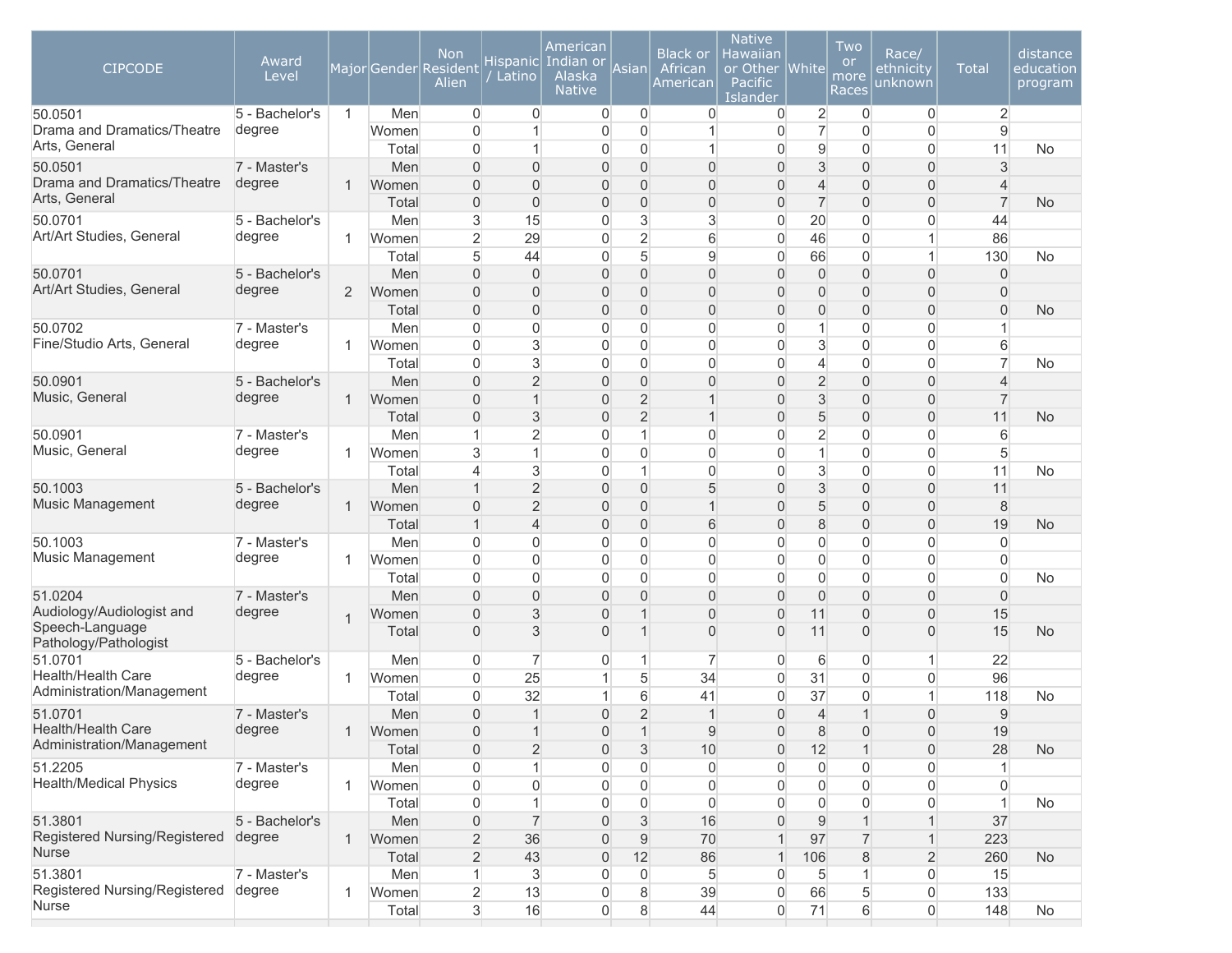| <b>CIPCODE</b>                          | Award<br>Level            |                |       | Non<br>Major Gender Resident<br>Alien | Hispanicl<br>Latino | American<br>Indian or<br>Alaska<br><b>Native</b> | Asian            | <b>Black or</b><br>African<br>American | <b>Native</b><br>Hawaiian<br>or Other<br>Pacific<br>Islander | <b>White</b>   | Two<br><b>or</b><br>more<br>Races | Race/<br>ethnicity<br>unknown | <b>Total</b>   | distance<br>education<br>program |
|-----------------------------------------|---------------------------|----------------|-------|---------------------------------------|---------------------|--------------------------------------------------|------------------|----------------------------------------|--------------------------------------------------------------|----------------|-----------------------------------|-------------------------------|----------------|----------------------------------|
| 51.3808                                 | 17 - Doctor's             | 1              | Men   | $\overline{0}$                        | $\overline{0}$      | $\overline{0}$                                   | $\overline{0}$   | $\overline{0}$                         | $\overline{0}$                                               | $\overline{0}$ | $\overline{0}$                    | $\mathbf 0$                   | $\overline{0}$ |                                  |
| <b>Nursing Science</b>                  | degree -                  |                | Women | $\overline{0}$                        | $\overline{0}$      | $\Omega$                                         | $\Omega$         | 1                                      | $\Omega$                                                     | $\mathbf 1$    | $\overline{0}$                    | $\overline{0}$                | $\overline{c}$ |                                  |
|                                         | research /<br>scholarship |                | Total | $\overline{0}$                        | 0                   | $\overline{0}$                                   | $\mathbf 0$      | 1                                      | $\mathbf{0}$                                                 | $\mathbf 1$    | $\overline{0}$                    | $\overline{0}$                | $\overline{2}$ | <b>No</b>                        |
| 51.3818                                 | 18 - Doctor's             |                | Men   | $\overline{0}$                        | $\overline{2}$      | $\overline{0}$                                   | 0                | 1                                      | $\Omega$                                                     | 0              | $\overline{0}$                    | $\overline{0}$                | 3              |                                  |
| <b>Nursing Practice</b>                 | degree -                  | 1              | Women | $\overline{0}$                        | 3                   | $\overline{0}$                                   | $\mathbf 0$      | 3                                      | $\Omega$                                                     | 4              | $\overline{0}$                    | $\overline{0}$                | 10             |                                  |
|                                         | professional<br>practice  |                | Total | $\Omega$                              | 5                   | $\Omega$                                         | $\mathbf 0$      | $\overline{\mathcal{L}}$               | $\Omega$                                                     | 4              | $\overline{0}$                    | $\overline{0}$                | 13             | <b>No</b>                        |
| 52.0201                                 | 5 - Bachelor's            |                | Men   | $\overline{7}$                        | 24                  | $\overline{0}$                                   | 5                | 11                                     | $\overline{0}$                                               | 77             | $\mathbf{0}$                      | $\overline{0}$                | 124            |                                  |
| <b>Business Administration and</b>      | degree                    | 1              | Women | $\overline{1}$                        | 36                  | $\overline{0}$                                   | 6                | 24                                     | $\overline{0}$                                               | 71             | $\overline{2}$                    | $\mathbf{1}$                  | 141            |                                  |
| Management, General                     |                           |                | Total | $\,8\,$                               | 60                  | $\overline{0}$                                   | 11               | 35                                     | $\Omega$                                                     | 148            | $\overline{2}$                    | $\mathbf{1}$                  | 265            | Yes                              |
| 52.0201                                 | 7 - Master's              |                | Men   | $\overline{7}$                        | 23                  | 1                                                | $\overline{9}$   | 8                                      | $\Omega$                                                     | 71             | 3                                 | $\boldsymbol{0}$              | 122            |                                  |
| <b>Business Administration and</b>      | degree                    | 1              | Women | $\mathbf{1}$                          | 26                  | $\Omega$                                         | $\overline{7}$   | 16                                     | $\Omega$                                                     | 51             | $\overline{4}$                    | $\overline{0}$                | 105            |                                  |
| Management, General                     |                           |                | Total | 8                                     | 49                  | 1                                                | 16               | 24                                     | $\overline{0}$                                               | 122            | $\overline{7}$                    | $\overline{0}$                | 227            | <b>No</b>                        |
| 52.0201                                 | 17 - Doctor's             |                | Men   | $\overline{4}$                        | $\boldsymbol{0}$    | $\overline{0}$                                   | $\mathbf 0$      | $\mathbf{1}$                           | $\mathbf{0}$                                                 | $\mathbf{1}$   | $\overline{0}$                    | $\boldsymbol{0}$              | 6              |                                  |
| <b>Business Administration and</b>      | degree -                  | $\mathbf{1}$   | Women | $\boldsymbol{0}$                      | $\boldsymbol{0}$    | $\overline{0}$                                   | $\overline{0}$   | $\boldsymbol{0}$                       | $\overline{0}$                                               | $\mathbf 1$    | 0                                 | $\boldsymbol{0}$              |                |                                  |
| Management, General                     | research /<br>scholarship |                | Total | $\overline{4}$                        | $\overline{0}$      | $\Omega$                                         | $\overline{0}$   | $\mathbf{1}$                           | $\Omega$                                                     | $\overline{2}$ | $\overline{0}$                    | $\overline{0}$                | $\overline{7}$ | No                               |
| 52.0201                                 | 5 - Bachelor's            |                | Men   | $\mathbf{1}$                          | $\overline{4}$      | $\overline{0}$                                   | $\boldsymbol{0}$ | 6                                      | 0                                                            | 10             | 0                                 | $\mathbf 0$                   | 21             |                                  |
| <b>Business Administration and</b>      | degree                    | 2              | Women | $\overline{0}$                        | 9                   | $\overline{0}$                                   | $\mathbf 0$      | $\overline{4}$                         | $\overline{0}$                                               | 11             | $\mathbf{1}$                      | $\overline{0}$                | 25             |                                  |
| Management, General                     |                           |                | Total | $\mathbf{1}$                          | 13                  | $\overline{0}$                                   | $\mathbf 0$      | 10                                     | $\overline{0}$                                               | 21             | $\mathbf{1}$                      | $\overline{0}$                | 46             | <b>No</b>                        |
| 52.0206                                 | 7 - Master's              |                | Men   | $\overline{0}$                        | $\overline{0}$      | $\Omega$                                         | $\mathbf{0}$     | 5                                      | $\Omega$                                                     | $\overline{0}$ | $\overline{2}$                    | $\overline{0}$                | $\overline{7}$ |                                  |
| Non-Profit/Public/Organizational degree |                           | 1              | Women | $\overline{0}$                        | 5                   | $\Omega$                                         | $\mathbf 0$      | 5                                      | $\Omega$                                                     | 9              | $\overline{0}$                    | $\overline{0}$                | 19             |                                  |
| Management                              |                           |                | Total | $\overline{0}$                        | 5                   | $\overline{0}$                                   | $\mathbf 0$      | 10                                     | $\overline{0}$                                               | $9\,$          | $\overline{2}$                    | $\mathbf 0$                   | 26             | <b>No</b>                        |
| 52.0301                                 | 5 - Bachelor's            |                | Men   | 5                                     | 53                  | $\overline{0}$                                   | 14               | 31                                     | $\Omega$                                                     | 100            | 0                                 | $\mathbf{1}$                  | 204            |                                  |
| Accounting                              | degree                    | 1              | Women | 6                                     | 61                  | $\overline{0}$                                   | 23               | 49                                     | $\Omega$                                                     | 89             | $\overline{2}$                    | $\mathbf{1}$                  | 231            |                                  |
|                                         |                           |                | Total | 11                                    | 114                 | $\overline{0}$                                   | 37               | 80                                     | $\mathbf{0}$                                                 | 189            | $\overline{2}$                    | $\overline{2}$                | 435            | Yes                              |
| 52.0301                                 | 7 - Master's              |                | Men   | $\overline{2}$                        | 11                  | $\Omega$                                         | 6                | 5                                      | $\mathbf{1}$                                                 | 49             | $\overline{0}$                    | $\sqrt{5}$                    | 79             |                                  |
| Accounting                              | degree                    | 1              | Women | $\overline{2}$                        | 13                  | $\overline{0}$                                   | 8                | 11                                     | $\overline{0}$                                               | 49             | $\overline{0}$                    | 12                            | 95             |                                  |
|                                         |                           |                | Total | $\overline{4}$                        | 24                  | $\boldsymbol{0}$                                 | 14               | 16                                     | $\mathbf{1}$                                                 | 98             | $\boldsymbol{0}$                  | 17                            | 174            | Yes                              |
| 52.0301                                 | 5 - Bachelor's            |                | Men   | $\boldsymbol{0}$                      | 1                   | $\overline{0}$                                   | $\mathbf 0$      | $\mathbf 0$                            | 0                                                            | $\overline{0}$ | 0                                 | $\boldsymbol{0}$              | 1              |                                  |
| Accounting                              | degree                    | 2              | Women | $\overline{0}$                        | $\overline{0}$      | $\overline{0}$                                   | $\mathbf 0$      | $\overline{0}$                         | $\overline{0}$                                               | $\mathbf{1}$   | $\overline{0}$                    | $\overline{0}$                | 1              |                                  |
|                                         |                           |                | Total | $\overline{0}$                        | 1                   | $\overline{0}$                                   | $\mathbf 0$      | $\overline{0}$                         | $\mathbf{0}$                                                 | 1              | $\overline{0}$                    | $\mathbf 0$                   | $\overline{2}$ | <b>No</b>                        |
| 52.0801                                 | 5 - Bachelor's            |                | Men   | $\overline{7}$                        | 20                  | $\Omega$                                         | $\overline{4}$   | 13                                     | $\Omega$                                                     | 67             | 5                                 | $\overline{2}$                | 118            |                                  |
| Finance, General                        | degree                    | 1              | Women | $\overline{2}$                        | 16                  | $\overline{0}$                                   | $\overline{1}$   | $6\,$                                  | $\Omega$                                                     | 22             | $\overline{2}$                    | $\overline{0}$                | 49             |                                  |
|                                         |                           |                | Total | 9                                     | 36                  | $\overline{0}$                                   | 5                | 19                                     | $\Omega$                                                     | 89             | $\overline{7}$                    | $\overline{2}$                | 167            | <b>No</b>                        |
| 52.0801                                 | 5 - Bachelor's            |                | Men   | $\mathbf{1}$                          | 5                   | $\overline{0}$                                   | $\boldsymbol{0}$ | 1                                      | 0                                                            | 3              | $\boldsymbol{0}$                  | $\boldsymbol{0}$              | $10$           |                                  |
| Finance, General                        | degree                    | 2              | Women | $\Omega$                              | 3                   | $\overline{0}$                                   | $\overline{2}$   | $\mathbf{1}$                           | $\Omega$                                                     | $\mathbf{1}$   | $\overline{0}$                    | $\overline{0}$                | $\overline{7}$ |                                  |
|                                         |                           |                | Total |                                       | $\,8\,$             | $\overline{0}$                                   | $\overline{2}$   | $\overline{2}$                         | $\Omega$                                                     | $\overline{4}$ | $\overline{0}$                    | $\overline{0}$                | 17             | <b>No</b>                        |
| 52.0901                                 | 5 - Bachelor's            |                | Men   |                                       | $\mathfrak{S}$      | $\overline{0}$                                   | $\mathbf{1}$     | $\overline{2}$                         | $\Omega$                                                     | 12             | $\overline{0}$                    | $\overline{0}$                | 19             |                                  |
| Hospitality                             | degree                    | $\mathbf{1}$   | Women | $\overline{0}$                        | 5                   | $\overline{0}$                                   | $\overline{2}$   | 3                                      | $\overline{0}$                                               | 28             |                                   | $\boldsymbol{0}$              | 39             |                                  |
| Administration/Management,<br>General   |                           |                | Total |                                       | 8                   | $\Omega$                                         | $\mathfrak{S}$   | 5                                      | $\Omega$                                                     | 40             |                                   | $\boldsymbol{0}$              | 58             | <b>No</b>                        |
| 52.0901                                 | 5 - Bachelor's            |                | Men   | $\overline{0}$                        | 1                   | $\overline{0}$                                   | $\boldsymbol{0}$ | $\overline{0}$                         | 0                                                            | $\overline{0}$ | $\overline{0}$                    | $\boldsymbol{0}$              |                |                                  |
| Hospitality                             | degree                    | $\overline{2}$ | Women | $\boldsymbol{0}$                      | $\boldsymbol{0}$    | $\overline{0}$                                   | $\overline{0}$   | $\boldsymbol{0}$                       | $\overline{0}$                                               |                | $\boldsymbol{0}$                  | $\boldsymbol{0}$              |                |                                  |
| Administration/Management,<br>General   |                           |                | Total | $\overline{0}$                        | 1                   | $\overline{0}$                                   | $\Omega$         | $\overline{0}$                         | $\Omega$                                                     |                | $\mathbf 0$                       | $\overline{0}$                | $\overline{2}$ | <b>No</b>                        |
| 52.1101                                 |                           | $\mathbf{1}$   | Men   | $\overline{4}$                        | 23                  | $\boldsymbol{0}$                                 | $\overline{2}$   | $\overline{4}$                         | $\overline{0}$                                               | 16             | $\overline{0}$                    | $\mathsf{O}\xspace$           | 49             |                                  |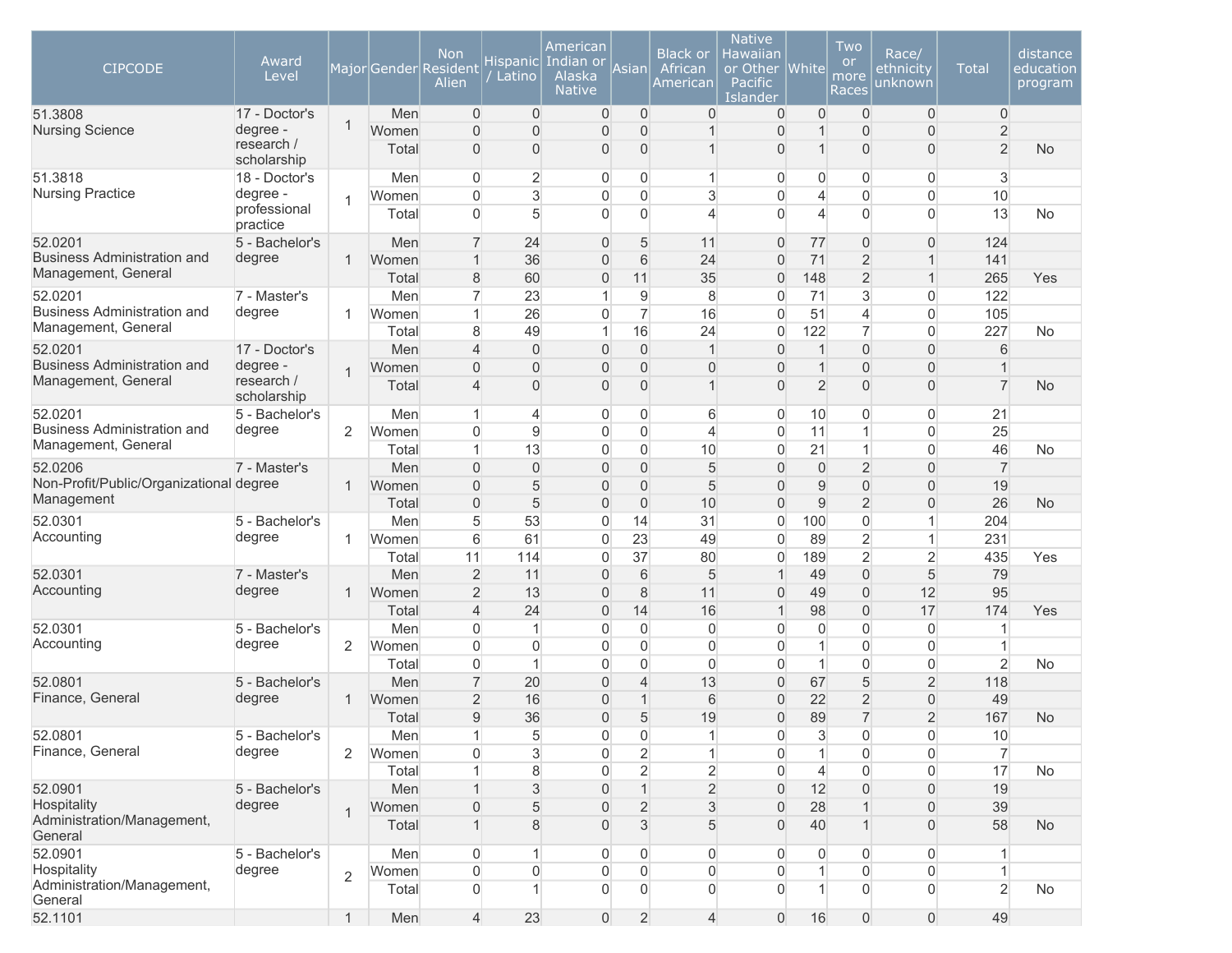| <b>CIPCODE</b>                                       | Award<br>Level           |                |              | <b>Non</b><br>Major Gender Resident<br>Alien | Hispanicl<br>Latino       | American<br>Indian or<br><b>Alaska</b><br><b>Native</b> | Asian                            | <b>Black or</b><br>African<br>American | <b>Native</b><br>Hawaiian<br>or Other<br>Pacific<br>Islander | <b>White</b>         | Two<br><b>or</b><br>more<br>Races | Race/<br>ethnicity<br>unknown | <b>Total</b>         | distance<br>education<br>program |
|------------------------------------------------------|--------------------------|----------------|--------------|----------------------------------------------|---------------------------|---------------------------------------------------------|----------------------------------|----------------------------------------|--------------------------------------------------------------|----------------------|-----------------------------------|-------------------------------|----------------------|----------------------------------|
| International<br>Business/Trade/Commerce             | 5 - Bachelor's<br>degree |                | Women        | $\overline{2}$                               | 27                        | $\boldsymbol{0}$                                        | $\overline{2}$                   | $6\phantom{.}6$                        | $\overline{0}$                                               | 14                   | $\overline{2}$                    | $\boldsymbol{0}$              | 53                   |                                  |
|                                                      |                          |                | Total        | $6\phantom{1}$                               | 50                        | $\overline{0}$                                          | $\overline{\mathcal{L}}$         | 10                                     | $\overline{0}$                                               | 30                   | $\overline{2}$                    | $\mathbf 0$                   | 102                  | <b>No</b>                        |
| 52.1101<br>International                             | 5 - Bachelor's<br>degree |                | Men          | $\overline{0}$                               | $\mathsf{O}\xspace$       | $\overline{0}$                                          | $\overline{0}$                   | $\mathsf{O}\xspace$                    | $\overline{0}$                                               | 3                    | $\mathsf{O}\xspace$               | $\mathsf{O}\xspace$           | 3                    |                                  |
| Business/Trade/Commerce                              |                          | 2              | Women        | $\mathbf 0$<br>$\mathbf 0$                   | 5<br>5                    | $\overline{0}$<br>$\overline{0}$                        | $\overline{0}$<br>$\overline{0}$ | $\vert$<br>$\mathbf{1}$                | $\Omega$<br>$\Omega$                                         | $\overline{2}$<br>5  | $\overline{0}$<br>$\mathbf 0$     | $\mathbf{1}$<br>$\mathbf{1}$  | $\overline{9}$<br>12 |                                  |
| 52.1201                                              | 5 - Bachelor's           |                | Total<br>Men | $\overline{0}$                               | $\boldsymbol{8}$          | $\overline{0}$                                          | 5                                | 10                                     | $\overline{0}$                                               | 19                   | 3                                 | $\overline{0}$                | 45                   | <b>No</b>                        |
| Management Information                               | degree                   | $\mathbf{1}$   |              | $\Omega$                                     | 3                         | $\overline{0}$                                          | $\overline{2}$                   | 3                                      | $\Omega$                                                     | $\overline{2}$       | $\overline{0}$                    | $\Omega$                      | 10                   |                                  |
| Systems, General                                     |                          |                | Women        | $\Omega$                                     |                           | $\overline{0}$                                          | $\overline{7}$                   | 13                                     | $\Omega$                                                     |                      | 3                                 | $\overline{0}$                |                      |                                  |
|                                                      |                          |                | Total        |                                              | 11<br>$\mathsf{O}\xspace$ | $\overline{0}$                                          | $\mathbf{1}$                     |                                        | $\overline{0}$                                               | 21<br>$\overline{2}$ | $\mathsf{O}\xspace$               | $\mathsf{O}\xspace$           | 55<br>3              | No                               |
| 52.1201<br>Management Information                    | 7 - Master's<br>degree   | 1              | Men<br>Women | $\mathbf 0$<br>$\mathbf 0$                   | $\mathbf 0$               | $\overline{0}$                                          | $\mathbf{1}$                     | $\mathbf 0$<br>$\mathbf 0$             | $\overline{0}$                                               | $\overline{0}$       | $\overline{0}$                    | $\overline{0}$                | 1                    |                                  |
| Systems, General                                     |                          |                | Total        | $\mathbf 0$                                  | $\mathbf 0$               | 0                                                       | $\overline{2}$                   | $\mathbf 0$                            | $\overline{0}$                                               | $\overline{2}$       | $\mathbf 0$                       | $\mathbf 0$                   | $\overline{4}$       | No                               |
| 52.1201                                              | 5 - Bachelor's           |                | Men          | $\mathbf 0$                                  | $\mathbf{1}$              | 0                                                       | $\mathbf{1}$                     | $\mathbf 0$                            | $\Omega$                                                     | $\mathbf{1}$         | $\mathbf 0$                       | $\mathbf 0$                   | 3                    |                                  |
| Management Information<br>degree<br>Systems, General |                          | $\overline{2}$ | Women        | $\overline{1}$                               | $\mathbf 0$               | $\mathbf 0$                                             | $\mathbf 0$                      | $\mathbf 0$                            | $\overline{0}$                                               | $\mathbf{1}$         | $\mathbf 0$                       | $\mathbf 0$                   | $\overline{2}$       |                                  |
|                                                      |                          |                | Total        | $\mathbf 1$                                  | $\mathbf{1}$              | $\overline{0}$                                          | $\mathbf{1}$                     | $\Omega$                               | $\Omega$                                                     | $\overline{2}$       | $\overline{0}$                    | $\overline{0}$                | 5                    | <b>No</b>                        |
| 52.1401                                              | 5 - Bachelor's           |                | Men          | $\mathbf 0$                                  | $\,8\,$                   | $\overline{0}$                                          | $\ensuremath{\mathsf{3}}$        | 10                                     | $\Omega$                                                     | 36                   | $\mathbf{1}$                      | 0                             | 58                   |                                  |
| Marketing/Marketing<br>degree<br>Management, General |                          | 1              | Women        | $\mathbf 1$                                  | 27                        | $\mathbf{1}$                                            | $\overline{2}$                   | 10                                     | $\overline{0}$                                               | 43                   | $\mathbf{1}$                      | $\mathsf{O}\xspace$           | 85                   |                                  |
|                                                      |                          | Total          | $\mathbf 1$  | 35                                           | $\mathbf{1}$              | 5                                                       | 20                               | $\Omega$                               | 79                                                           | $\overline{2}$       | $\mathbf 0$                       | 143                           | Yes                  |                                  |
| 52.1401                                              | 5 - Bachelor's           |                | Men          | $\overline{2}$                               | 12                        | $\mathbf 0$                                             | $\mathbf 0$                      | $\overline{2}$                         | $\overline{0}$                                               | 12                   | $\overline{0}$                    | $\mathsf{O}\xspace$           | 28                   |                                  |
| Marketing/Marketing                                  | degree                   | $\overline{2}$ | Women        | $\mathbf{1}$                                 | 10                        | $\mathbf 0$                                             | $\overline{4}$                   | $6\,$                                  | $\mathbf 0$                                                  | 20                   | $\mathbf{1}$                      | $\mathsf{O}\xspace$           | 42                   |                                  |
| Management, General                                  |                          |                | Total        | 3                                            | 22                        | $\Omega$                                                | $\overline{4}$                   | 8                                      | $\Omega$                                                     | 32                   | $\mathbf{1}$                      | $\overline{0}$                | 70                   | <b>No</b>                        |
| 52.1501                                              | 5 - Bachelor's           |                | Men          | $\mathbf 0$                                  | $\mathbf 0$               | 0                                                       | $\overline{0}$                   | $\mathbf 0$                            | $\overline{0}$                                               | $\mathbf 0$          | $\mathbf 0$                       | $\overline{0}$                | $\mathbf 0$          |                                  |
| <b>Real Estate</b>                                   | degree                   | $\mathbf{1}$   | Women        | $\overline{0}$                               | $\mathbf{1}$              | $\overline{0}$                                          | $\overline{0}$                   | $\overline{0}$                         | $\Omega$                                                     | $\Omega$             | $\overline{0}$                    | $\overline{0}$                | $\mathbf{1}$         |                                  |
|                                                      |                          |                | Total        | $\Omega$                                     | 1                         | $\overline{0}$                                          | $\overline{0}$                   | $\Omega$                               | $\Omega$                                                     | $\overline{0}$       | $\Omega$                          | $\overline{0}$                | $\mathbf{1}$         | <b>No</b>                        |
| 52.1501                                              | 5 - Bachelor's           |                | Men          | $\mathsf{O}\xspace$                          | $\mathsf{O}\xspace$       | $\overline{0}$                                          | $\mathbf{1}$                     | $\mathsf{O}\xspace$                    | $\Omega$                                                     | $\overline{0}$       | $\mathsf{O}\xspace$               | $\overline{0}$                | 1                    |                                  |
| <b>Real Estate</b>                                   | degree                   | $\overline{2}$ | Women        | $\mathsf{O}\xspace$                          | $\overline{0}$            | $\overline{0}$                                          | $\mathsf{O}\xspace$              | $\mathsf{O}\xspace$                    | $\overline{0}$                                               | $\overline{0}$       | $\mathsf{O}\xspace$               | $\overline{0}$                | $\mathbf 0$          |                                  |
|                                                      |                          |                | Total        | $\mathbf 0$                                  | $\mathbf 0$               | $\overline{0}$                                          | $\mathbf{1}$                     | $\mathsf{O}\xspace$                    | $\overline{0}$                                               | $\overline{0}$       | $\mathsf{O}\xspace$               | $\mathbf 0$                   | $\mathbf{1}$         | No                               |
| 52.1601                                              | 7 - Master's             |                | Men          | $\mathbf 0$                                  | 3                         | 0                                                       | $\overline{0}$                   | $\vert$                                | $\overline{0}$                                               | $\overline{7}$       | $\mathbf{1}$                      | $5\overline{)}$               | 17                   |                                  |
| <b>Taxation</b>                                      | degree                   | $\mathbf{1}$   | Women        | $\mathbf 0$                                  | $\overline{2}$            | $\overline{0}$                                          | $\mathbf 0$                      | $\vert$                                | $\overline{0}$                                               | 5                    | $\overline{0}$                    | $\overline{2}$                | 10                   |                                  |
|                                                      |                          |                | Total        | $\overline{0}$                               | 5                         | $\overline{0}$                                          | $\overline{0}$                   | $\overline{2}$                         | $\Omega$                                                     | 12                   | $\mathbf{1}$                      | $\overline{7}$                | 27                   | Yes                              |
| 52.1601                                              | 7 - Master's             |                | Men          | $\Omega$                                     | $\Omega$                  | $\overline{0}$                                          | $\overline{0}$                   | $\mathbf 0$                            | $\Omega$                                                     | $\mathbf{1}$         | $\mathbf 0$                       | $\Omega$                      | $\mathbf{1}$         |                                  |
| <b>Taxation</b>                                      | degree                   | $\overline{2}$ | Women        | $\mathsf{O}\xspace$                          | $\Omega$                  | $\Omega$                                                | $\mathsf{O}\xspace$              | $\mathbf 0$                            | $\Omega$                                                     | $\overline{0}$       | $\boldsymbol{0}$                  | $\Omega$                      | $\Omega$             |                                  |
|                                                      |                          |                | Total        | $\mathsf{O}\xspace$                          | $\mathsf{O}\xspace$       | $\overline{0}$                                          | $\mathsf{O}\xspace$              | $\mathsf{O}\xspace$                    | $\Omega$                                                     | 1                    | $\mathsf{O}\xspace$               | $\mathsf{O}\xspace$           | $\mathbf{1}$         | No                               |
| 54.0101                                              | 5 - Bachelor's           |                | Men          | $\mathbf 0$                                  | $\overline{7}$            | 0                                                       | $\mathbf 1$                      | $\vert$                                | $\Omega$                                                     | 28                   | $\overline{0}$                    | $\mathbf 0$                   | 37                   |                                  |
| History, General                                     | degree                   | $\mathbf{1}$   | Women        | $\overline{1}$                               | 5                         | 0                                                       | $\mathsf{O}\xspace$              | $\overline{2}$                         | $\mathbf 0$                                                  | 14                   | $\overline{2}$                    | $\mathbf 0$                   | 24                   |                                  |
|                                                      |                          |                | Total        | $\mathbf{1}$                                 | 12                        | $\overline{0}$                                          | $\mathbf{1}$                     | $\sqrt{3}$                             | $\overline{0}$                                               | 42                   | $\overline{2}$                    | $\mathsf{O}\xspace$           | 61                   | <b>No</b>                        |
| 54.0101                                              | 7 - Master's             |                | Men          | $\Omega$                                     | $\mathbf{1}$              | $\overline{0}$                                          | $\overline{0}$                   | $\overline{0}$                         | $\Omega$                                                     | $\overline{2}$       | $\overline{0}$                    | $\overline{0}$                | 3                    |                                  |
| History, General                                     | degree                   | $\mathbf{1}$   | Women        | $\overline{0}$                               | $\overline{0}$            | $\overline{0}$                                          | $\overline{0}$                   | $\mathbf 0$                            | $\Omega$                                                     | 5                    | $\mathbf 0$                       | $\overline{0}$                | 5                    |                                  |
|                                                      |                          |                | Total        | $\overline{0}$                               | $\mathbf{1}$              | $\overline{0}$                                          | $\overline{0}$                   | $\overline{0}$                         | $\Omega$                                                     | $\overline{7}$       | $\overline{0}$                    | $\mathbf 0$                   | 8                    | <b>No</b>                        |
| 54.0101                                              | 5 - Bachelor's           |                | Men          | $\Omega$                                     | $\mathbf{1}$              | $\overline{0}$                                          | $\Omega$                         | $\mathbf 0$                            | $\Omega$                                                     | $\overline{0}$       | $\Omega$                          | $\overline{0}$                | 1                    |                                  |
| History, General                                     | degree                   | $\overline{2}$ | Women        | $\overline{0}$                               | $\mathbf 0$               | $\Omega$                                                | $\overline{0}$                   | $\overline{0}$                         | $\Omega$                                                     | 0                    | $\mathbf 0$                       | $\mathbf 0$                   | $\Omega$             |                                  |
|                                                      |                          |                | Total        | $\Omega$                                     | $\mathbf{1}$              | $\overline{0}$                                          | $\overline{0}$                   | $\Omega$                               | $\Omega$                                                     | $\overline{0}$       | $\Omega$                          | $\overline{0}$                | $\mathbf{1}$         | <b>No</b>                        |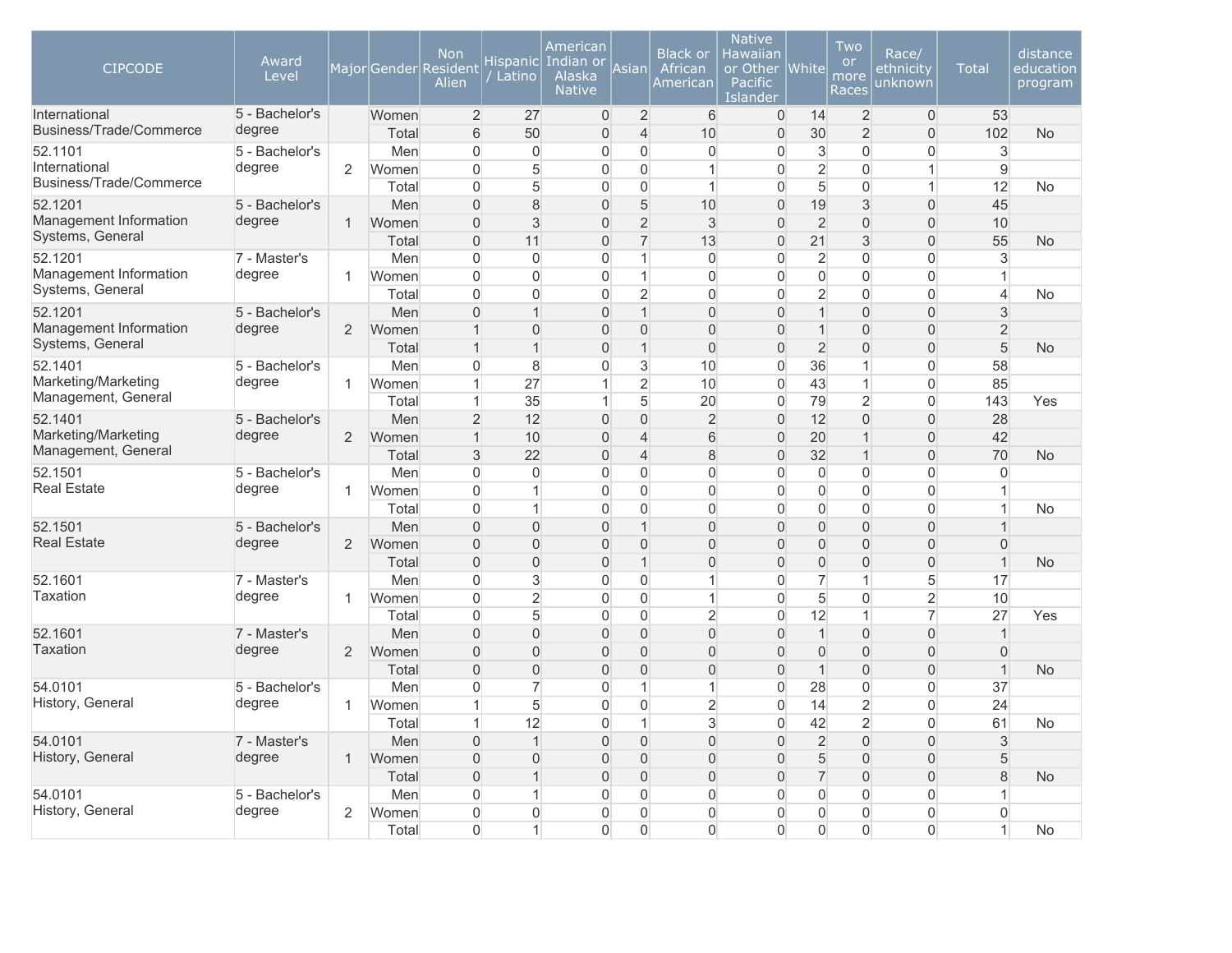# **Completions: total by first major**

| 99.0000 Summary<br><b>Grand Totals</b>         | Award<br>Level | Nonresi-<br>dent alien | <b>Hispanic</b><br>Latino | American<br>Indian or<br>Alaska<br><b>Native</b> | Asian               | <b>Black or</b><br>African<br>American | <b>Native</b><br><b>Hawaiian</b><br>or Other<br>Pacific<br>Islander | White               | Two or<br>more<br>Races | Race/<br>ethnicity<br>unknown | <b>Total</b>   | PY Total       |
|------------------------------------------------|----------------|------------------------|---------------------------|--------------------------------------------------|---------------------|----------------------------------------|---------------------------------------------------------------------|---------------------|-------------------------|-------------------------------|----------------|----------------|
| <b>Associate's degree</b>                      | $\mathbf{3}$   |                        |                           |                                                  |                     |                                        |                                                                     |                     |                         |                               |                |                |
| Men                                            |                | $\overline{0}$         | 25                        | $\mathbf{1}$                                     | $\overline{4}$      | 20                                     | $\mathsf{O}\xspace$                                                 | 63                  | $\sqrt{3}$              | $\mathsf{O}\xspace$           | 116            | 94             |
| Women                                          |                | $\mathsf{O}\xspace$    | 39                        | $\mathsf 0$                                      | 4                   | 42                                     | $\mathsf 0$                                                         | 89                  | 5                       | $\overline{2}$                | 181            | 157            |
| <b>Total</b>                                   |                | $\mathsf{O}\xspace$    | 64                        | $\mathbf{1}$                                     | 8                   | 62                                     | $\mathsf{O}\xspace$                                                 | 152                 | 8                       | $\overline{2}$                | 297            | 251            |
| <b>Bachelor's degree</b>                       | 5              |                        |                           |                                                  |                     |                                        |                                                                     |                     |                         |                               |                |                |
| Men                                            |                | 59                     | 473                       | $\ensuremath{\mathsf{3}}$                        | 101                 | 317                                    | $\mathsf{O}\xspace$                                                 | 1054                | 33                      | $\overline{7}$                | 2047           | 1795           |
| Women                                          |                | 34                     | 735                       | $9\,$                                            | 125                 | 603                                    | $\mathbf{1}$                                                        | 1511                | 48                      | 11                            | 3077           | 3097           |
| <b>Total</b>                                   |                | 93                     | 1208                      | 12                                               | 226                 | 920                                    | $\mathbf{1}$                                                        | 2565                | 81                      | 18                            | 5124           | 4892           |
| <b>Master's degree</b>                         | $\overline{7}$ |                        |                           |                                                  |                     |                                        |                                                                     |                     |                         |                               |                |                |
| Men                                            |                | 32                     | 83                        | $\mathbf{1}$                                     | 27                  | 51                                     | $\mathbf{1}$                                                        | 307                 | 17                      | 10                            | 529            | 474            |
| Women                                          |                | 34                     | 127                       | $\mathbf 0$                                      | 38                  | 145                                    | $\mathsf{O}\xspace$                                                 | 507                 | 21                      | 14                            | 886            | 785            |
| <b>Total</b>                                   |                | 66                     | 210                       | $\mathbf{1}$                                     | 65                  | 196                                    | $\mathbf{1}$                                                        | 814                 | 38                      | 24                            | 1415           | 1259           |
| <b>Post-Master's</b><br>certificates           | $\bf 8$        |                        |                           |                                                  |                     |                                        |                                                                     |                     |                         |                               |                |                |
| Men                                            |                | $\mathsf{O}\xspace$    | $\mathsf{O}\xspace$       | $\mathsf 0$                                      | $\mathsf{O}\xspace$ | $\overline{2}$                         | $\mathsf{O}\xspace$                                                 | $\overline{2}$      | $\mathbf 0$             | 0                             | $\overline{4}$ | $\overline{c}$ |
| Women                                          |                | $\mathsf{O}\xspace$    | $\,$ 3 $\,$               | $\mathsf 0$                                      | $\overline{2}$      | $\,6$                                  | $\mathsf{O}\xspace$                                                 | 10                  | $\mathbf 0$             | $\mathsf{O}\xspace$           | 21             | 27             |
| <b>Total</b>                                   |                | $\mathsf{O}\xspace$    | $\ensuremath{\mathsf{3}}$ | $\mathsf 0$                                      | $\overline{2}$      | $\,8\,$                                | $\mathsf{O}\xspace$                                                 | 12                  | $\mathbf 0$             | 0                             | 25             | 29             |
| Doctor's degree -<br>research /<br>scholarship | 17             |                        |                           |                                                  |                     |                                        |                                                                     |                     |                         |                               |                |                |
| Men                                            |                | 15                     | $\mathsf{O}\xspace$       | $\mathsf{O}\xspace$                              | $\overline{2}$      | $\overline{4}$                         | $\mathsf{O}\xspace$                                                 | 24                  | $\mathbf 0$             | 0                             | 45             | 40             |
| Women                                          |                | $\boldsymbol{9}$       | $\overline{4}$            | $\mathsf 0$                                      | $\mathbf{1}$        | 5                                      | $\mathsf{O}\xspace$                                                 | 26                  | $\mathbf 0$             | $\mathsf 0$                   | 45             | 68             |
| <b>Total</b>                                   |                | 24                     | $\overline{4}$            | $\mathsf 0$                                      | 3                   | $\hbox{9}$                             | $\mathsf{O}\xspace$                                                 | 50                  | $\mathbf 0$             | 0                             | 90             | 108            |
| Doctor's degree -<br>professional<br>practice  | 18             |                        |                           |                                                  |                     |                                        |                                                                     |                     |                         |                               |                |                |
| Men                                            |                | $\overline{0}$         | $\overline{2}$            | $\mathbf 0$                                      | $\mathsf{O}\xspace$ | $\mathbf{1}$                           | $\mathsf{O}\xspace$                                                 | $\mathsf{O}\xspace$ | $\mathbf 0$             | $\mathsf{O}\xspace$           | $\mathfrak{S}$ | $\mathbf{1}$   |
| Women                                          |                | $\mathsf{O}\xspace$    | $\mathfrak{S}$            | $\mathsf{O}\xspace$                              | $\mathsf{O}\xspace$ | 3                                      | $\mathsf{O}\xspace$                                                 | $\overline{4}$      | $\mathsf 0$             | $\mathsf 0$                   | $10$           | 8              |
| <b>Total</b>                                   |                | $\mathsf{O}\xspace$    | $\sqrt{5}$                | $\mathsf{O}\xspace$                              | $\mathsf{O}\xspace$ | $\overline{4}$                         | $\mathsf{O}\xspace$                                                 | $\overline{4}$      | $\mathbf 0$             | $\mathsf{O}\xspace$           | 13             | 9              |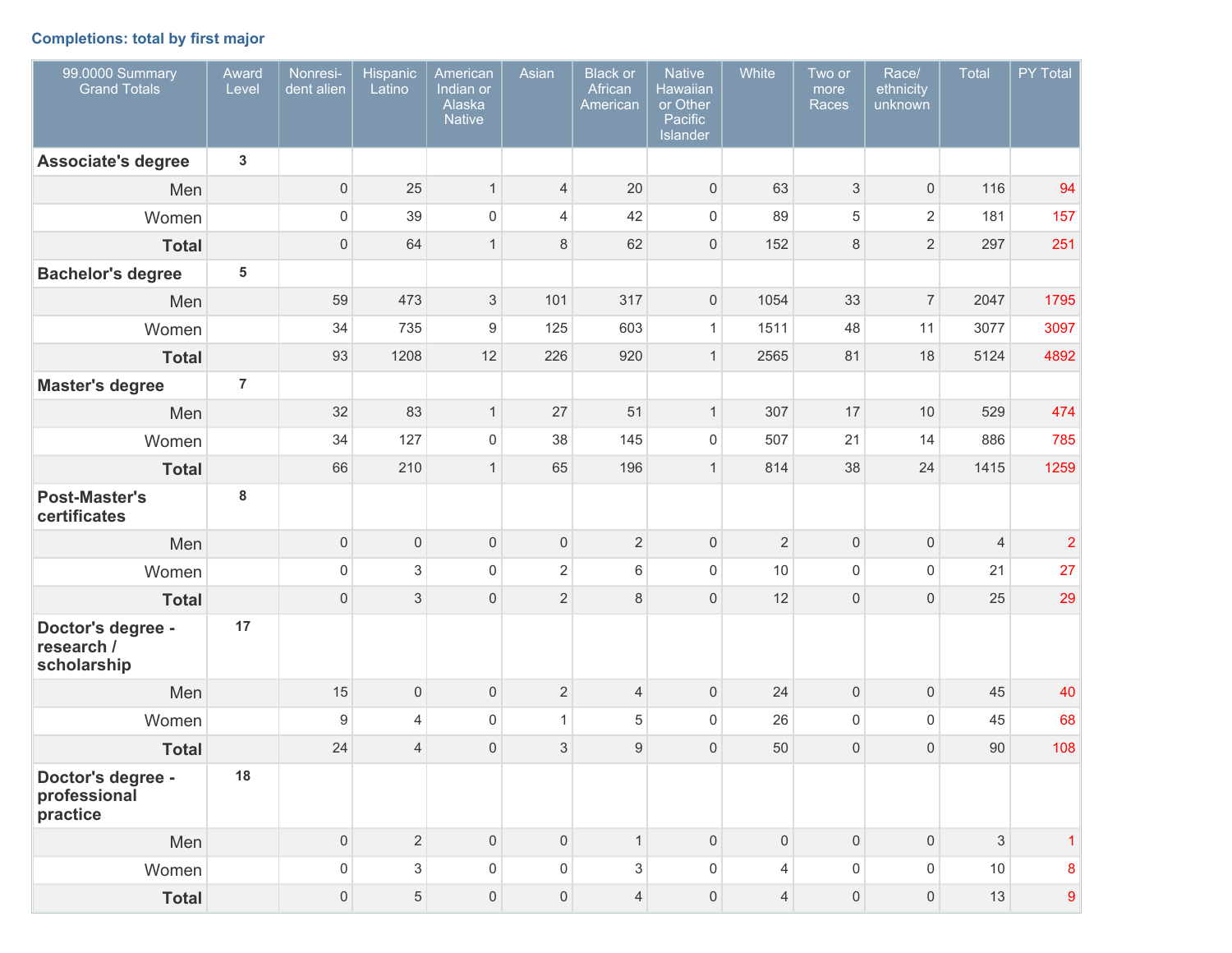| Grand Total Men                | 106 | 583  | 5  | 134 | 395  |                | 1450 | 53  | 17 | 2744 | 2406 |
|--------------------------------|-----|------|----|-----|------|----------------|------|-----|----|------|------|
| <b>Grand Total Women</b>       | 77  | 911  | 9  | 170 | 804  |                | 2147 | 74  | 27 | 4220 | 4142 |
| <b>Grand Total</b>             | 183 | 1494 | 14 | 304 | 1199 | ົ              | 3597 | 127 | 44 | 6964 | 6548 |
|                                |     |      |    |     |      |                |      |     |    |      |      |
| PY Grand Total Men             | 102 | 484  | 4  | 113 | 353  | 0              | 1313 | 16  | 21 |      | 2406 |
| <b>PY Grand Total</b><br>Women | 102 | 837  | 8  | 184 | 797  | $\overline{2}$ | 2153 | 40  | 19 |      | 4142 |
| PY Grand Total                 | 204 | 1321 | 12 | 297 | 1150 | $\overline{2}$ | 3466 | 56  | 40 |      | 6548 |

**Completions: total by second major**

| 99.0000 Summary<br><b>Grand Totals</b> | Award<br>Level | Nonresi-<br>dent alien | Hispanic<br>Latino  | American<br>Indian or<br>Alaska<br><b>Native</b> | Asian          | <b>Black or</b><br>African<br>American | <b>Native</b><br>Hawaiian<br>or Other<br>Pacific<br>Islander | White        | Two or<br>more<br>Races | Race/<br>ethnicity<br>unknown | <b>Total</b>   | PY Total    |
|----------------------------------------|----------------|------------------------|---------------------|--------------------------------------------------|----------------|----------------------------------------|--------------------------------------------------------------|--------------|-------------------------|-------------------------------|----------------|-------------|
| <b>Bachelor's degree</b>               | 5              |                        |                     |                                                  |                |                                        |                                                              |              |                         |                               |                |             |
| Men                                    |                | $\overline{4}$         | 33                  | $\mathsf{O}\xspace$                              | $\overline{2}$ | 12                                     | $\overline{0}$                                               | 53           | $\overline{1}$          | $\mathbf{0}$                  | 105            | 146         |
| Women                                  |                | 3                      | 42                  | $\mathbf 0$                                      | 8              | 20                                     | $\mathbf 0$                                                  | 68           | $\overline{4}$          | 1                             | 146            | 207         |
| <b>Total</b>                           |                | $\overline{7}$         | 75                  | $\mathbf 0$                                      | 10             | 32                                     | $\mathbf{0}$                                                 | 121          | 5                       | $\overline{1}$                | 251            | 353         |
| <b>Master's degree</b>                 | $\overline{7}$ |                        |                     |                                                  |                |                                        |                                                              |              |                         |                               |                |             |
| Men                                    |                | $\mathsf{O}\xspace$    | $\mathsf{O}\xspace$ | $\mathbf 0$                                      | $\Omega$       | $\mathsf{O}\xspace$                    | $\mathsf{O}\xspace$                                          | $\mathbf{1}$ | $\mathbf 0$             | $\mathbf{0}$                  |                | $\pmb{0}$   |
| Women                                  |                | $\mathbf{1}$           | $\Omega$            | $\Omega$                                         | $\Omega$       | 0                                      | $\mathsf{O}$                                                 | $\Omega$     | $\mathsf 0$             | $\Omega$                      | $\overline{1}$ | $\mathbf 0$ |
| <b>Total</b>                           |                | $\mathbf{1}$           | $\mathsf{O}\xspace$ | $\mathsf{0}$                                     | $\mathbf{0}$   | 0                                      | $\mathbf 0$                                                  | $\mathbf{1}$ | $\mathsf{O}\xspace$     | $\mathbf{0}$                  | $\overline{2}$ | $\mathbf 0$ |
|                                        |                |                        |                     |                                                  |                |                                        |                                                              |              |                         |                               |                |             |
| <b>Grand Total Men</b>                 |                | 4                      | 33                  | $\mathsf{O}\xspace$                              | $\overline{2}$ | 12                                     | 0                                                            | 54           | $\mathbf{1}$            | $\mathbf 0$                   | 106            | 146         |
| <b>Grand Total Women</b>               |                | $\overline{4}$         | 42                  | $\boldsymbol{0}$                                 | 8              | 20                                     | 0                                                            | 68           | $\overline{4}$          | $\mathbf{1}$                  | 147            | 207         |
| <b>Grand Total</b>                     |                | 8                      | 75                  | 0                                                | 10             | 32                                     | 0                                                            | 122          | 5                       | $\mathbf{1}$                  | 253            | 353         |
|                                        |                |                        |                     |                                                  |                |                                        |                                                              |              |                         |                               |                |             |
| PY Grand Total Men                     |                | $\overline{5}$         | 37                  | 1                                                | 3              | 25                                     | 0                                                            | 74           | $\pmb{0}$               | 1                             |                | 146         |
| PY Grand Total<br>Women                |                | $6\phantom{1}$         | 59                  | $\Omega$                                         | $\overline{7}$ | 30                                     | $\mathbf{0}$                                                 | 102          | $\mathbf{0}$            | 3                             |                | 207         |
| PY Grand Total                         |                | 11                     | 96                  | -1                                               | 10             | 55                                     | $\mathbf{0}$                                                 | 176          | $\mathbf 0$             | 4                             |                | 353         |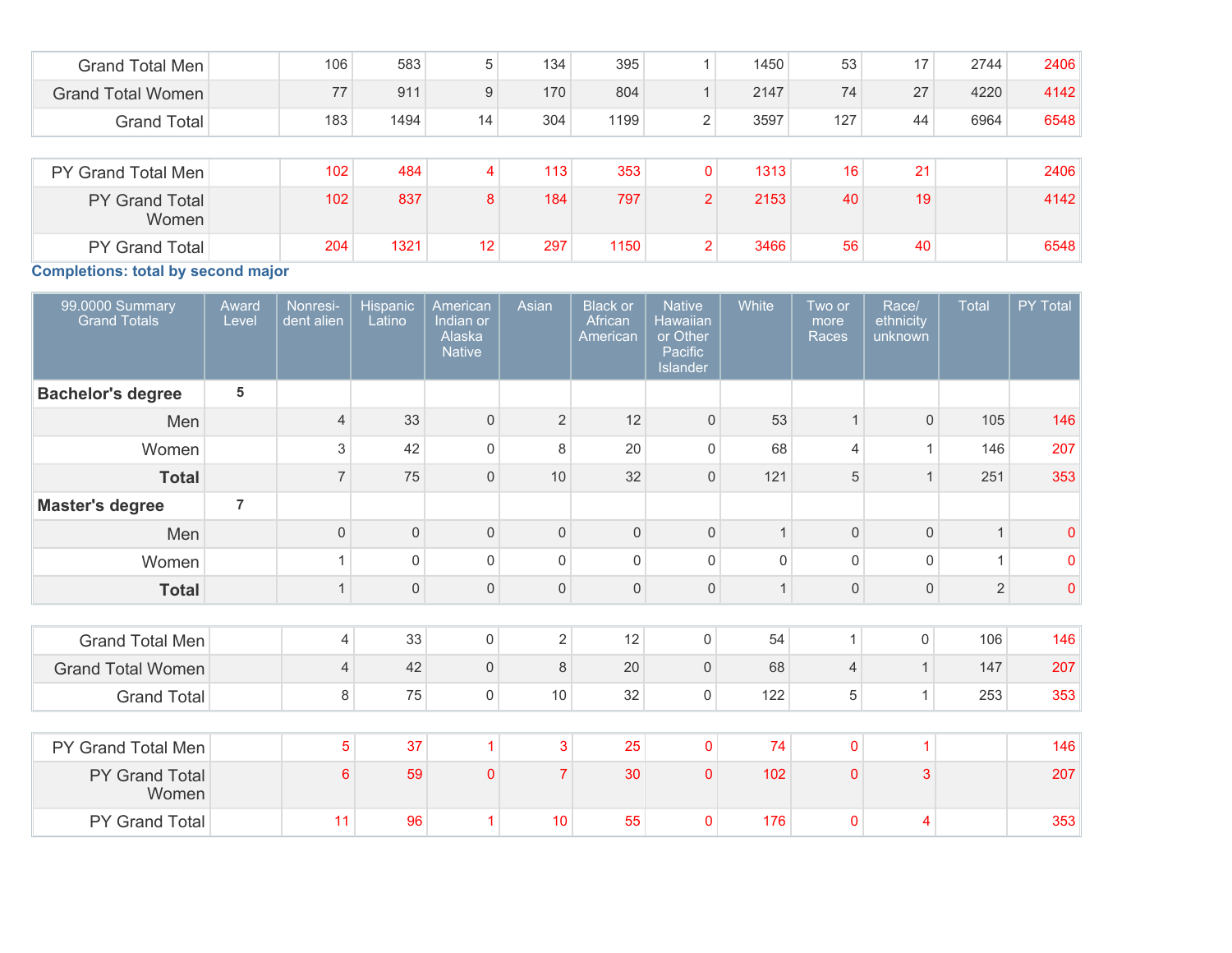#### All Completers

Institutions must report the following information. (Some data will be pre-populated from the completions by CIP code data.)

### **All Completers**

Number of students by gender and race and ethnicity earning an award between July 1, 2012 and June 30, 2013. Count each student only once, regardless of how many awards he/she earned. The intent of this screen is to collect an unduplicated count of total numbers of *completers*.

•Report Hispanic/Latino individuals of any race as Hispanic/Latino

|                                                        | Men                |                 | Women              | Total<br><b>Students</b> |                |
|--------------------------------------------------------|--------------------|-----------------|--------------------|--------------------------|----------------|
|                                                        | Number of Students | Total<br>Awards | Number of Students | Total<br>Awards          |                |
| Nonresident alien                                      | 102                | 106             | 75                 | 77                       | 177            |
| Hispanic/Latino                                        | 566                | 583             | 879                | 911                      | 1,445          |
| American Indian or<br>Alaska Native                    | 5                  | $\overline{5}$  | 9                  | 9                        | 14             |
| Asian                                                  | 128                | 134             | 161                | 170                      | 289            |
| <b>Black or African</b><br>American                    | 385                | 395             | 783                | 804                      | 1,168          |
| Native Hawaiian or<br>Other Pacific<br><b>Islander</b> | $\mathbf{1}$       | $\mathbf{1}$    | $\vert$ 1          | $\mathbf{1}$             | $\overline{2}$ |
| White                                                  | 1,418              | 1,450           | 2,088              | 2,147                    | 3,506          |
| Two or more races                                      | 53                 | 53              | 74                 | 74                       | 127            |
| Race and ethnicity<br>unknown                          | 17                 | 17              | 27                 | 27                       | 44             |
| <b>TOTAL</b>                                           | 2,675              | 2,744           | 4,097              | 4,220                    | 6,772          |
| PY TOTAL                                               | 2,354              |                 | 4,024              |                          | 6,378          |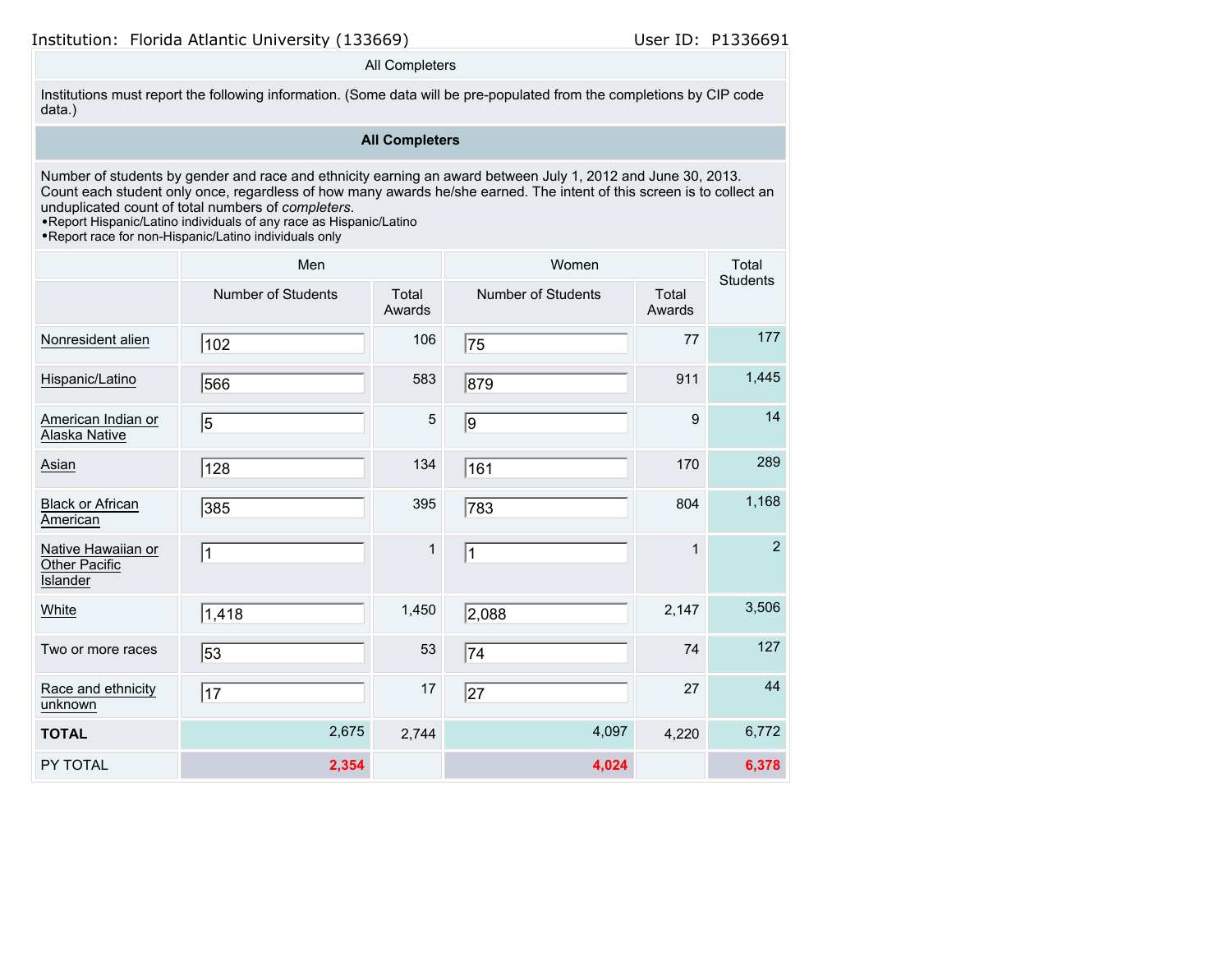| Institution: Florida Atlantic University (133669) |  |  |  |  |  |
|---------------------------------------------------|--|--|--|--|--|
|---------------------------------------------------|--|--|--|--|--|

#### User ID: P1336691

#### Completers by Level

Institutions must report the following information. This screen will be shown for each of the following award categories for which completions have been reported:

- Less than 1-year certificates
- At least 1 but less than 4-year certificates
- Associate's degrees
- Bachelor's degrees
- Master's degrees
- Doctor's degrees
- Postbaccalaureate and post-master's certificates

#### **Associate's degrees**

Number of students by gender, by race and ethnicity, and by age earning this award between July 1, 2012 and June 30, 2013. Each student should be counted once per award level. For example, if a student earned a master's degree and a doctor's degree, he/she should be counted once in master's and once in doctor's. A student earning two master's degrees should be counted only once.

•Report Hispanic/Latino individuals of any race as Hispanic/Latino

|                                           | <b>Number of Students</b> | <b>Total Awards</b> |
|-------------------------------------------|---------------------------|---------------------|
|                                           |                           |                     |
| <b>By Gender</b>                          |                           |                     |
| Men                                       | 116                       | 116                 |
| Women                                     | 181                       | 181                 |
| <b>TOTAL</b>                              | 297                       | 297                 |
| PY TOTAL                                  | 251                       |                     |
|                                           |                           |                     |
| <b>By Race/Ethnicity</b>                  |                           |                     |
| Nonresident alien                         | 10                        | 0                   |
| Hispanic/Latino                           | 64                        | 64                  |
| American Indian or Alaska Native          | $\overline{1}$            | $\mathbf{1}$        |
| Asian                                     | 8                         | 8                   |
| <b>Black or African American</b>          | 62                        | 62                  |
| Native Hawaiian or Other Pacific Islander |                           | 0                   |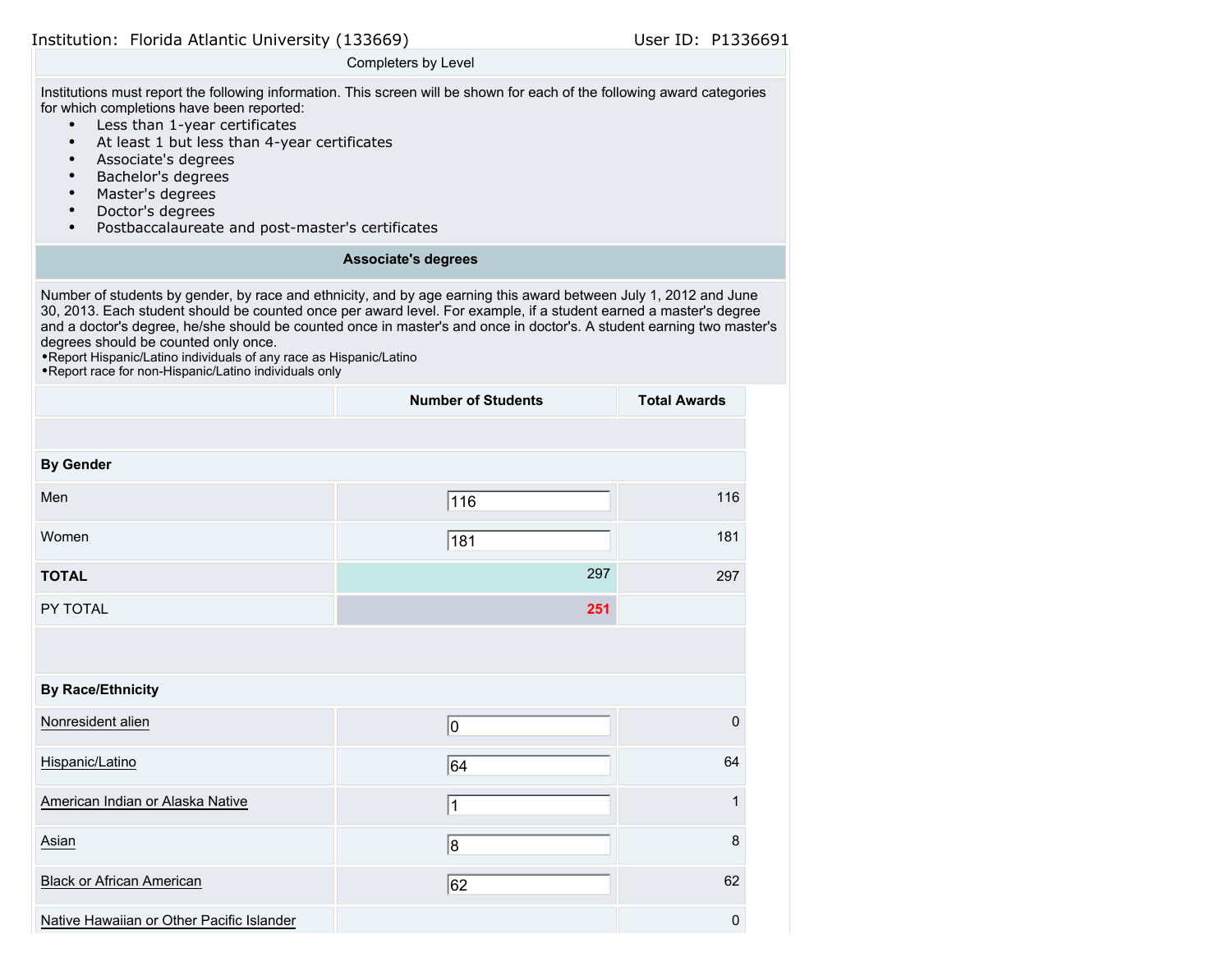|                            | 0   |                |
|----------------------------|-----|----------------|
| White                      | 152 | 152            |
| Two or more races          | 8   | 8              |
| Race and ethnicity unknown | 2   | $\overline{2}$ |
| <b>TOTAL</b>               | 297 | 297            |
|                            |     |                |
| <b>B</b> By Age            |     |                |
| Under 18                   | O   |                |
| 18-24                      | 289 |                |
| 25-39                      | 8   |                |
| 40 and Above               | 10  |                |
| Age Unknown                | 0   |                |
| <b>TOTAL</b>               | 297 | 297            |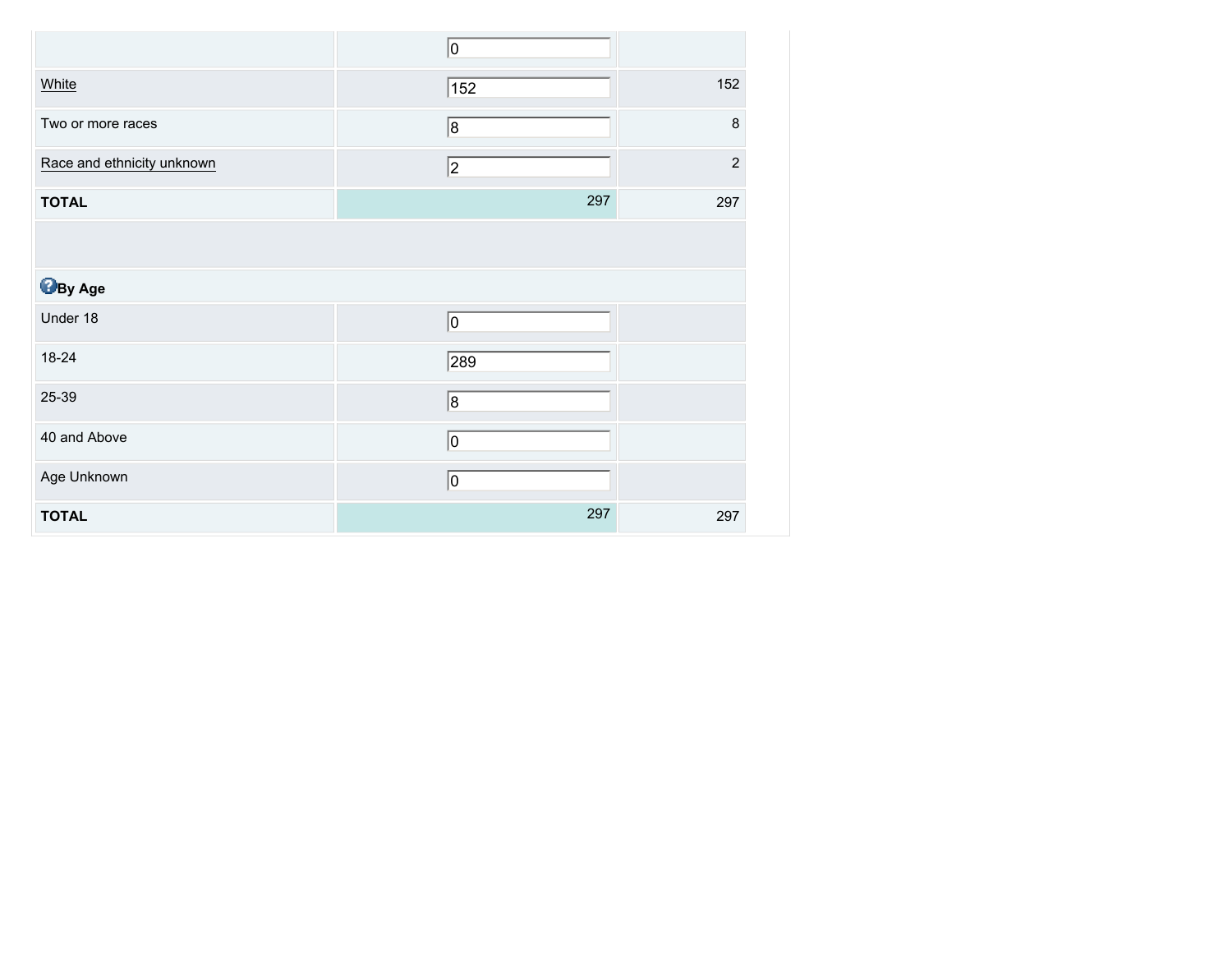#### Completers by Level

Institutions must report the following information. This screen will be shown for each of the following award categories for which completions have been reported:

- Less than 1-year certificates
- At least 1 but less than 4-year certificates
- Associate's degrees
- Bachelor's degrees
- Master's degrees
- Doctor's degrees
- Postbaccalaureate and post-master's certificates

#### **Bachelor's degrees**

Number of students by gender, by race and ethnicity, and by age earning this award between July 1, 2012 and June 30, 2013. Each student should be counted once per award level. For example, if a student earned a master's degree and a doctor's degree, he/she should be counted once in master's and once in doctor's. A student earning two master's degrees should be counted only once.

•Report Hispanic/Latino individuals of any race as Hispanic/Latino

|                                           | <b>Number of Students</b> | <b>Total Awards</b> |
|-------------------------------------------|---------------------------|---------------------|
|                                           |                           |                     |
| <b>By Gender</b>                          |                           |                     |
| Men                                       | 1,997                     | 2,047               |
| Women                                     | 2,997                     | 3,077               |
| <b>TOTAL</b>                              | 4,994                     | 5,124               |
| PY TOTAL                                  | 4,770                     |                     |
|                                           |                           |                     |
| <b>By Race/Ethnicity</b>                  |                           |                     |
| Nonresident alien                         | 89                        | 93                  |
| Hispanic/Latino                           | 1,167                     | 1,208               |
| American Indian or Alaska Native          | 12                        | 12                  |
| Asian                                     | 218                       | 226                 |
| <b>Black or African American</b>          | 894                       | 920                 |
| Native Hawaiian or Other Pacific Islander |                           | $\mathbf{1}$        |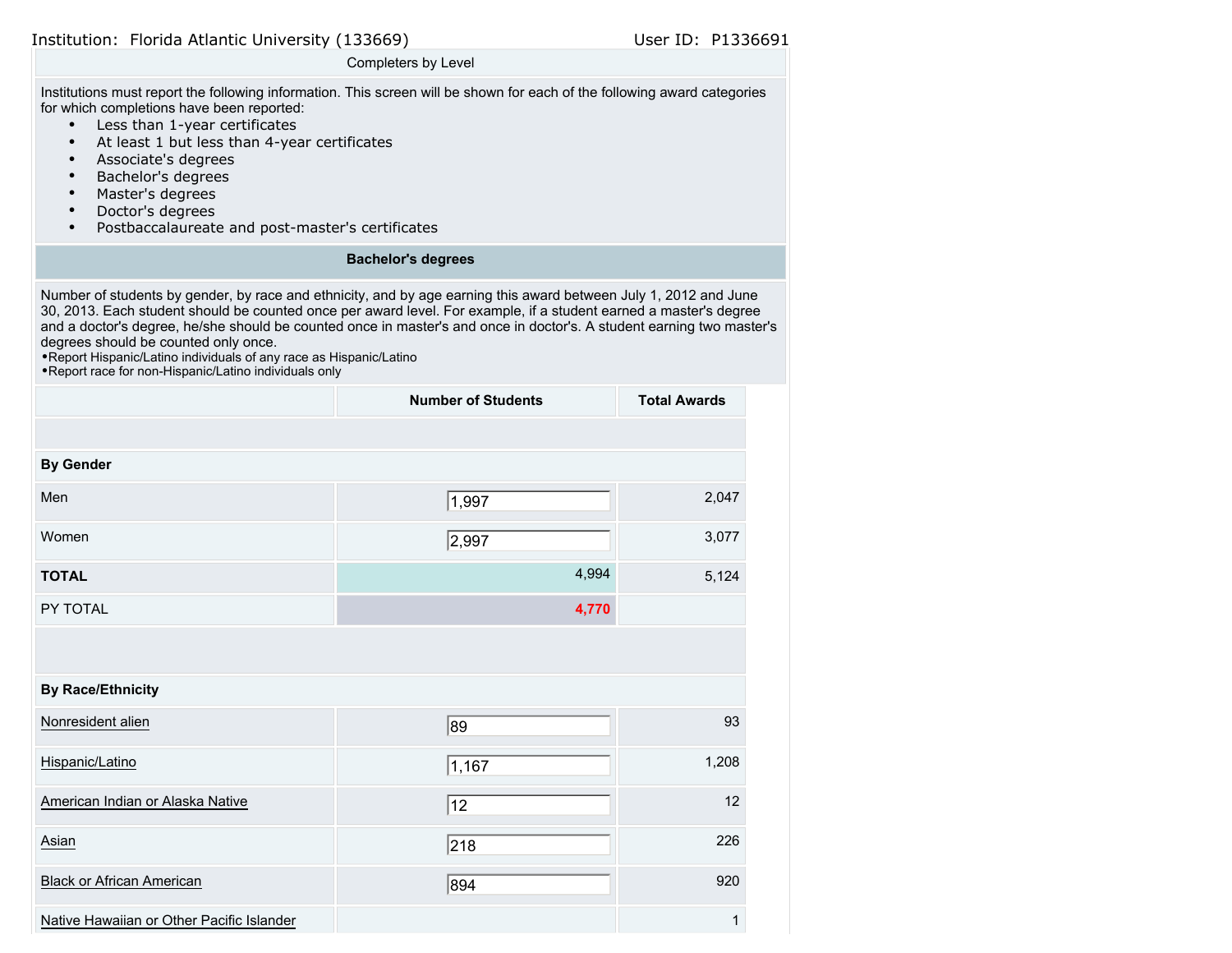|                            | $\mathbf 1$     |       |
|----------------------------|-----------------|-------|
| White                      | $\sqrt{2,514}$  | 2,565 |
| Two or more races          | $\overline{81}$ | 81    |
| Race and ethnicity unknown | 18              | 18    |
| <b>TOTAL</b>               | 4,994           | 5,124 |
|                            |                 |       |
| <b>B</b> By Age            |                 |       |
| Under 18                   | 0               |       |
| 18-24                      | 2,475           |       |
| 25-39                      | $\sqrt{2,140}$  |       |
| 40 and Above               | $\sqrt{379}$    |       |
| Age Unknown                | 10              |       |
| <b>TOTAL</b>               | 4,994           | 5,124 |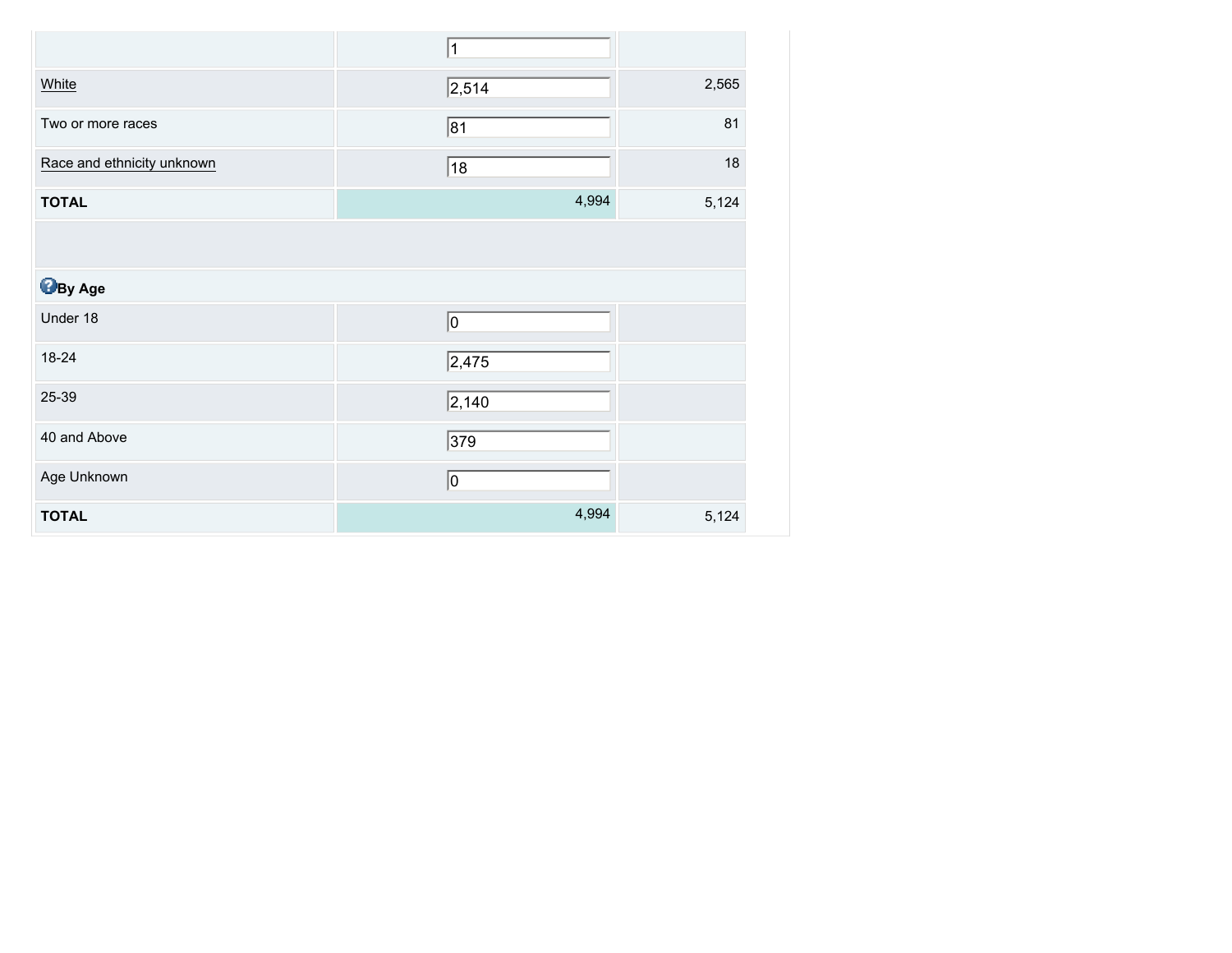| Institution: Florida Atlantic University (133669) |  |  |  |  |  |
|---------------------------------------------------|--|--|--|--|--|
|---------------------------------------------------|--|--|--|--|--|

#### User ID: P1336691

#### Completers by Level

Institutions must report the following information. This screen will be shown for each of the following award categories for which completions have been reported:

- Less than 1-year certificates
- At least 1 but less than 4-year certificates
- Associate's degrees
- Bachelor's degrees
- Master's degrees
- Doctor's degrees
- Postbaccalaureate and post-master's certificates

#### **Master's degrees**

Number of students by gender, by race and ethnicity, and by age earning this award between July 1, 2012 and June 30, 2013. Each student should be counted once per award level. For example, if a student earned a master's degree and a doctor's degree, he/she should be counted once in master's and once in doctor's. A student earning two master's degrees should be counted only once.

•Report Hispanic/Latino individuals of any race as Hispanic/Latino

|                                           | <b>Number of Students</b> | <b>Total Awards</b> |
|-------------------------------------------|---------------------------|---------------------|
|                                           |                           |                     |
| <b>By Gender</b>                          |                           |                     |
| Men                                       | 527                       | 529                 |
| Women                                     | 882                       | 886                 |
| <b>TOTAL</b>                              | 1,409                     | 1,415               |
| PY TOTAL                                  | 1,258                     |                     |
|                                           |                           |                     |
| <b>By Race/Ethnicity</b>                  |                           |                     |
| Nonresident alien                         | 66                        | 66                  |
| Hispanic/Latino                           | 209                       | 210                 |
| American Indian or Alaska Native          | 1                         | $\mathbf{1}$        |
| Asian                                     | 64                        | 65                  |
| <b>Black or African American</b>          | 195                       | 196                 |
| Native Hawaiian or Other Pacific Islander |                           | 1                   |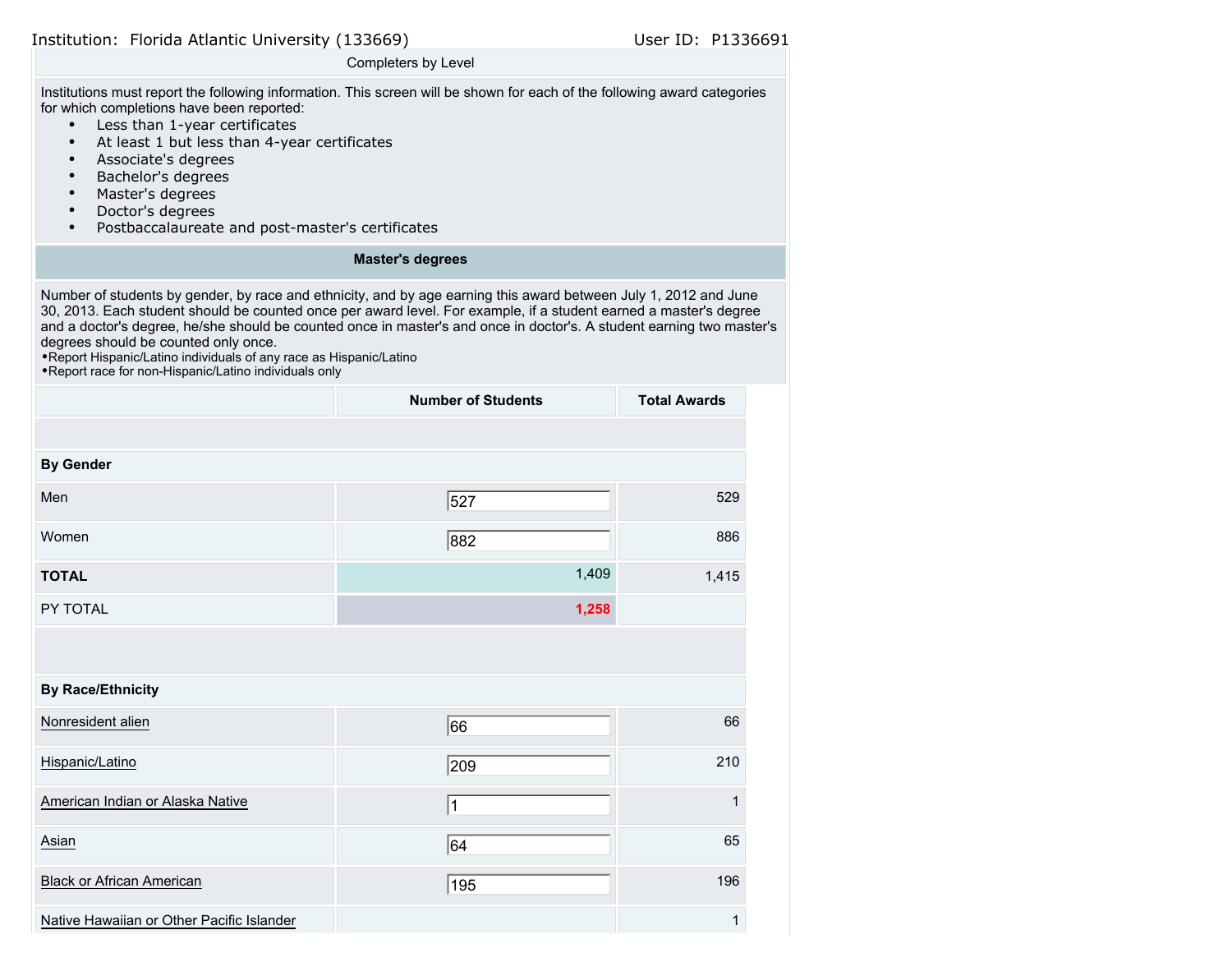|                            | $\mathbf 1$      |       |
|----------------------------|------------------|-------|
| White                      | 811              | 814   |
| Two or more races          | 38               | 38    |
| Race and ethnicity unknown | 24               | 24    |
| <b>TOTAL</b>               | 1,409            | 1,415 |
|                            |                  |       |
| <b>B</b> By Age            |                  |       |
| Under 18                   | 0                |       |
| 18-24                      | 160              |       |
| 25-39                      | $\overline{948}$ |       |
| 40 and Above               | 301              |       |
| Age Unknown                | 0                |       |
| <b>TOTAL</b>               | 1,409            | 1,415 |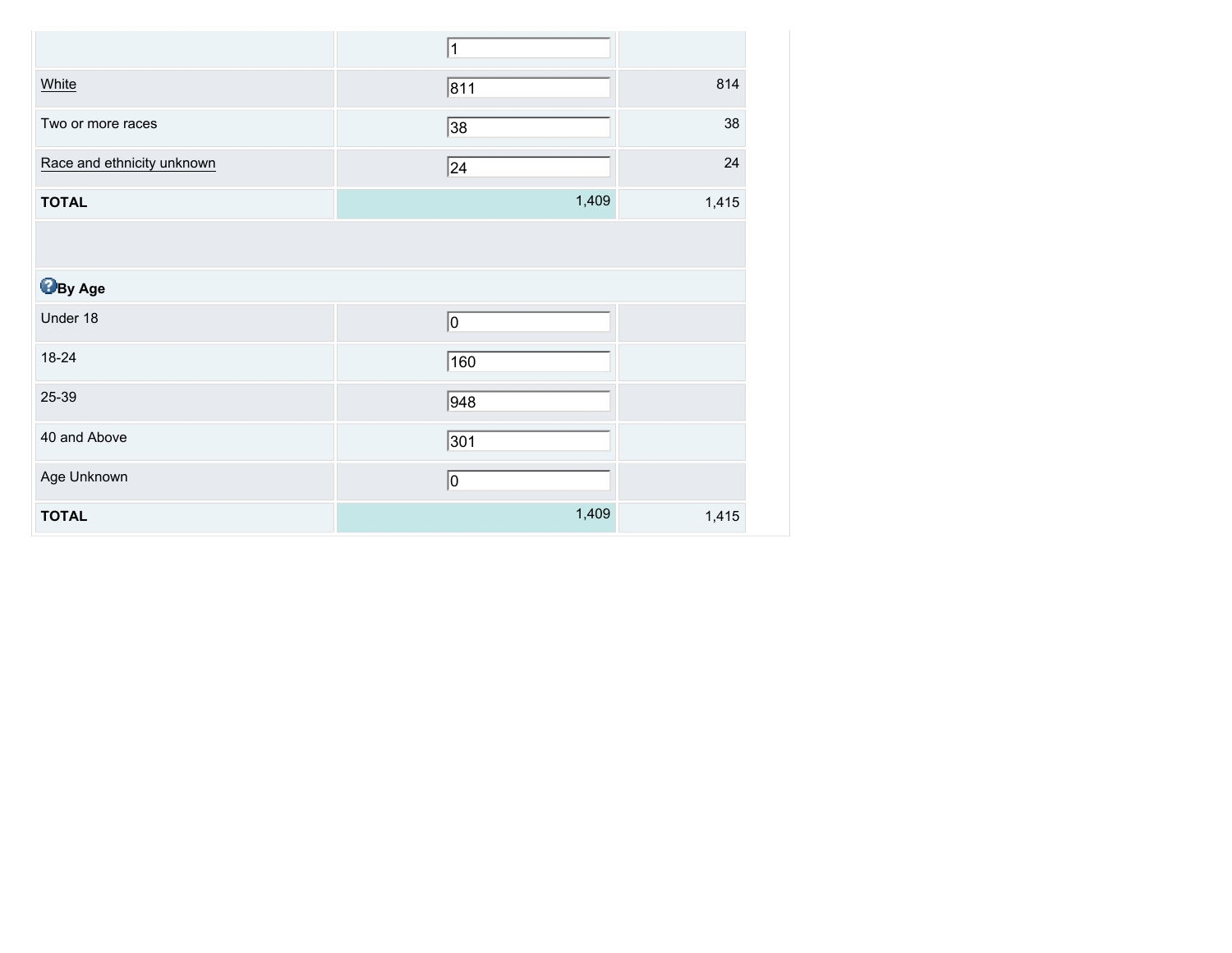| Institution: Florida Atlantic University (133669) |  |  |  |  |  |
|---------------------------------------------------|--|--|--|--|--|
|---------------------------------------------------|--|--|--|--|--|

#### User ID: P1336691

#### Completers by Level

Institutions must report the following information. This screen will be shown for each of the following award categories for which completions have been reported:

- Less than 1-year certificates
- At least 1 but less than 4-year certificates
- Associate's degrees
- Bachelor's degrees
- Master's degrees
- Doctor's degrees
- Postbaccalaureate and post-master's certificates

#### **Doctor's degrees**

Number of students by gender, by race and ethnicity, and by age earning this award between July 1, 2012 and June 30, 2013. Each student should be counted once per award level. For example, if a student earned a master's degree and a doctor's degree, he/she should be counted once in master's and once in doctor's. A student earning two master's degrees should be counted only once.

•Report Hispanic/Latino individuals of any race as Hispanic/Latino

|                                           | <b>Number of Students</b> | <b>Total Awards</b> |
|-------------------------------------------|---------------------------|---------------------|
|                                           |                           |                     |
| <b>By Gender</b>                          |                           |                     |
| Men                                       | 48                        | 48                  |
| Women                                     | 55                        | 55                  |
| <b>TOTAL</b>                              | 103                       | 103                 |
| PY TOTAL                                  | 117                       |                     |
|                                           |                           |                     |
| <b>By Race/Ethnicity</b>                  |                           |                     |
| Nonresident alien                         | 24                        | 24                  |
| Hispanic/Latino                           | 9                         | $\boldsymbol{9}$    |
| American Indian or Alaska Native          | 10                        | $\mathbf 0$         |
| Asian                                     | 3                         | $\mathbf{3}$        |
| <b>Black or African American</b>          | 13                        | 13                  |
| Native Hawaiian or Other Pacific Islander |                           | 0                   |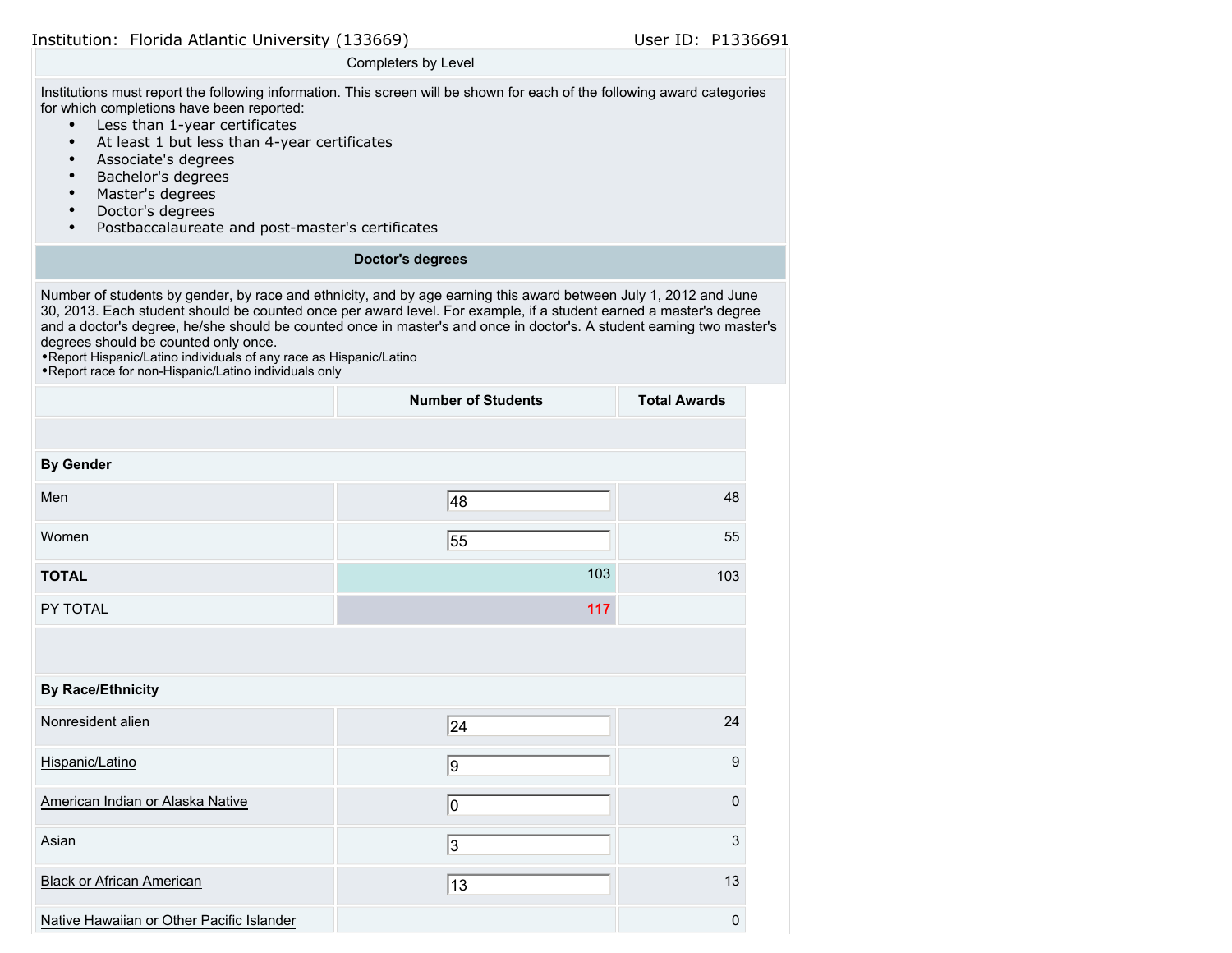|                            | 0               |             |
|----------------------------|-----------------|-------------|
| White                      | $\overline{54}$ | 54          |
| Two or more races          | 0               | $\mathbf 0$ |
| Race and ethnicity unknown | 0               | $\mathbf 0$ |
| <b>TOTAL</b>               | 103             | 103         |
|                            |                 |             |
| <b>By Age</b>              |                 |             |
| Under 18                   | 0               |             |
| 18-24                      | 0               |             |
| 25-39                      | 59              |             |
| 40 and Above               | 44              |             |
| Age Unknown                | 10              |             |
| <b>TOTAL</b>               | 103             | 103         |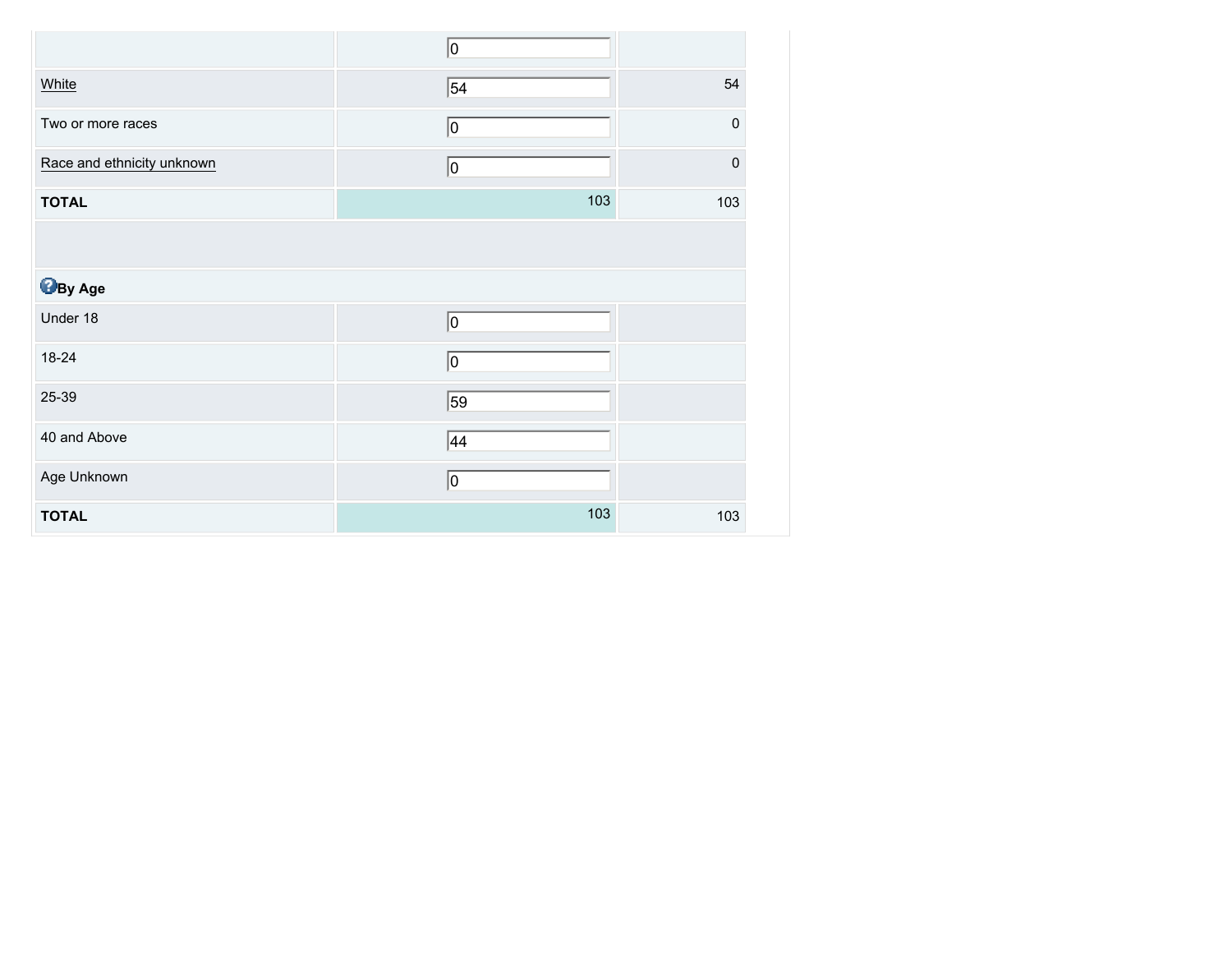#### Completers by Level

Institutions must report the following information. This screen will be shown for each of the following award categories for which completions have been reported:

- Less than 1-year certificates
- At least 1 but less than 4-year certificates
- Associate's degrees
- Bachelor's degrees
- Master's degrees
- Doctor's degrees
- Postbaccalaureate and post-master's certificates

#### **Postbaccalaureate and post-master's certificates**

Number of students by gender, by race and ethnicity, and by age earning this award between July 1, 2012 and June 30, 2013. Each student should be counted once per award level. For example, if a student earned a master's degree and a doctor's degree, he/she should be counted once in master's and once in doctor's. A student earning two master's degrees should be counted only once.

•Report Hispanic/Latino individuals of any race as Hispanic/Latino

|                                           | <b>Number of Students</b> | <b>Total Awards</b> |
|-------------------------------------------|---------------------------|---------------------|
|                                           |                           |                     |
| <b>By Gender</b>                          |                           |                     |
| Men                                       | 4                         | $\overline{4}$      |
| Women                                     | 21                        | 21                  |
| <b>TOTAL</b>                              | 25                        | 25                  |
| PY TOTAL                                  | 29                        |                     |
|                                           |                           |                     |
| <b>By Race/Ethnicity</b>                  |                           |                     |
| Nonresident alien                         | 10                        | $\mathbf 0$         |
| Hispanic/Latino                           | 3                         | 3                   |
| American Indian or Alaska Native          | 0                         | $\mathbf 0$         |
| Asian                                     | 2                         | $\overline{2}$      |
| <b>Black or African American</b>          | 8                         | 8                   |
| Native Hawaiian or Other Pacific Islander |                           | $\mathbf 0$         |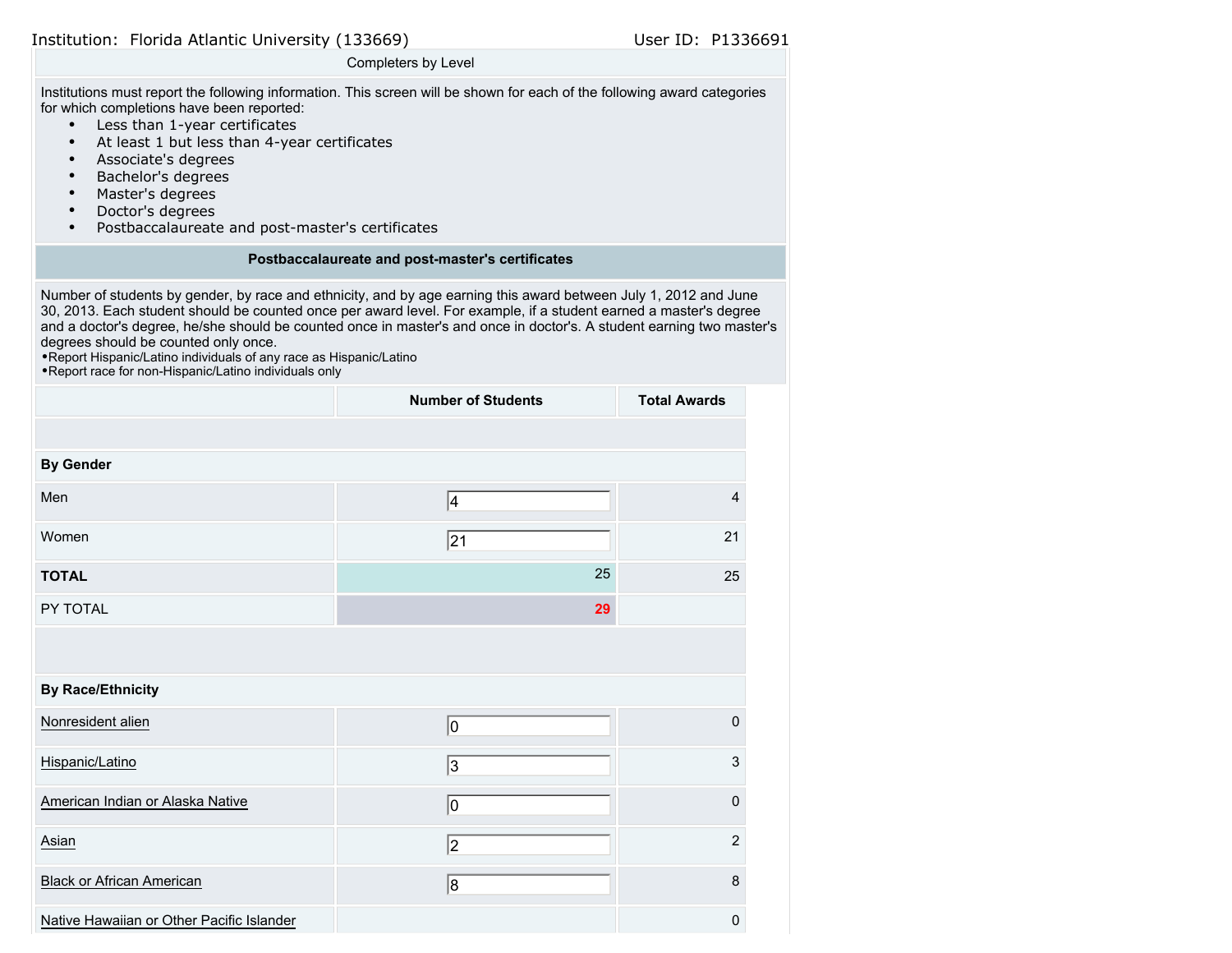|                            | O  |             |
|----------------------------|----|-------------|
| White                      | 12 | 12          |
| Two or more races          | 0  | $\mathbf 0$ |
| Race and ethnicity unknown | 0  | $\mathbf 0$ |
| <b>TOTAL</b>               | 25 | 25          |
|                            |    |             |
| <b>B</b> By Age            |    |             |
| Under 18                   | O  |             |
| 18-24                      | 0  |             |
| 25-39                      | 12 |             |
| 40 and Above               | 13 |             |
| Age Unknown                | 0  |             |
| <b>TOTAL</b>               | 25 | 25          |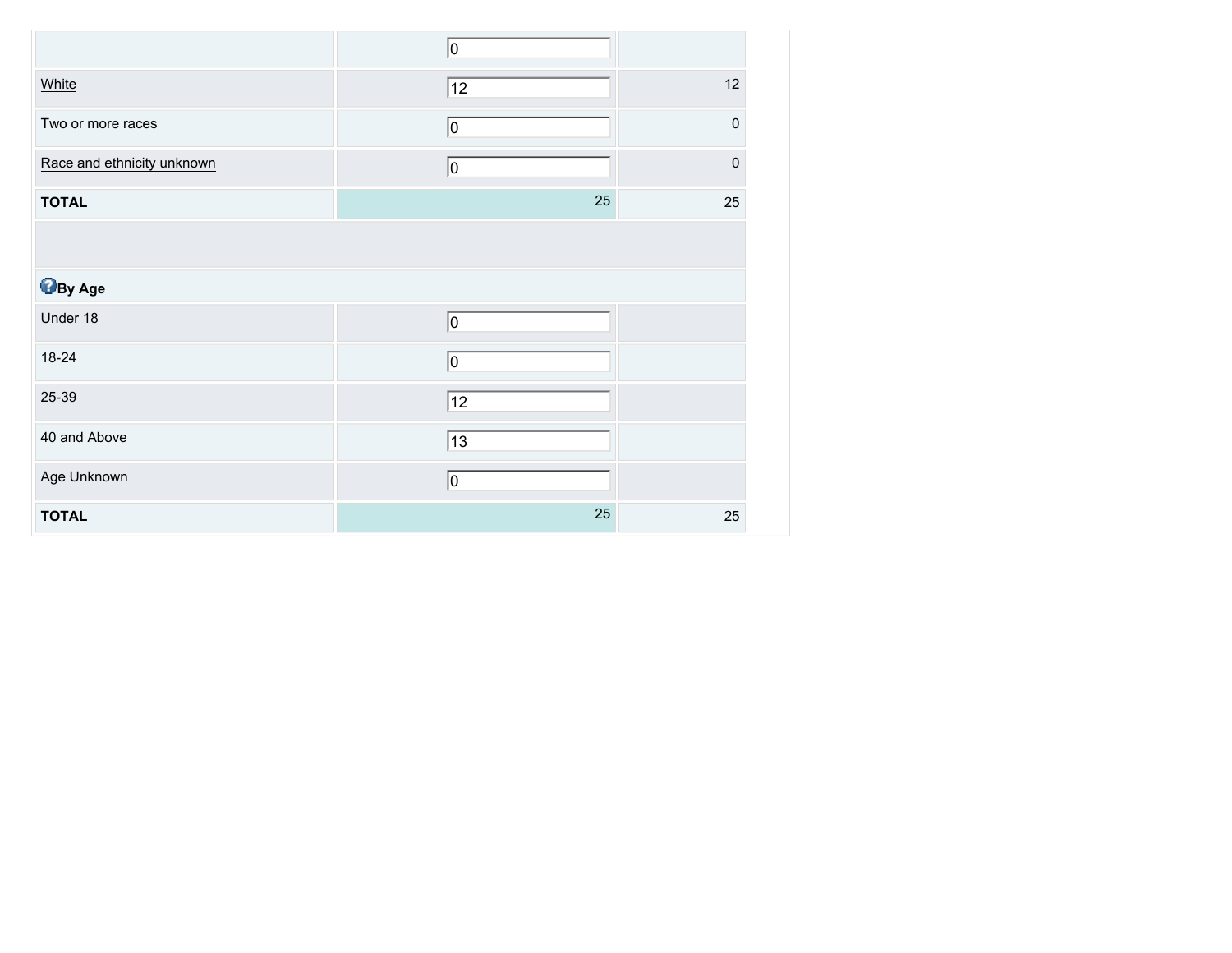#### Institution: Florida Atlantic University (133669) User ID: P1336691 **Summary**

IPEDS collects important information regarding your institution. All data reported in IPEDS survey components become available in the IPEDS Data Center and appear as aggregated data in various Department of Education reports. Additionally, some of the reported data appears specifically for your institution through the College Navigator website and is included in your institution's Data Feedback Report (DFR). The purpose of this summary is to provide you an opportunity to view some of the data that, when accepted through the IPEDS quality control process, will appear on the College Navigator website and/or your DFR. College Navigator is updated approximately three months after the data collection period closes and Data Feedback Reports will be available through the [Data Center](http://nces.ed.gov/ipeds/datacenter/) and sent to your institution's CEO in November 2014.

Please review your data for accuracy. If you have questions about the data displayed below after reviewing the data reported on the survey screens, please contact the IPEDS Help Desk at: 1-877-225-2568 or ipedshelp@rti.org.

#### Summary of Completions Data

| <b>Award Level</b>                       | <b>Number of Completions</b> |             |  |
|------------------------------------------|------------------------------|-------------|--|
|                                          | 1 <sup>st</sup> major        | $2nd$ major |  |
| Associate's degree                       | 297                          | 0           |  |
| Bachelors degree or equivalent           | 5,124                        | 251         |  |
| Master's degree                          | 1,415                        | 2           |  |
| Post-master's certificate                | 25                           | 0           |  |
| Doctor's degree - research/scholarship   | 90                           | 0           |  |
| Doctor's degree - professional practice  | 13                           | 0           |  |
| Total number of degrees and certificates | 6.964                        |             |  |

#### Summary of Completers Data

|                |       | <b>Number of Students</b> |              |
|----------------|-------|---------------------------|--------------|
|                | Men   | Women                     | <b>Total</b> |
| All Completers | 2.675 | 4.097                     | 6.772        |